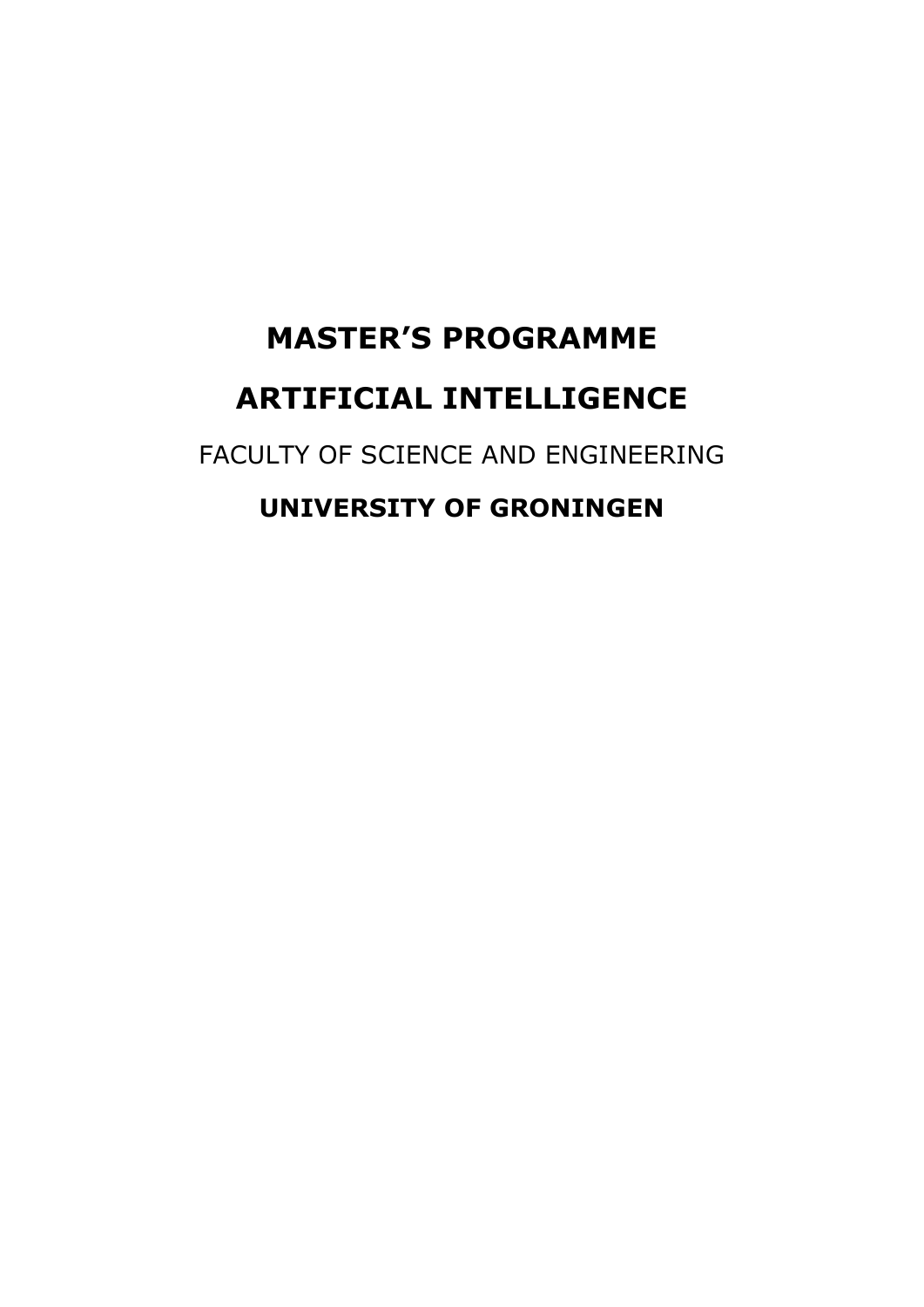QANU Catharijnesingel 56 PO Box 8035 3503 RA Utrecht The Netherlands

Phone: +31 (0) 30 230 3100 E-mail: support@qanu.nl Internet: www.qanu.nl

Project number: Q0744

#### © 2019 QANU

Text and numerical material from this publication may be reproduced in print, by photocopying or by any other means with the permission of QANU if the source is mentioned.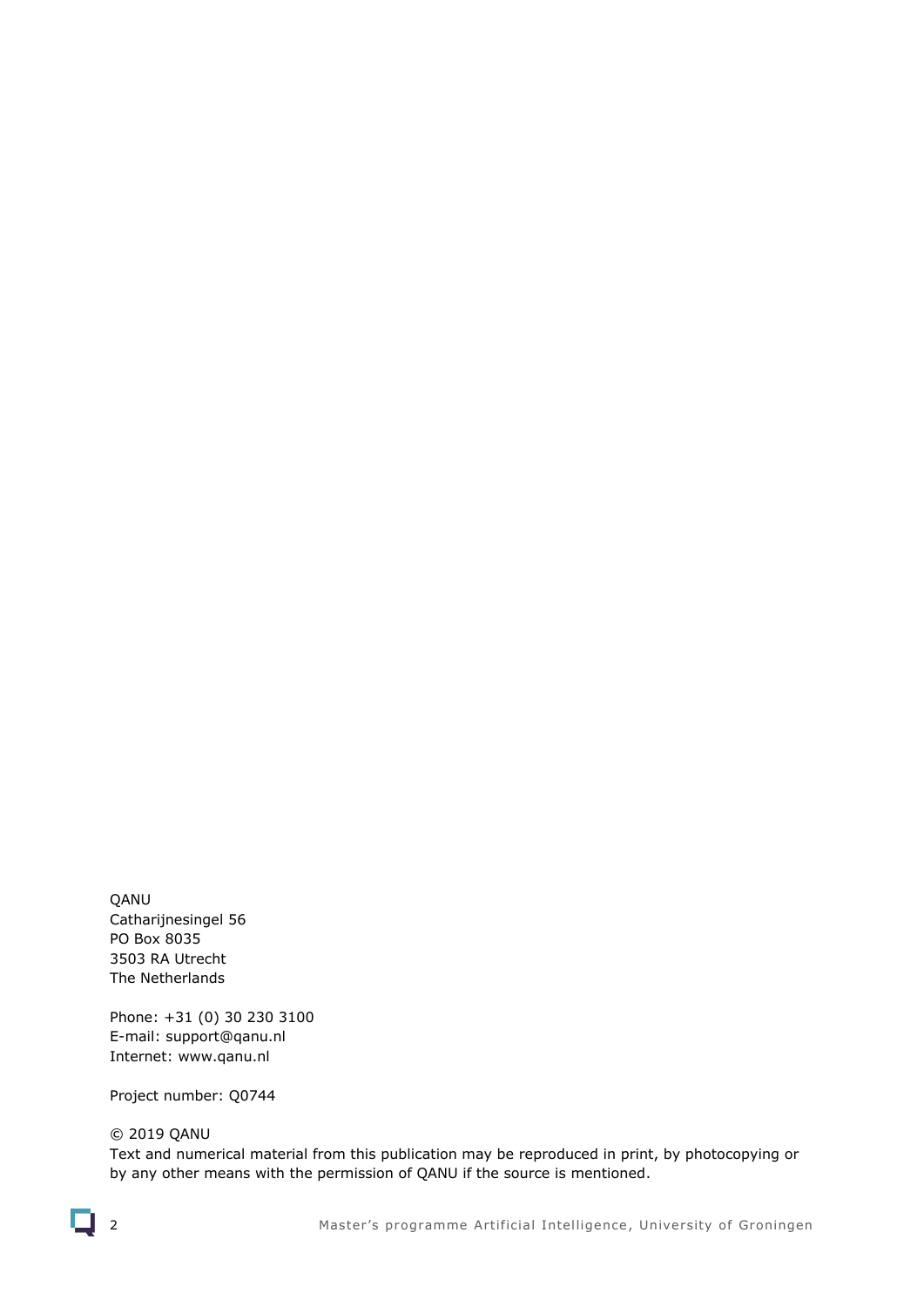# CONTENTS

| REPORT ON THE MASTER'S PROGRAMME ARTIFICIAL INTELLIGENCE OF THE UNIVERSITY |  |
|----------------------------------------------------------------------------|--|
|                                                                            |  |
|                                                                            |  |
|                                                                            |  |
|                                                                            |  |
|                                                                            |  |
| DESCRIPTION OF THE STANDARDS FROM THE ASSESSMENT FRAMEWORK FOR LIMITED     |  |
|                                                                            |  |
|                                                                            |  |
|                                                                            |  |
|                                                                            |  |
|                                                                            |  |
|                                                                            |  |

This report was finalised on 11 March 2020.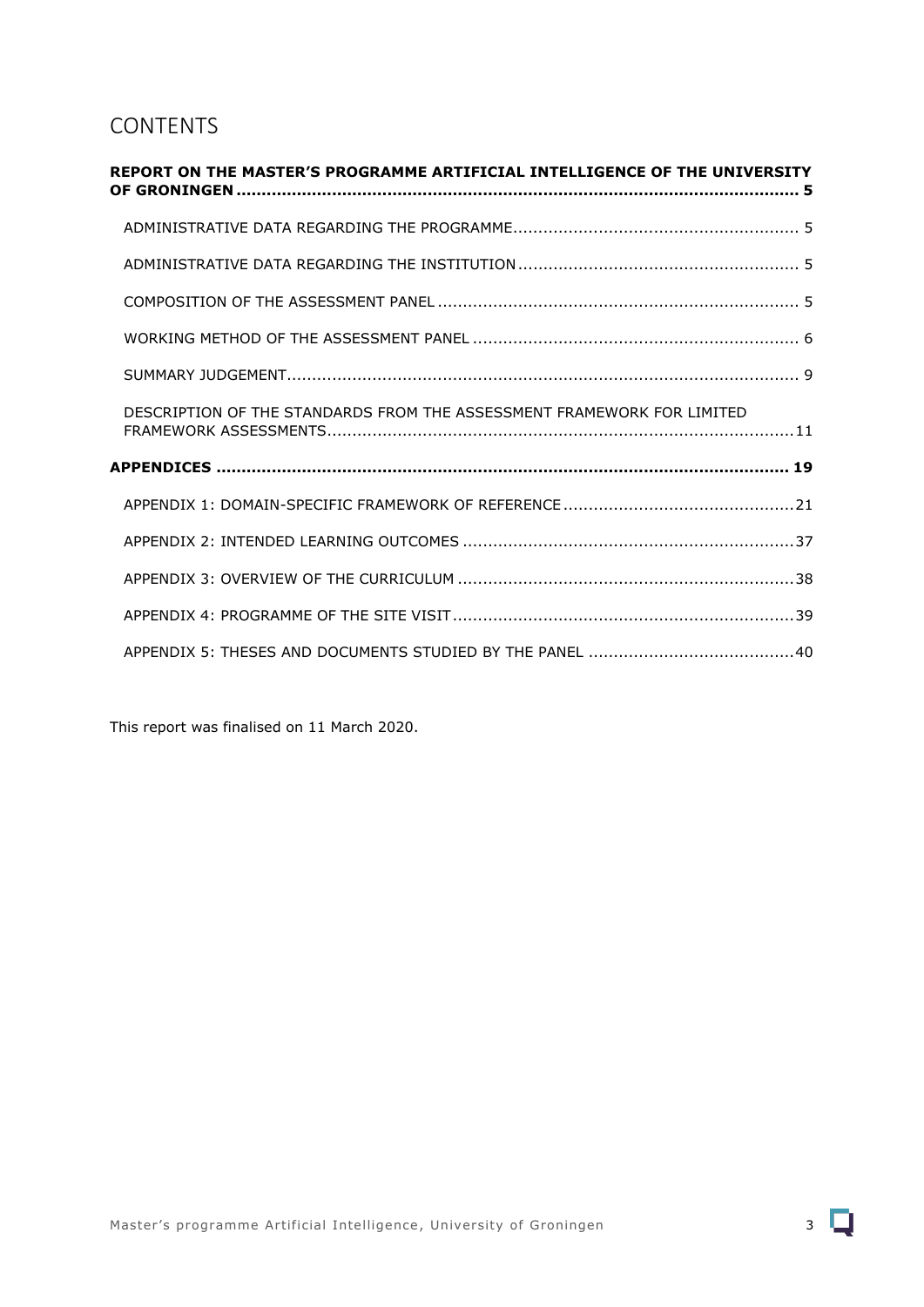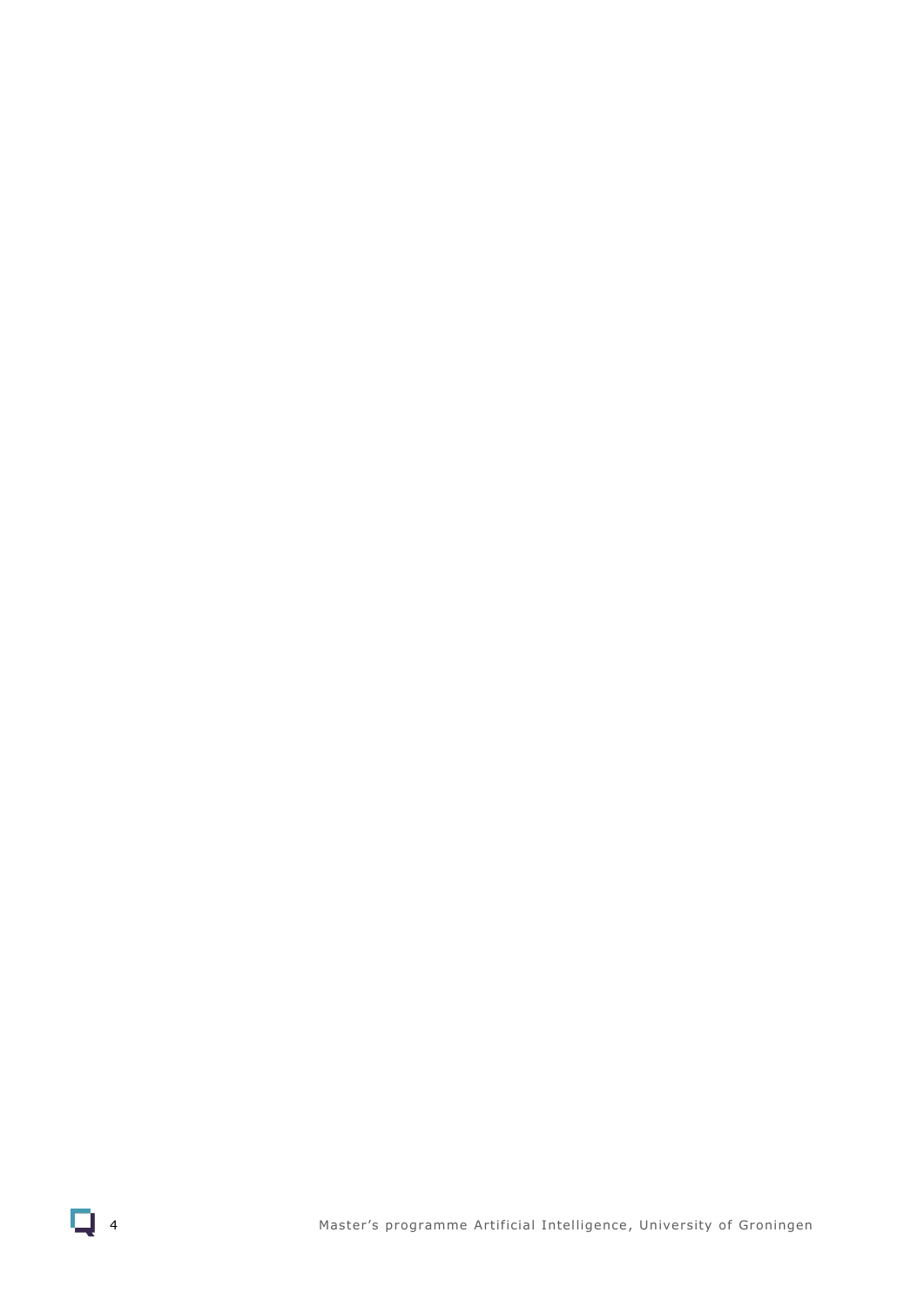# <span id="page-4-0"></span>**REPORT ON THE MASTER'S PROGRAMME ARTIFICIAL INTELLIGENCE OF THE UNIVERSITY OF GRONINGEN**

This report takes the NVAO's Assessment Framework for the Higher Education Accreditation System of the Netherlands for limited programme assessments as a starting point (September 2018).

# <span id="page-4-1"></span>ADMINISTRATIVE DATA REGARDING THE PROGRAMME

# **Master's programme Artificial Intelligence**

Name of the programme:  $\blacksquare$  Artificial Intelligence CROHO number: 66981 Level of the programme: Master Orientation of the programme: Academic Number of credits: 120 EC Specialisations:  $\qquad \qquad -$ Multi-Agent Systems

Location(s): Groningen Mode(s) of study: The study: Full-time Language of instruction: English Submission deadline NVAO: 1 May 2020

-Computational Intelligence and Robotics

The visit of the assessment panel Artificial Intelligence to the Faculty of Science and Engineering of the University of Groningen took place on 7 and 8 October 2019.

# <span id="page-4-2"></span>ADMINISTRATIVE DATA REGARDING THE INSTITUTION

Name of the institution: University of Groningen Status of the institution: The institution: The institution of the institution of the institution: Result institutional quality assurance assessment: Positive

# <span id="page-4-3"></span>COMPOSITION OF THE ASSESSMENT PANEL

The NVAO has approved the composition of the panel on 25 September 2019. The panel that assessed the master's programme Artificial Intelligence consisted of:

- Prof. dr. A. (Ann) Nowé. Professor at the Computer Science Department of the Faculty of Science and the Computer Science group of the Engineering Faculty at the Vrije Universiteit Brussel [chair]:
- Prof. dr. C. (Cees) Witteveen. Full professor at the Algorithmics Group of the Faculty of Engineering, Mathematics and Computer Science, Delft University of Technology;
- Prof. dr. B. (Bart) de Boer. Researcher and professor at the Artificial Intelligence lab of the Vrije Universiteit Brussel;
- Dr. C.H.M. (Kees) Nieuwenhuis. Technology Manager and member of the bureau of the Chief Technology Officer at Thales Netherlands;
- M. (Maartje) Stokvis MSc. Completed the Master's programme in Data Science for Decision Making at Maastricht University [student member].

The panel was supported by Dr. B. (Barbara) van Balen, who acted as secretary.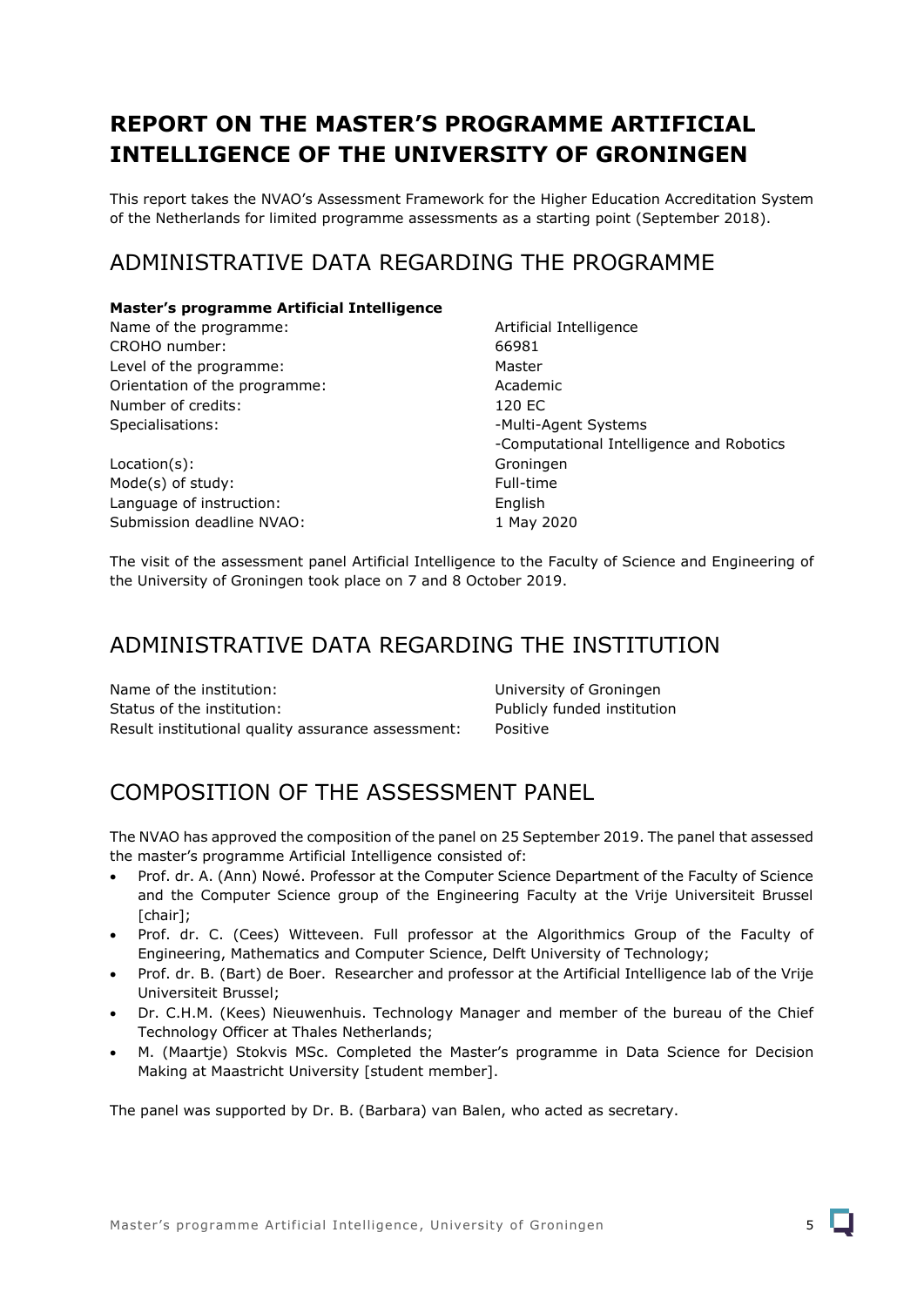# <span id="page-5-0"></span>WORKING METHOD OF THE ASSESSMENT PANEL

The site visit to the master's programme Artificial Intelligence at the Faculty of Science and Engineering of the University of Groningen was part of the cluster assessment Artificial Intelligence. Between October 2019 and January 2020, the panel assessed 14 programmes at 6 universities. The following universities participated in this cluster assessment: University of Groningen, Maastricht University / Transnational University Limburg, Radboud University, University of Amsterdam, Vrije Universiteit Amsterdam and Utrecht University.

On behalf of the participating universities, quality assurance agency QANU was responsible for logistical support, panel guidance and the production of the reports. Dr. Marijn Hollestelle was project coordinator for QANU. Dr. Marijn Hollestelle, Dr. Barbara van Balen, Peter Hildering MSc and Drs. José van Zwieten acted as secretaries in the cluster assessment.

During the site visit at the University of Groningen, the panel was supported by Dr. Barbara van Balen, a certified NVAO secretary.

# *Panel members*

The members of the assessment panel were selected based on their expertise, availability and independence. The panel consisted of the following members:

- Prof. dr. A. (Ann) Nowé. Professor at the Computer Science Department of the Faculty of Science and the Computer Science group of the Engineering Faculty at the Vrije Universiteit Brussel [chair];
- Prof. dr. C. (Cees) Witteveen. Full professor at the Algorithmics Group of the Faculty of Engineering, Mathematics and Computer Science, Delft University of Technology;
- Prof. dr. B. (Bart) de Boer. Researcher and professor at the Artificial Intelligence lab of the Vrije Universiteit Brussel;
- Prof. dr. W. (Wiebe) van der Hoek. Interim Executive Pro Vice Chancellor and professor at the Department of Computer Science of the University of Liverpool;
- Prof. dr. F. (Frank) Jäkel. Principal Investigator at the Centre for Cognitive Science of the Technical University Darmstadt;
- Dr. ir. J.F.M. (Hans) Tonino. Associate Professor at the Algorithmics Group of the Faculty of Engineering, Mathematics and Computer Science and Director of Studies Embedded Systems at Delft University of Technology;
- Dr. ir. E. (Edwin) de Jong. Principal Machine Learning Scientist at ScreenPoint Medical and coach A.I. startups at RockStart;
- Dr. C.H.M. (Kees) Nieuwenhuis. Technology Manager and member of the bureau of the Chief Technology Officer at Thales Netherlands;
- Dr. A. (Annerieke) Heuvelink-Marck. Senior Scientist at the Software Concepts Department of Philips Group Innovation and Research;
- Dr. A.P. (André) Meyer-Vitali. Senior Scientist Data Science group ICT department at the Netherlands Organisation for applied scientific research (TNO);
- M. (Maartje) Stokvis MSc. Completed the Master's programme in Data Science for Decision Making at Maastricht University [student member];
- F. (Florence) van der Voort BSc. Master student Artificial Intelligence and master student Philosophy: Bioethics and Health at the Vrije Universiteit Amsterdam [student member].

#### *Preparation*

On 10 May 2019, the panel chair was briefed by QANU on her role, the assessment framework, the working method, and the planning of site visits and reports. A preparatory panel meeting was organised on 28 August 2019. During this meeting, the panel members received instruction on the use of the assessment frameworks. The panel also discussed their working method and the planning of the site visits and reports.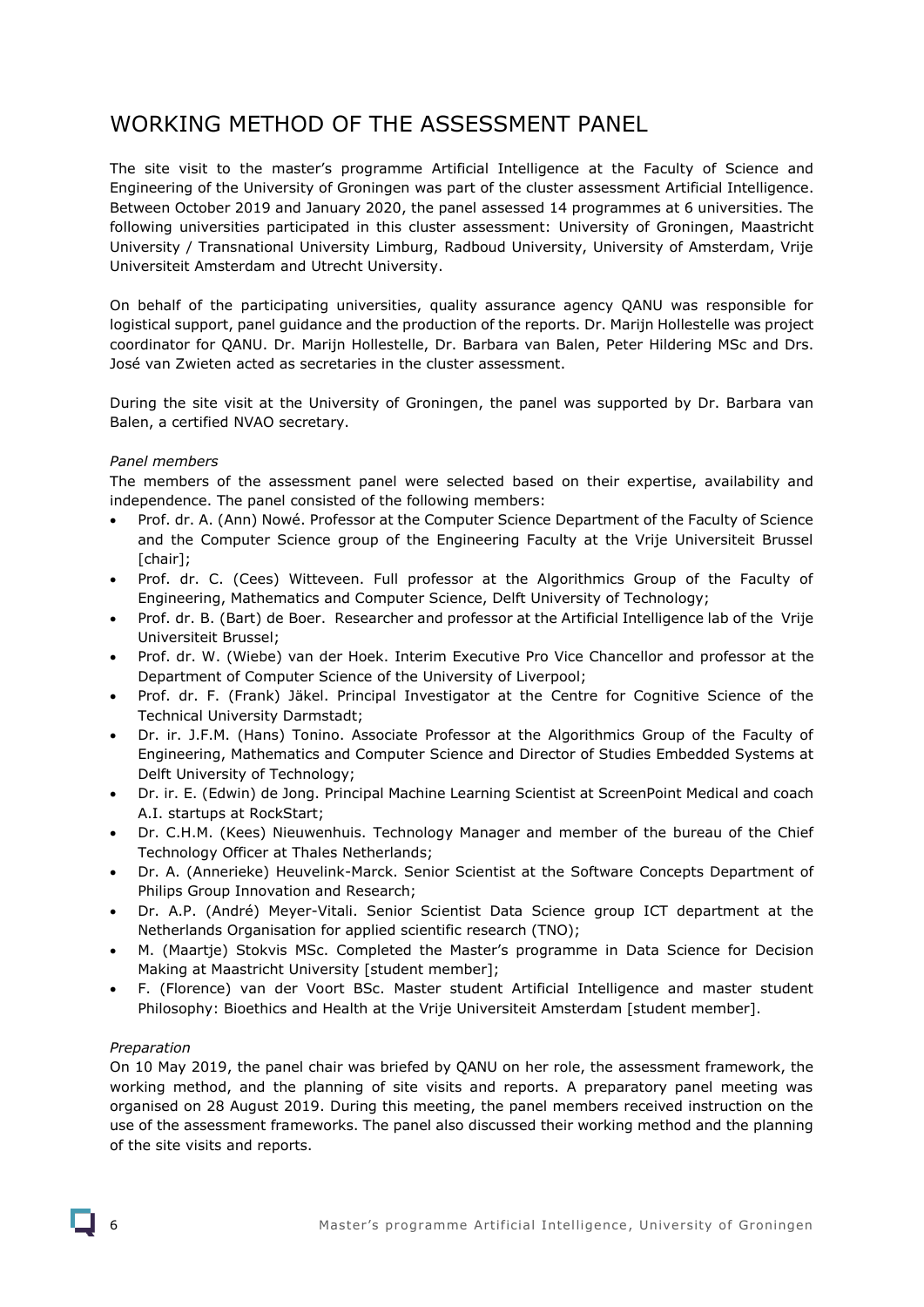The project coordinator composed a schedule for the site visit in consultation with the Faculty of Science and Engineering. Prior to the site visit, the Faculty selected representative partners for the various interviews. See Appendix 4 for the final schedule.

Before the site visit to the University of Groningen, QANU received the self-evaluation reports of the programmes and sent these to the panel. A thesis selection was made by the panel's chair and the project coordinator. The selection existed of 15 theses and their assessment forms for the programmes, based on a provided list of 28 graduates between September 2016 and August 2018. A variety of topics and tracks and a diversity of examiners were included in the selection. The project coordinator and panel chair assured that the distribution of grades in the selection matched the distribution of grades of all available theses.

After studying the self-evaluation report, theses and assessment forms, the panel members formulated their preliminary findings. The secretary collected all initial questions and remarks and distributed these amongst all panel members.

At the start of the site visit, the panel discussed its initial findings on the self-evaluation reports and the theses, as well as the division of tasks during the site visit.

#### *Site visit*

The site visit to the University of Groningen took place on 7 and 8 October 2019. Before and during the site visit, the panel studied the additional documents provided by the programmes. An overview of these materials can be found in Appendix 5. The panel conducted interviews with representatives of the programmes: students and staff members, the programme's management, alumni and representatives of the Board of Examiners. It also offered students and staff members an opportunity for confidential discussion during a consultation hour. No requests for private consultation were received.

The panel used the final part of the site visit to discuss its findings in an internal meeting. Afterwards, the panel chair publicly presented the panel's preliminary findings and general observations.

#### *Report*

After the site visit, the secretary wrote a draft report based on the panel's findings and submitted it to the project coordinator for peer assessment. Subsequently, the secretary sent the report to the panel members. After processing the panel members' feedback, the project coordinator sent the draft reports to the Faculty in order to have it checked for factual irregularities. The project coordinator discussed the ensuing comments with the panel's chair and changes were implemented accordingly. The report was then finalised and sent to the Faculty and University Board.

#### *Definition of judgements standards*

In accordance with the NVAO's Assessment framework for limited programme assessments, the panel used the following definitions for the assessment of the standards:

#### **Generic quality**

The quality that, from an international perspective, may reasonably be expected from a higher education Associate Degree, Bachelor's or Master's programme.

#### **Meets the standard**

The programme meets the generic quality standard.

#### **Partially meets the standard**

The programme meets the generic quality standard to a significant extent, but improvements are required in order to fully meet the standard.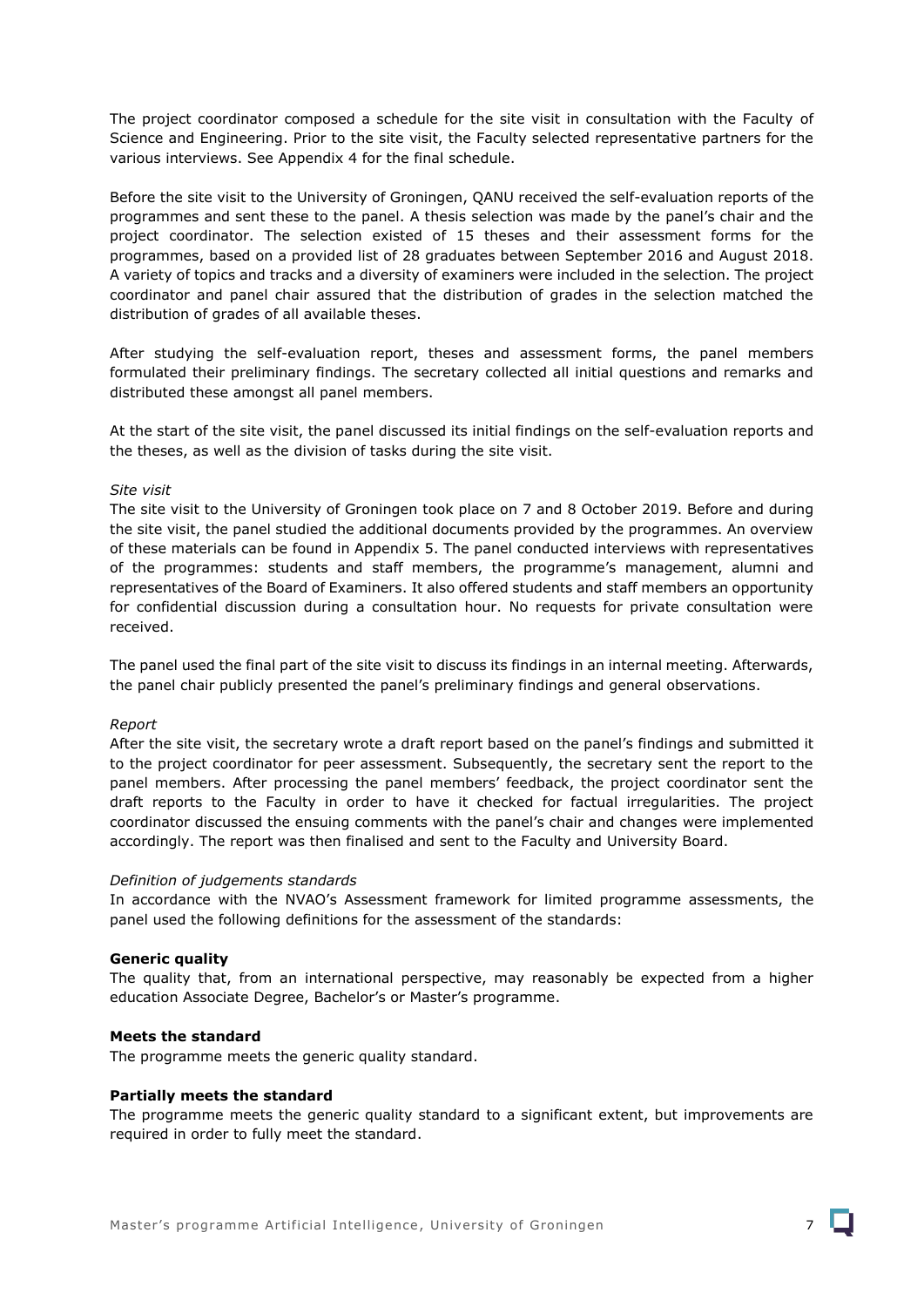### **Does not meet the standard**

The programme does not meet the generic quality standard.

The panel used the following definitions for the assessment of the programme as a whole:

#### **Positive**

The programme meets all the standards.

#### **Conditionally positive**

The programme meets standard 1 and partially meets a maximum of two standards, with the imposition of conditions being recommended by the panel.

#### **Negative**

In the following situations:

- The programme fails to meet one or more standards;

- The programme partially meets standard 1;

- The programme partially meets one or two standards, without the imposition of conditions being recommended by the panel;

- The programme partially meets three or more standards.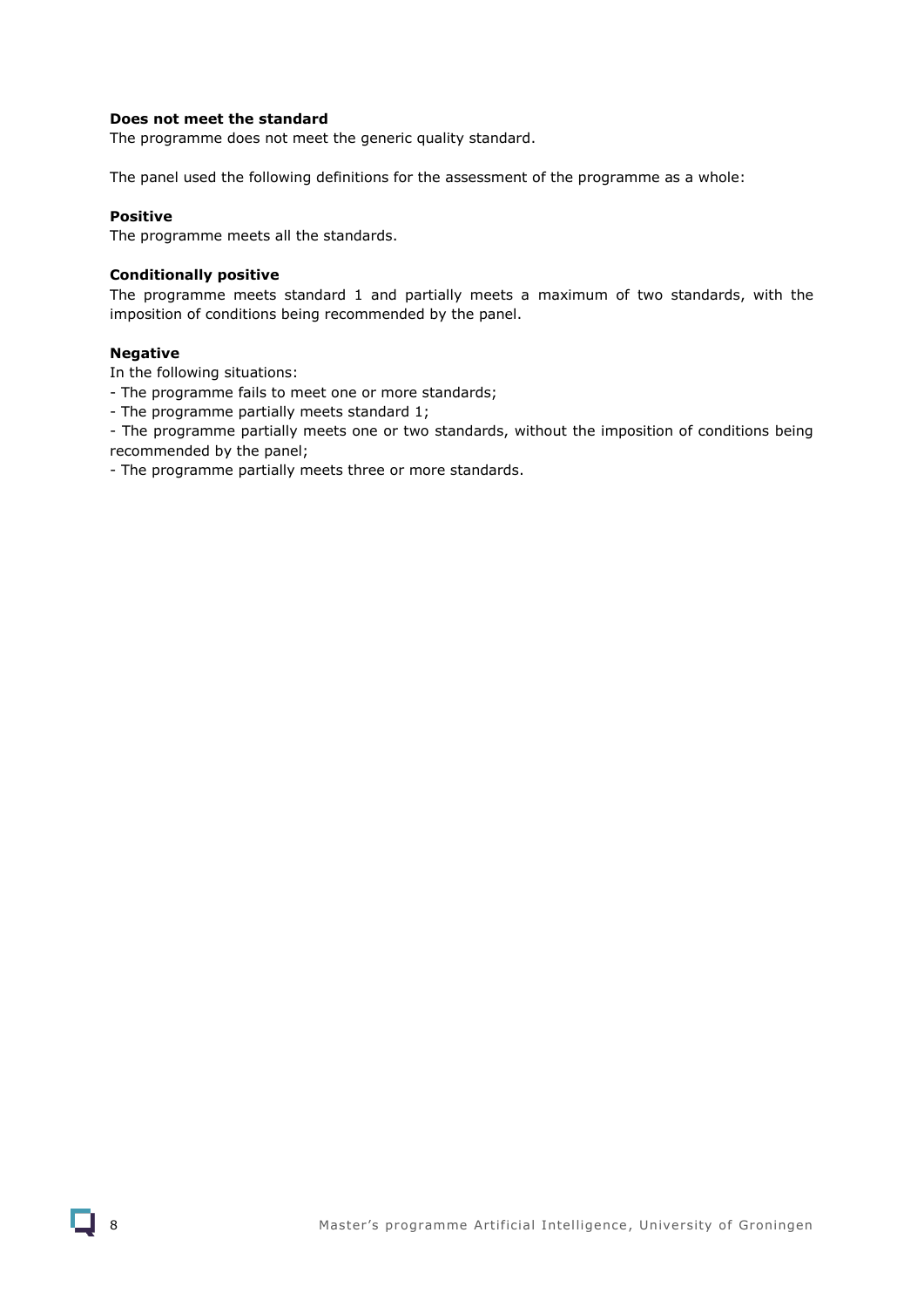# <span id="page-8-0"></span>SUMMARY JUDGEMENT

The panel concluded that the final qualifications of the master's degree programme Artificial Intelligence meet the Dutch qualification framework and the international standards, as indicated by the alignment with the KION framework. They sufficiently indicate the academic master's level. The panel established that the programme has a scientific orientation and a specific profile aimed at Cognitive Neuroscience in relation to physical processes, as well as Computational Modelling and Robotics and Autonomous Systems.

The curriculum of the master's programme Artificial Intelligence enables the students to achieve the final qualifications. The panel found the curriculum to be well developed, managed and implemented, and there is a good alignment between the curriculum and the final qualifications. The panel established that the curriculum and its specialisations has been built along the lines of the KION frame of reference. It allows students to obtain all necessary skills and knowledge. The panel thinks that an internship would be a good addition to the programme. Furthermore, the panel advises to consider an introductory week for the master's programme.

The panel finds the study yield rather low and the average study duration too high. One of the reasons for this long average study duration is the tendency to take longer to finish the master graduation project. The panel advises to take measures to limit this duration.

The panel agrees with the policy of the University of Groningen that considering the international character of the AI domain, and the desired balance of the national and international student and staff population, offering the programme in English ensures the best fit.

The didactical approach aimed at advanced implementation of AI specific topics in projects and the used teaching forms are, according to the panel, adequate for a master's programme. The panel has noticed that the teaching staff is highly committed. Furthermore, the teaching staff is in the opinion of the panel highly qualified both in teaching as well as in domain-specific research. The level of English proficiency of the teaching is good.

The increasing student numbers have put some pressure on programme-specific facilities such as the robot-lab. The panel, however, learnt that sufficient measures are taken to improve the situation.

The panel finds the assessment policy of the AI programme adequate. The procedures to assure the quality of assessments are well described. The panel is convinced that the quality assurance of the assessments in the master's degree programme AI is sufficient. The panel is positive about the introduction of the Course Unit Assessment Overviews, in which information is stored about the second examiners, the mechanisms in place to assure the quality of the assessment, the modes of assessment and the links of the assessments to the contents of the course.

The assessment procedure of the master thesis project is well described and adequate. During the site visit it became obvious that the assessment procedure for master's theses left some room for misunderstanding about the competences of external examiners. The programme management has immediately taken measures to resolve this.

The panel has established that the Board of Examiners is performing its legal duties and tasks. The BoE checks 10% of all theses, which is sufficient. The efficiency of the sample checks could be further improved.

The panel concludes that graduates of the master's programme in Artificial Intelligence have achieved the intended learning outcomes. Master graduates are well prepared for proceeding in a PhD trajectory or a professional career on master's level in AI related industry.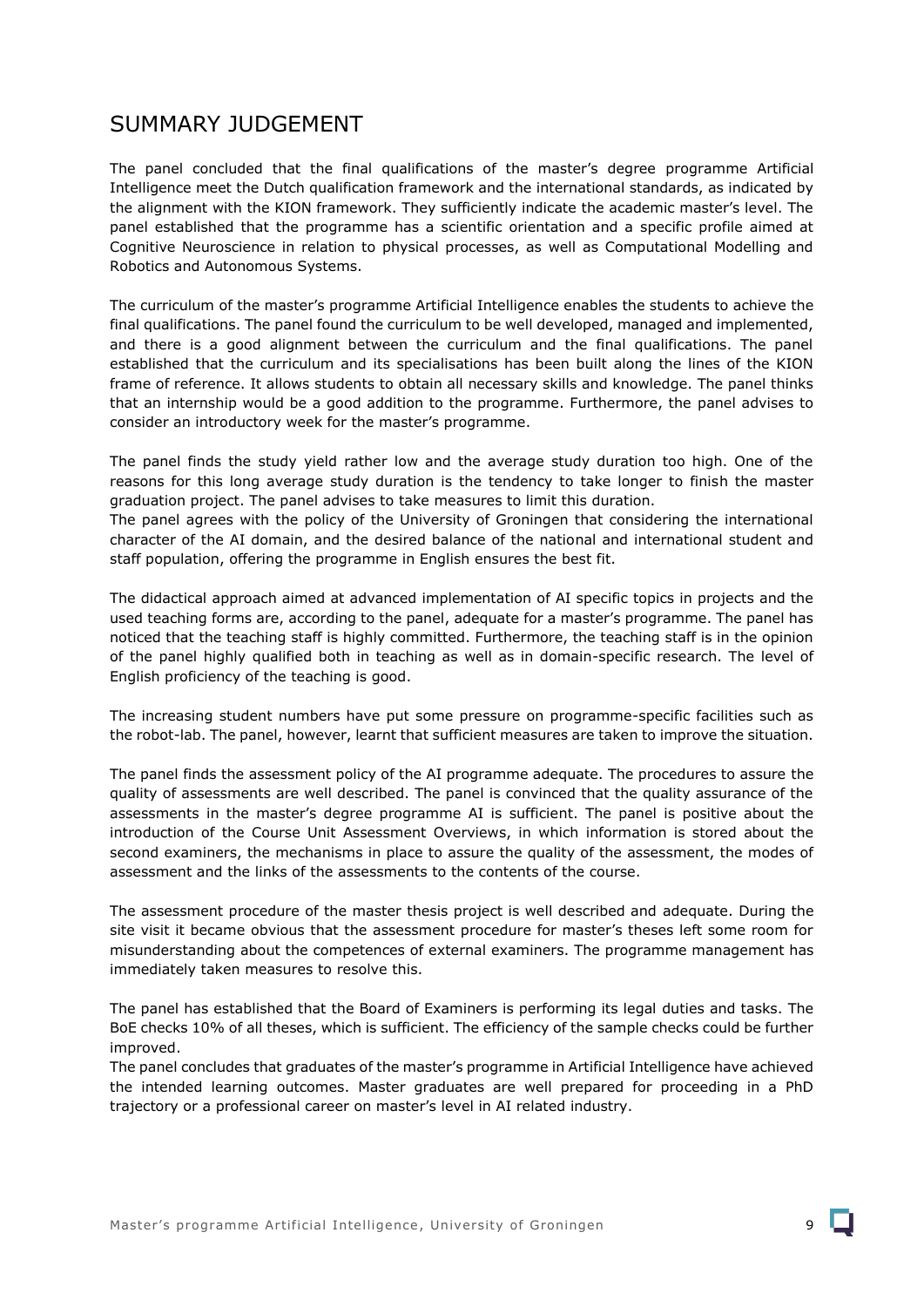The panel assesses the standards from the *Assessment framework for limited programme assessments* in the following way:

*Master's programme Artificial Intelligence*

Standard 1: Intended learning outcomes meets the standard meets the standard Standard 2: Teaching-learning environment meets the standard Standard 3: Student assessment meets the standard meets the standard Standard 4: Achieved learning outcomes meets the standard meets the standard

General conclusion **provides** and positive positive positive positive positive positive

The chair of the panel, Prof. dr. Ann Nowé, and the secretary, Dr. Barbara van Balen, hereby declare that all panel members have studied this report and that they agree with the judgements laid down in the report. They confirm that the assessment has been conducted in accordance with the demands relating to independence.

Date: 11 March 2020.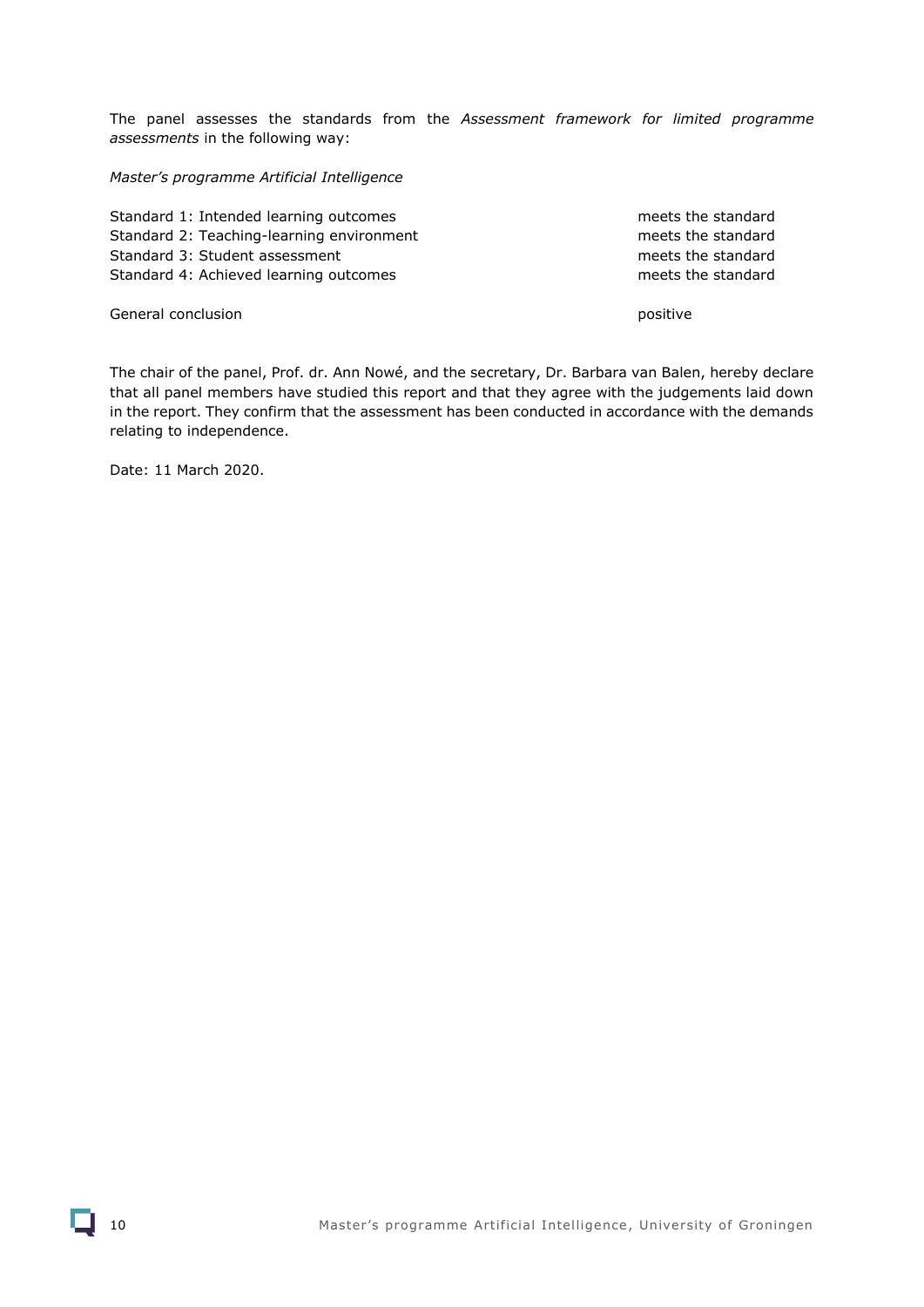# <span id="page-10-0"></span>DESCRIPTION OF THE STANDARDS FROM THE ASSESSMENT FRAMEWORK FOR LIMITED FRAMEWORK ASSESSMENTS

The Master's degree programme Artificial Intelligence is offered by the Faculty of Science and Engineering (FSE) of the University of Groningen. It is part of the Graduate School of Science and Engineering (GSSE), which includes all master's and PhD programmes of the FSE. The school has a director who reports to the Faculty Board. The programme is supported by a faculty-wide Education Support Centre (ESC), which takes care of all student administration tasks.

### **Standard 1: Intended learning outcomes**

The intended learning outcomes tie in with the level and orientation of the programme; they are geared to the expectations of the professional field, the discipline, and international requirements.

#### **Findings**

According to the self-evaluation report, the goal of the master's programme in Artificial Intelligence is to deliver critical, independent and academic individuals, who can professionally function in the field of Artificial Intelligence, including areas such as Multi-agent Systems, Data Science, Machine Learning and Pattern Recognition. The general context of the master's programme profile is formed by the KION Frame of Reference, which was compiled by the Dutch academic AI programmes. This document formulates the current Dutch consensus on a national reference framework for Artificial Intelligence in the Netherlands.

The master's programme AI of the University of Groningen focuses on the topics: Logic and Multiagent Systems, Machine Learning, Pattern Recognition and Robotics.

The final qualifications indicate that the AI master graduate should have the following abilities:

- independently design a system with cognitive capacities
- perform independent research in Artificial Intelligence
- analyse and test system properties and qualities and report on this at a high scientific level
- cooperate at a similar level of professionalism with graduates from disciplines related to Artificial Intelligence, Cognitive Science and Computing Science.

The defined master abilities and the clustered final qualifications of the KION frame of reference have been elaborated into the six final qualifications for the master's programme (see Appendix 2). The programme prepares students at a scientific level. The scientific training offers the possibility of employment in the non-scientific labour market, as a freelance consultant or entrepreneur, as well as the possibility to continue with a PhD trajectory in a variety of research fields.

The panel established that the final qualifications meet the requirements of the KION framework and are formulated in line with the goal of the programme. They tie in with the Dublin Descriptors for master's degree programmes and therefore sufficiently indicate what could be expected from graduates at a master's level. They reflect the content, level and orientation of a master's programme and match the professional as well as the scientific field. The panel finds the distinction between the final qualifications of the bachelor's and the master's programmes to be clear.

#### **Considerations**

The panel concluded that the final qualifications of the master's degree programme Artificial Intelligence meet the Dutch qualification framework and the international standards, as indicated by the alignment with the KION framework. They sufficiently reflect the academic master's level. The panel established that the programme has a scientific orientation and a specific profile aimed at Cognitive Neuroscience in relation to physical processes, as well as Computational Modelling and Robotics and Autonomous Systems.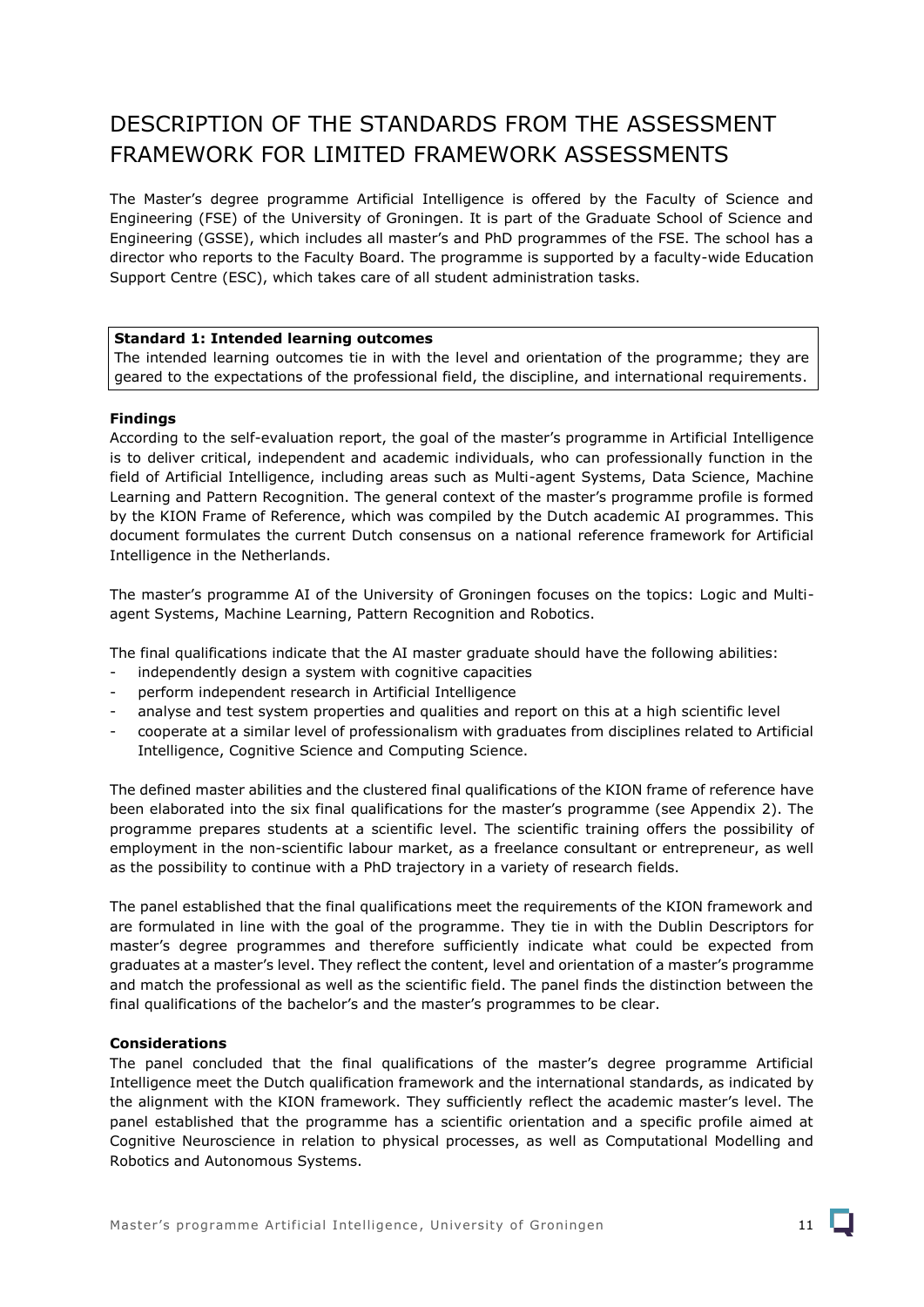### **Conclusion**

*Master's programme Artificial Intelligence:* the panel assesses Standard 1 as 'meets the standard' .

## **Standard 2: Teaching-learning environment**

The curriculum, the teaching-learning environment and the quality of the teaching staff enable the incoming students to achieve the intended learning outcomes.

### **Findings**

#### *Curriculum*

The master's programme AI offers two specialisations: Computational Intelligence and Robotics, and Multi-agent Systems. It consists of 120 EC, of which 15 EC are compulsory courses, 20 EC are specialisation courses, 40 EC are electives related to AI, and 45 EC are reserved for the master's graduation project. The first year of the programme is aimed at giving students the tools they will need for research in AI. The self-evaluation report described that the programme uses formal methods and known theories about intelligence to study both cognition in humans and methods of problem-solving in general. These methods are used to study cognitive phenomena and to find realworld applications of the theory. Examples of these applications are handwriting recognition and methods to solve reasoning-based games. The programme culminates in the master's graduation project. Students are required to set up their own research project in an area of AI, critically evaluate the literature and their own thinking processes. The project concludes with an extensive master's thesis. The projects are generally large implementation studies that take ¾ of a year to complete.

The programme has two specialisations that act as elective learning trajectories, steering toward a graduation topic, but one which is not mentioned on the diploma. The Computational Intelligence and Robotics specialisation focuses on applications of machine learning research and robotics, with a strong focus in the sub-symbolic department of Artificial Intelligence. The Multi-agent Systems specialisation focuses on using agent systems within Artificial Intelligence, and provides students with expert-level knowledge in the symbolic approach to Artificial Intelligence.

According to the panel, the content of the master's programme is in line with the KION requirements. Based on discussions with the students during the site visit, the panel wondered if it would be possible to include a compulsory internship in the master's programme. The students indicated that, although information about the job market and employment opportunities in general is sufficiently provided by the FSE, information about the connection of the programme to developments in the field could be improved, and that they would have liked to have had the opportunity to do an internship. The panel thinks that an internship would be a good addition to the programme.

Students with a bachelor's degree from the University of Groningen programme report that they are already integrated and part of the academic AI community in Groningen. They very much appreciate the support they received during the bachelor's programme and have no need for further support in the master's programme, although they would appreciate a kind of continuation of the Learning Communities. Students with a bachelor's degree from another university, in particular the international students, could use an introductory programme to acquaint them with the system. The panel advises considering adding an introductory week to the master's programme.

The programme is part of the Faculty of Science and Engineering. In 2017 the Faculty changed its name from Faculteit der Wiskunde- en Natuurwetenschappen (FWN) to Faculty of Science and Engineering (FSE) to reflect its international character. All bachelor's degree programmes and nearly all Master's degree programmes at the FSE (except for the Master's programme in Pharmacy and the Education track of the Master's programme in Science Education and Communication) are taught in English, in an international environment.

In line with the educational approach of the University of Groningen and the programme itself, the master's programme Artificial Intelligence is taught in English. This facilitates an international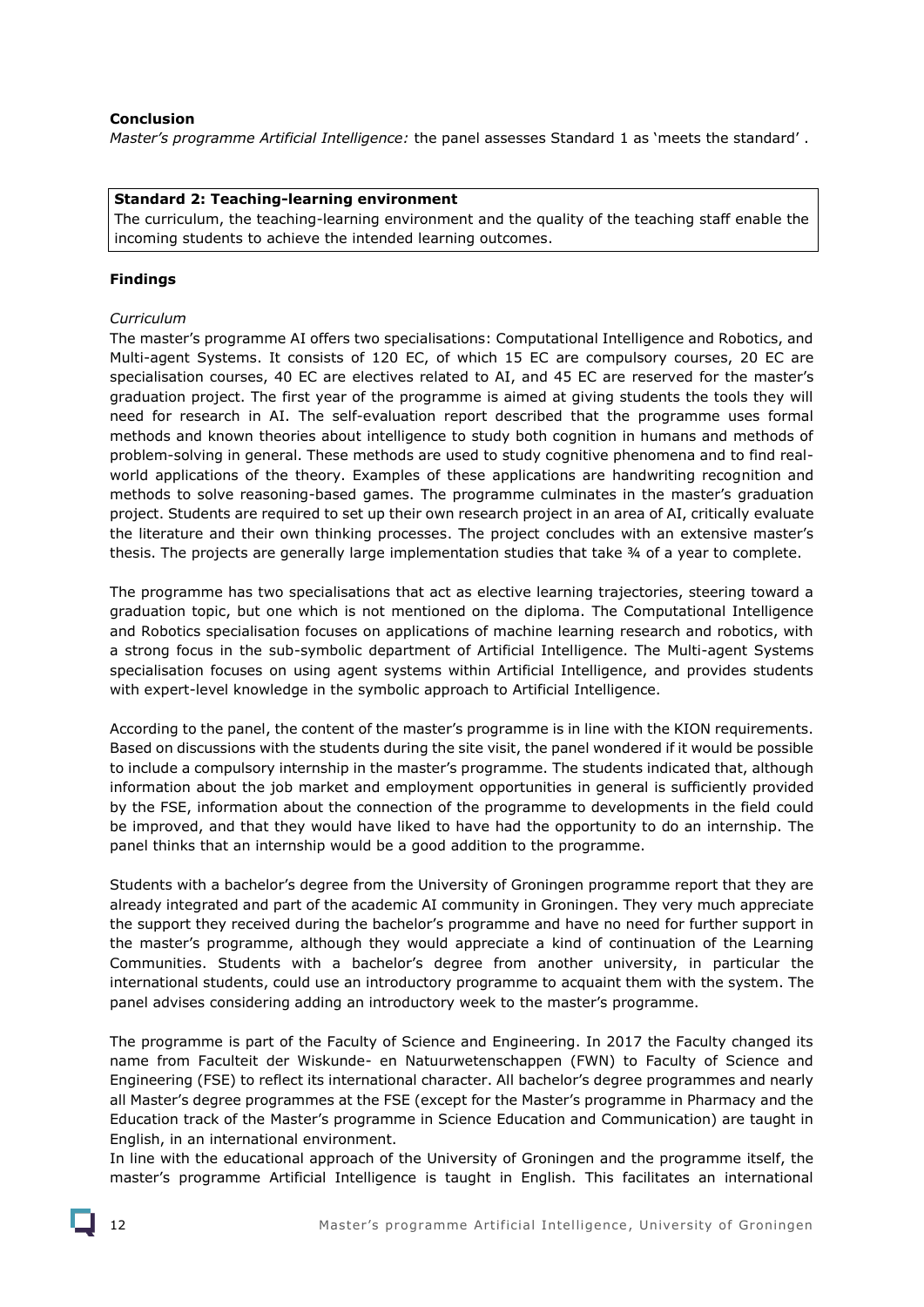classroom in which students can engage in cross-cultural learning. In addition, studying in English serves as a preparation for the very internationally oriented field of artificial intelligence, as well as the broader field of the ICT sector. For new scientific staff, proficiency in English is one of the criteria on which candidates are selected. International students have to pass an English language test to demonstrate their proficiency.

The panel agrees with the policy of the University of Groningen that considering the international character of the AI domain and the desired balance of the national and international student and staff population, offering the programme in English, and with an English programme name, ensures the best fit.

#### *Didactics*

Master's students are expected to already have a strong foundation in the AI topics. During the master's degree programme the students work in big projects on the advanced implementation of these topics on different aspects of agent and/or machine learning. Most of the contact hours in the master's programme are used for lectures, practicals and presentations. In the last phase the students work more independently, spending most of their time on their final research project. The average number of contact hours per week is 12 for the Robotics specialisation and 11 for the Multiagent Systems specialisation. The difference in number of contact hours between the specialisations is due to the compulsory Robotics practicals. The panel finds the didactical approach and the teaching forms adequate for a master's programme.

#### *Student intake, yield and feasibility*

The yearly intake of the programme has grown from 10 in 2012 to 40 in 2018. The international intake has grown to one-third. The intake of female students is below expectations and is not higher than 15%. The study yield after three years is only 47%, while the average study duration went up to about 3.2 years. The panel discussed the low yield and long average duration with the staff and the programme management during the site visit. The academic advisor analyses the course and programme results on a yearly basis, to monitor the programme's feasibility, to identify problems and to take action where possible. One of the identified reasons for delay is the tendency of students to take more than the nominal time to finish their graduation research projects. Graduation rules allow students to take longer for the master's project in order to improve the quality and the grading. The duration of the project has no influence on the grading nor on the possibility to receive a 'cum laude' designation. The panel also noticed that the programme has a rather high percentage of 'cum laude' designations, which seems to contradict the meaning of the designation as being 'exceptionally good'. It advises the programme to take measures to limit the duration of the graduation project and reconsider the cum laude regulations.

Students find the programme feasible and see no major obstacles to finishing in time, but they appreciate the possibility to extend the duration of the graduation project to get a higher grade. In their view a major reason for delay is that most students are working alongside their study. Many students have already been recruited by companies before they graduate.

#### *Teaching Staff*

The self-evaluation report gives a student-staff ratio of about 36 students / 1 teaching fte. The ratio has increased during the last years due to the growth in student numbers. An increase in teaching staff is necessary but cannot be realised quickly. The expansion of staff always lags a few years behind. During the site visit, the staff reported that they managed to teach and guide the increasing student numbers thanks to the strong commitment of the teaching staff. The formal and programme management made it clear to the panel that they are exploring several measures to recruit more teaching staff.

During the site visit interviews, the staff demonstrated that they are motivated and enthusiastic and dedicated to providing a high-quality teaching-learning environment. The teaching staff is highly qualified, in the panel's opinion, both in teaching as well as in domain-specific research. The level of their English proficiency is good.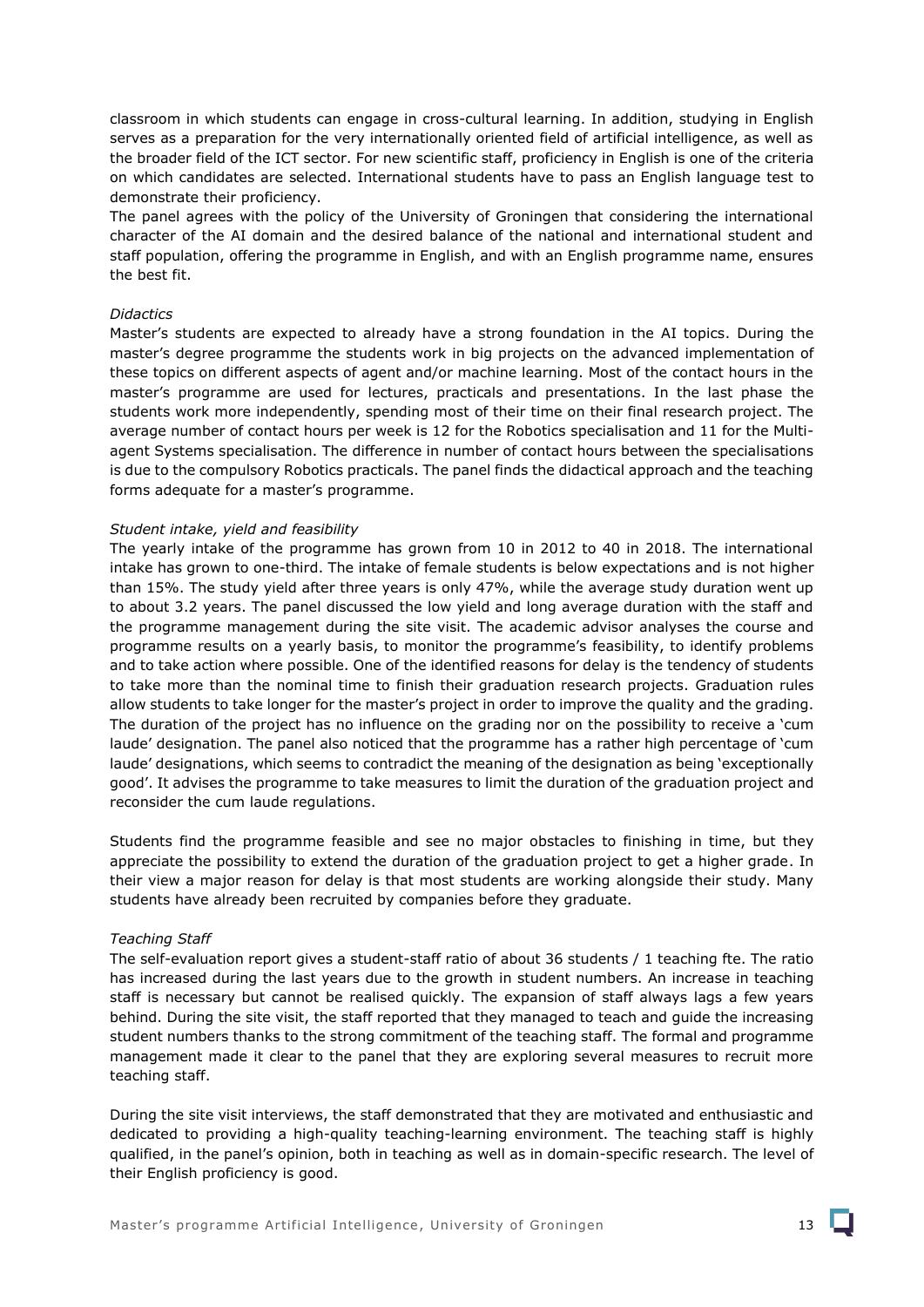### *Facilities*

During the site visit the panel visited the robot labs and computer rooms which are used for and by the AI students. The growth in student numbers has put some pressure on the facilities, in particular on the use of the robot labs. The programme management has already discussed the capacity problems with the Faculty management, and an extension of the robot labs is planned.

#### **Considerations**

The curriculum of the master's programme Artificial Intelligence enables the students to achieve the final qualifications. The panel found the curriculum to be well developed, managed and implemented, and there is a good alignment between the curriculum and the final qualifications. It established that the curriculum and its specialisations have been built along the lines of the KION reference framework. This allows students to obtain all necessary skills and knowledge. The panel thinks that an internship would be a good addition to the programme. It also advises considering adding an introductory week to the programme.

The panel finds the study yield rather low and the average study duration too long. One of the reasons for this long average study duration is the tendency to take longer to finish the master graduation project. The panel advises taking measures to limit this duration.

The panel agrees with the policy of the University of Groningen that considering the international character of the AI domain and the desired balance of the national and international student and staff population, offering the programme in English ensures the best fit.

The didactical approach aimed at the advanced implementation of AI-specific topics in projects and the teaching forms used are adequate for a master's programme, according to the panel. The panel observed that the teaching staff is highly committed. They are highly qualified in both teaching and domain-specific research. Their level of English proficiency is good.

The increasing student numbers have put some pressure on programme-specific facilities such as the robot lab. The panel learnt, however, that sufficient measures are being taken to improve the situation.

#### **Conclusion**

*Master's programme Artificial Intelligence:* the panel assesses Standard 2 as 'meets the standard'.

#### **Standard 3: Student assessment**

The programme has an adequate system of student assessment in place.

#### **Findings**

#### *Assessment procedures*

The assessment procedures of the Artificial Intelligence master's programme are in line with the assessment policy of the FSE, which is based on the university-wide assessment policy. The programme has an assessment plan, which is an overview of all assessments and contains information about the way students are evaluated throughout the degree programme. A variety of assessment types are used, ranging from assignments and interim tests to reports, oral examinations, presentations and practical work. Since the master's programme is focused on project work and research, most of the programme elements are assessed through assignments, presentations and reports (often in the form of a paper). The programme offers many opportunities for feedback on the students' work, and most courses are set up in a formative way.

The students finish their master's degree programme by performing a 45 EC research project. This project is a specific form of assessment. Each project is headed by two supervisors, with the first supervisor being an examiner approved by the Board of Examiners. The students start their project

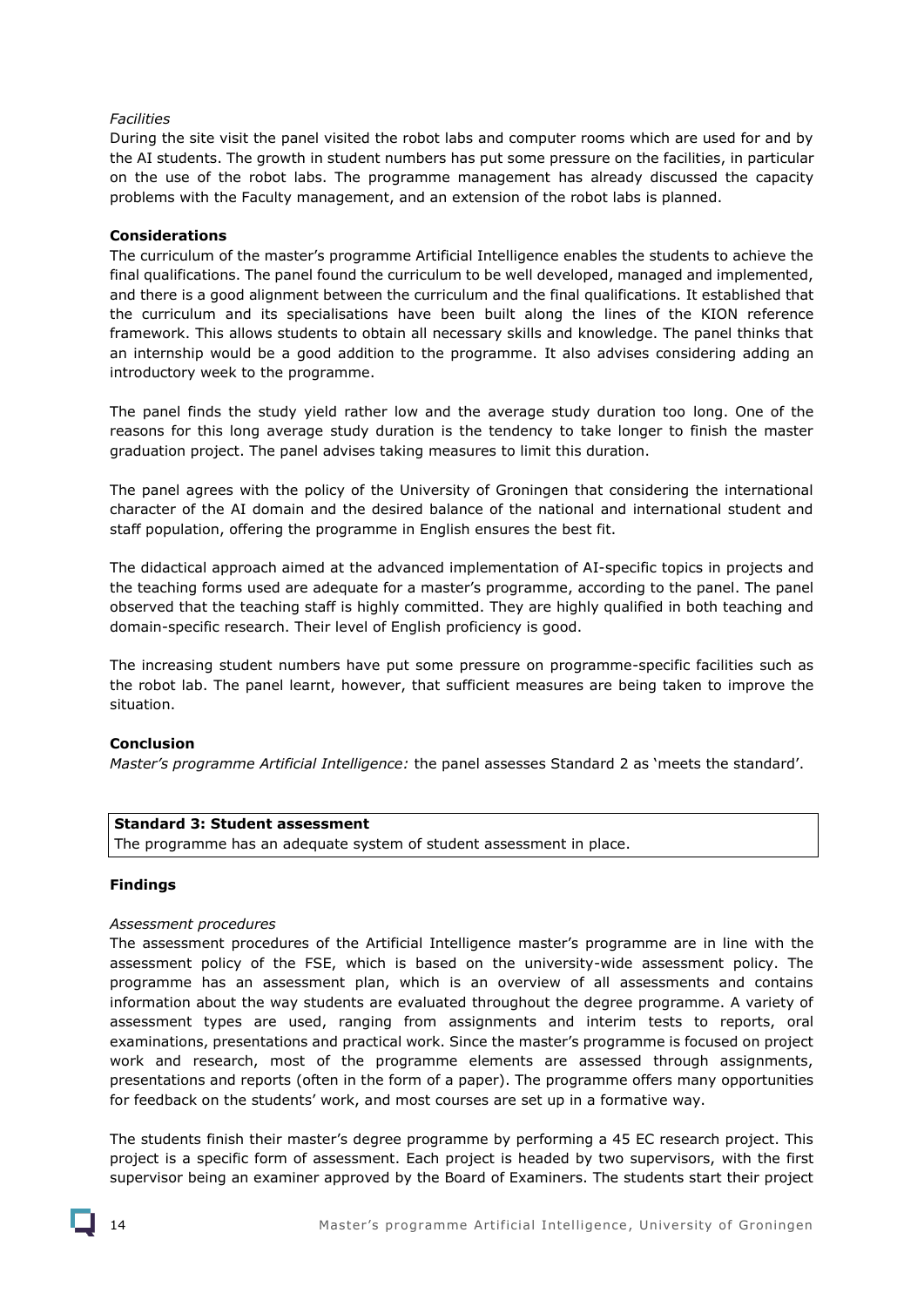by signing a contract with their supervisors. In this contract the student and supervisor make clear agreements on the deadlines, on what they expect from the project, and who the second supervisor of the project will be. Then the students have to hand in a proposal. The project should result in a thesis that clearly outlines the relevant literature and describes the results and the methods used. The supervisors and student have one or two interim meetings to discuss the project goals. At this point the project can be terminated if the expectations diverge too much.

The procedure prescribes that both supervisors individually assess the student's work and come to a conclusion on the quality of the student's work using a predetermined assessment form.

The panel discussed this procedure with the Board of Examiners during the site visit. It came to the conclusion that when students do their thesis work externally, it was possible that an external supervisor who is not appointed as an examiner could be an assessor of the thesis. In reaction to the remarks on this issue, the programme management changed the assessment procedure immediately. External supervisors can advise about the quality of the student's work to an assessor, but the BoE will explicitly check if two formally appointed examiners in fact assess the theses. After checking this procedure, the panel is pleased about the measures taken and concludes that this ensures a correct and independent procedure in all cases.

#### *Quality assurance*

The examination of each course is checked by a second examiner. Assignments and examinations are graded with a pre-established answer key. The programme also makes use of grading criteria for presentations and papers.

A faculty-wide method to assure the quality of assessment is the Course Unit Assessment Overview. In the CUAO, information is stored about the second examiners, the mechanisms in place to assure the quality of the assessment, the modes of assessment, and the links of the assessments to the contents of the course.

The panel studied the Quality Assurance Manual FSE, the assessment plan and some CUAOs. It is convinced that the quality assurance of the assessments in the master's programme AI is sufficient. The assessment policy is adequate. The panel is positive about the introduction of the CUAOs.

#### *Board of Examiners*

The bachelor's programme AI, the master's programme AI and the master's programme Humanmachine Communication share one Board of Examiners, consisting of four staff members from the Artificial Intelligence Department and an external member. The external member is an employee of the Undergraduate School of Science and Engineering. The Board of Examiners (BoE) is responsible for topics relating to the qualitative assessment of the programme of individual students and the assessment quality of the degree programme itself. The BoE deals with student requests concerning changes in their individual study programme and requests for exemptions, as well as with students who show fraudulent behaviour.

In order to be able to guarantee the quality of assessments of courses and graduation, the BoE checks the quality of a sample of theses and a sample of courses. The panel noticed that the assessment procedures are adequately described and executed, and that the BoE checks 10% of all theses obtained the ILOs, but that the efficiency of the sample checks could be further improved by, for instance, making use of support by the ESC to perform administrative checks and asking the ESC to report to the BoE.

#### **Considerations**

The panel finds the assessment policy of the AI programme to be adequate. The procedures to assure the quality of assessments are well described. The panel is convinced that the quality assurance of the assessments in the master's degree programme AI is sufficient. It is positive about the introduction of the Course Unit Assessment Overviews, in which information is stored about the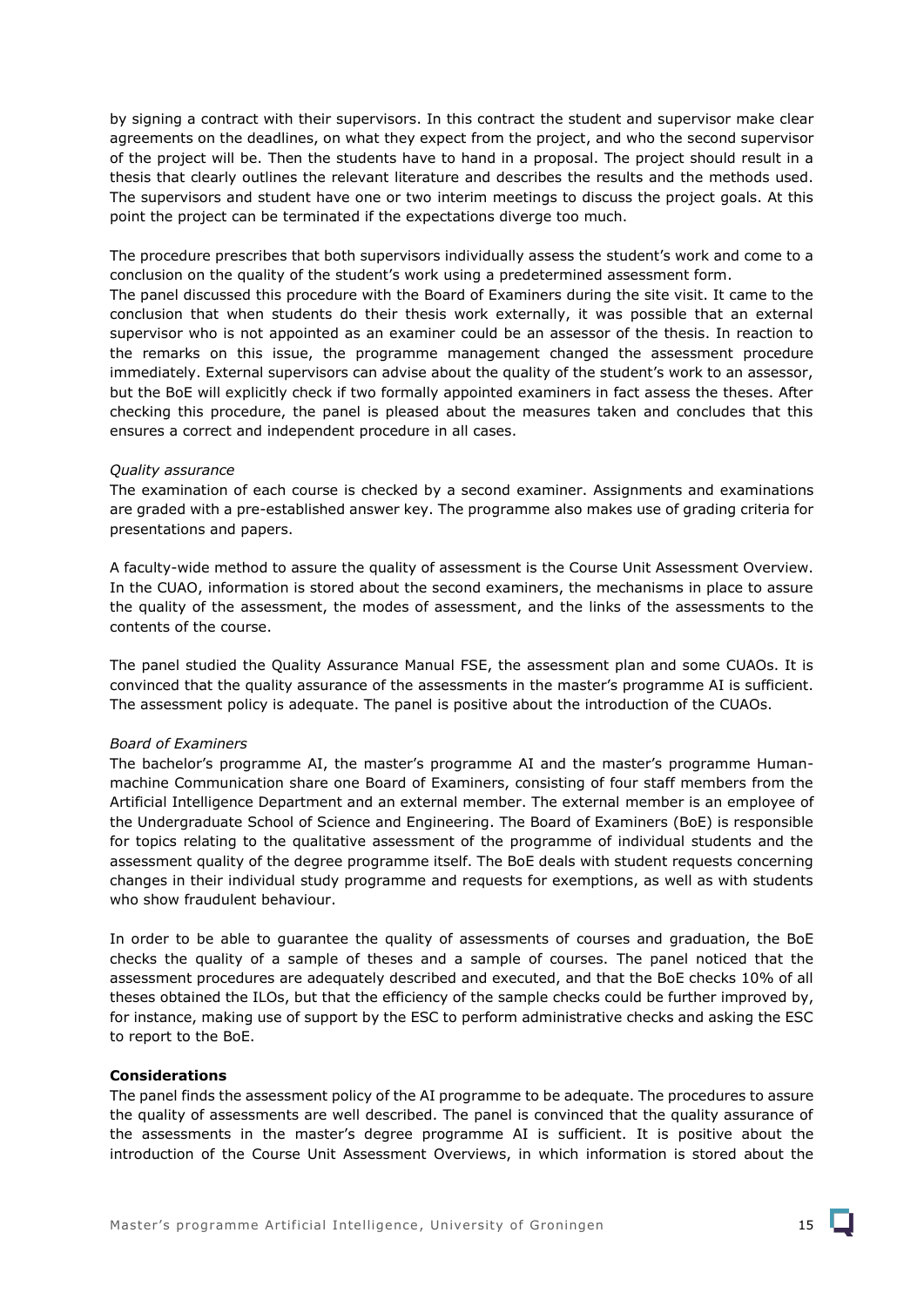second examiners, the mechanisms in place to assure the quality of the assessment, the modes of assessment, and the links of the assessments to the course contents.

The assessment procedure of the master's thesis project is well described and adequate. During the site visit it became obvious that the assessment procedure for the master's theses left some room for misunderstanding about the competences of external examiners. The programme management has immediately taken measures to resolve this.

The panel established that the Board of Examiners is performing its legal duties and tasks. The BoE checks 10% of all theses, which is sufficient. The efficiency of the sample checks could be further improved.

### **Conclusion**

*Master's programme Artificial Intelligence:* the panel assesses Standard 3 as 'meets the standard'.

# **Standard 4: Achieved learning outcomes**

The programme demonstrates that the intended learning outcomes are achieved.

#### **Findings**

In order to establish whether the graduates of the AI programme demonstrate that the final qualifications are achieved, the panel checked that all final qualifications are covered in the courses and accompanying assessments that make up the curriculum. It concluded that the curriculum ensures that the graduates have achieved the final qualifications.

The panel studied a selection of fifteen master's theses and the assessment forms. It agreed with the assessments of all theses. The theses showed that the students have the ability to perform independent research in Artificial Intelligence. They can utilise the acquired knowledge and skills and professionally report on their work. They demonstrate their ability to analyse problems on an international academic level, and critically and constructively review both their own and other scientific results and communicate them. The theses show that the students have the capabilities to reflect on their working methods and knowledge and to understand the scientific developments within the field of Artificial Intelligence. The graduates are well prepared for continuation in a PhD trajectory and for a position on a master's level in the work field that is in line with their expertise. The panel had an interview with alumni during the site visit. They confirmed that they felt well prepared for their function in the work field. The knowledge, skills and competences they developed during their AI studies provided a good broad background for their present positions in a variety of companies. These reactions are in line with the results of an alumni survey presented in the self-evaluation report. They indicated that the alumni were satisfied with the programme, and they found the academic and critical thinking, programming and research abilities they learnt to be valuable.

The contact with alumni could be improved, since the panel is of the opinion that alumni input could be very valuable for the programme. It advises the programme to facilitate an alumni network or alumni association.

#### **Considerations**

The panel concludes that graduates of the master's programme in Artificial Intelligence have achieved the intended learning outcomes. Master graduates are well prepared for proceeding in a PhD trajectory or a professional career on a master's level in an AI-related industry.

# **Conclusion**

*Master's programme Artificial Intelligence:* the panel assesses Standard 4 as 'meets the standard'.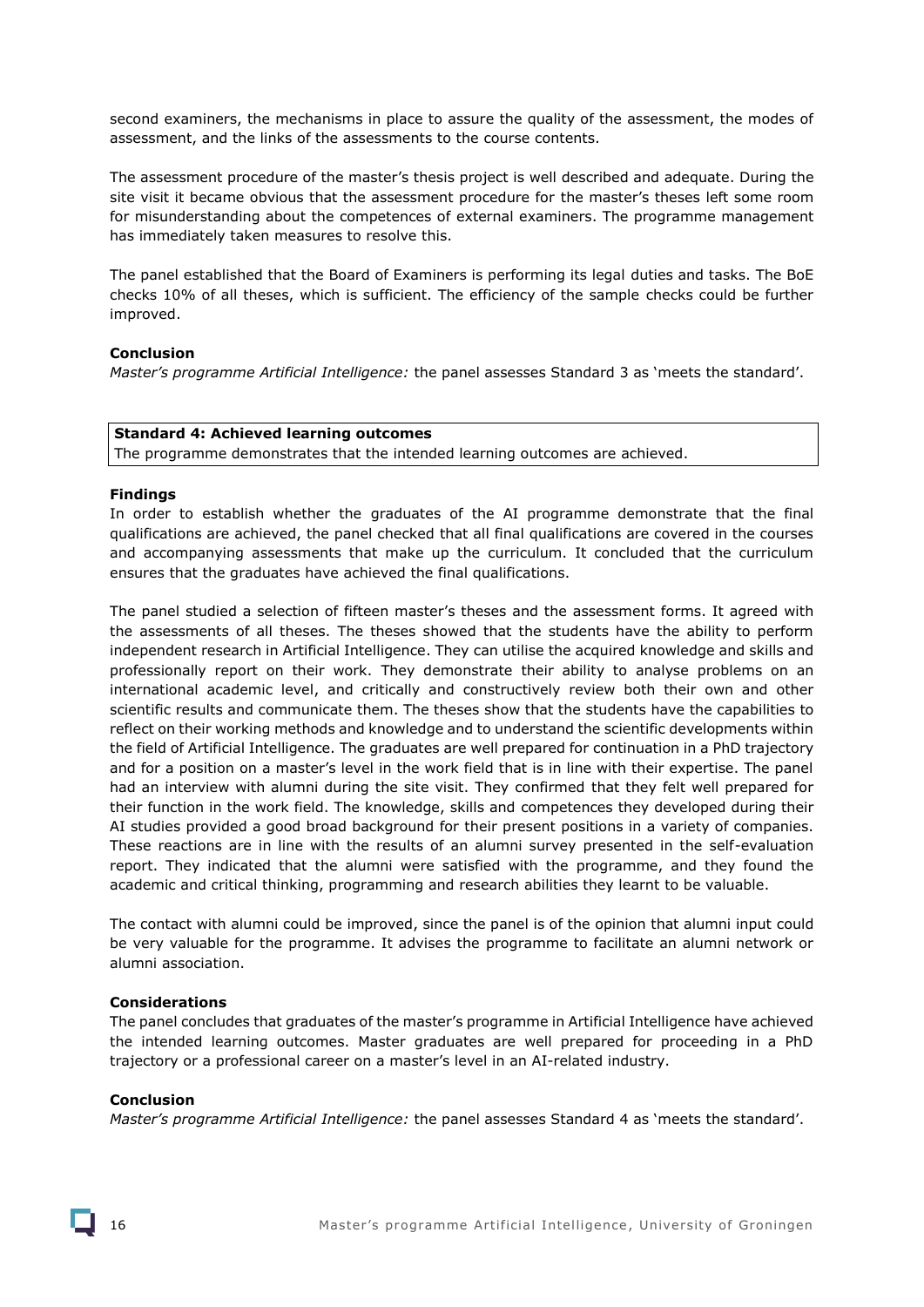# GENERAL CONCLUSION

The panel judged that the master's programme in Artificial Intelligence offered by the University of Groningen meets all standards of the NVAO assessment framework for limited programme assessment. It therefore advises positively about the re-accreditation of the programme.

# **Conclusion**

The panel assesses the *master's programme Artificial Intelligence* as 'positive'.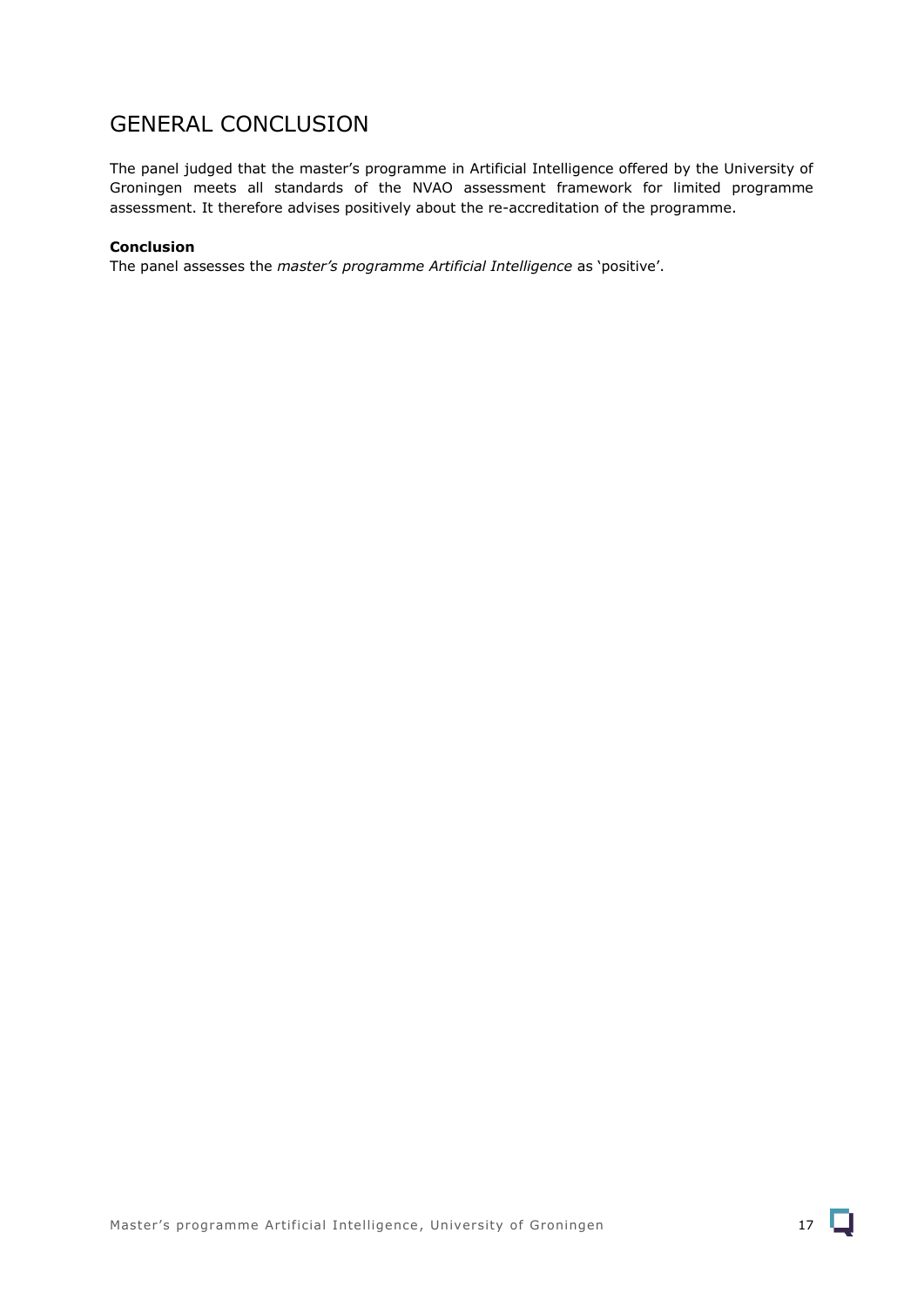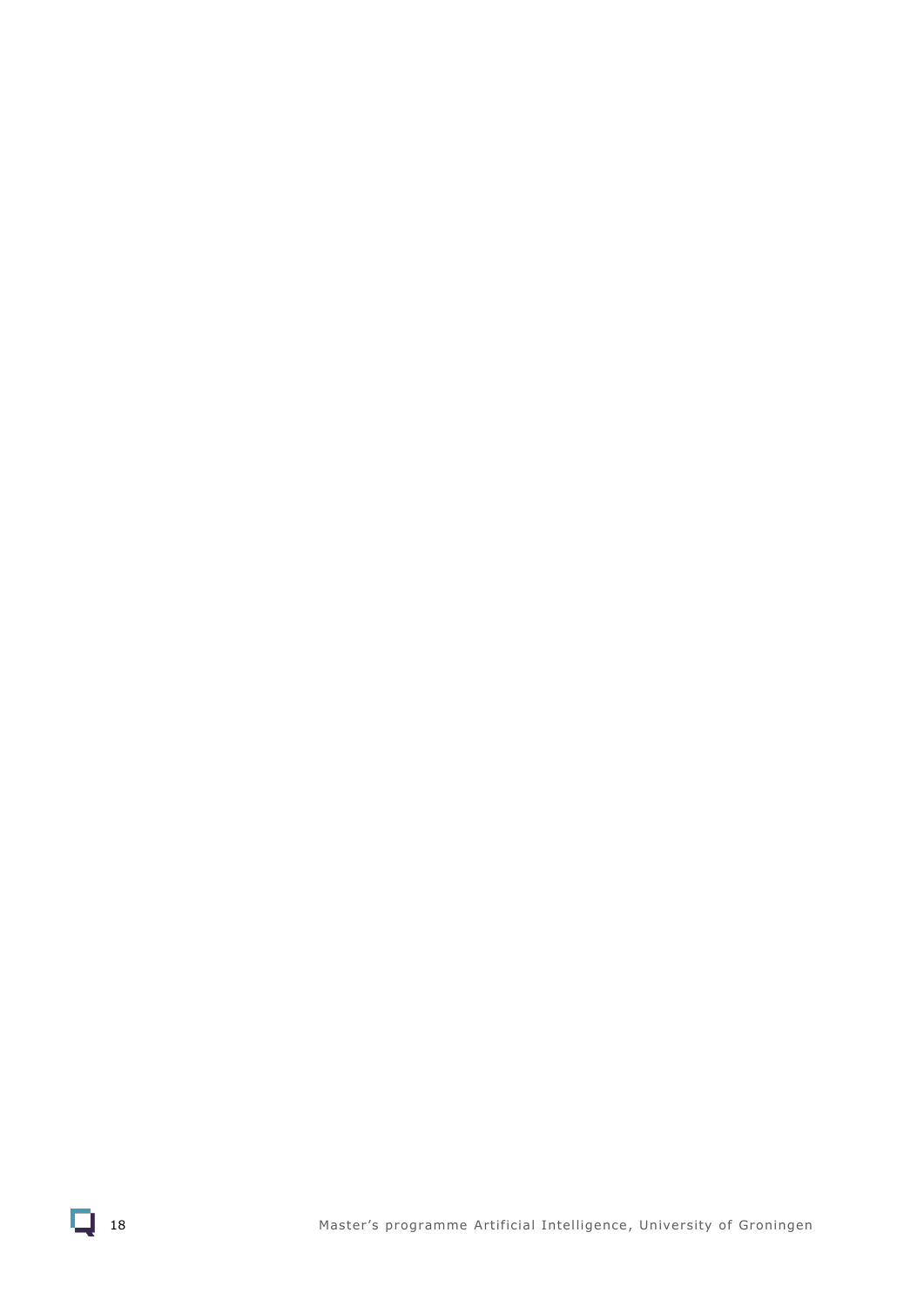# <span id="page-18-0"></span>**APPENDICES**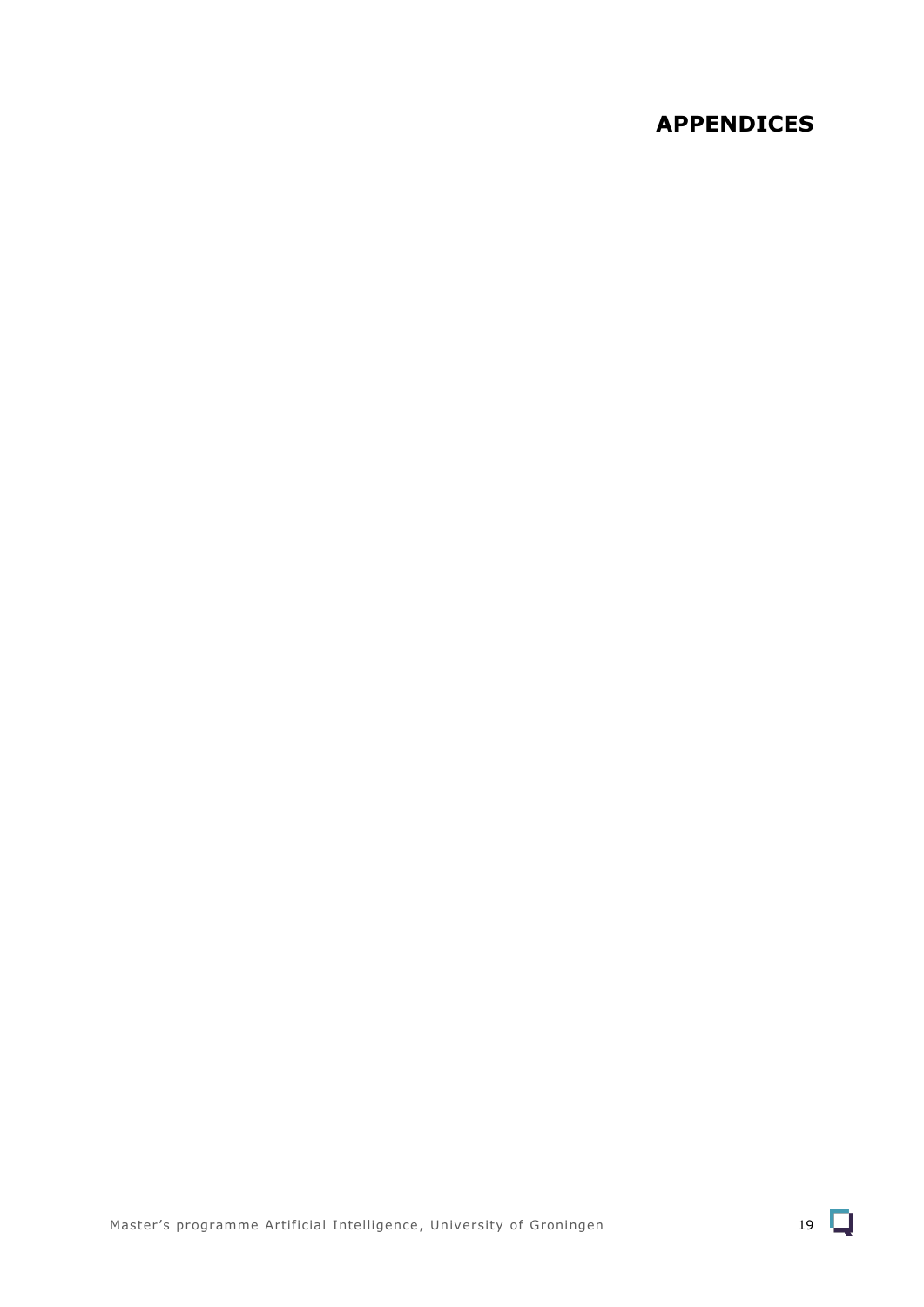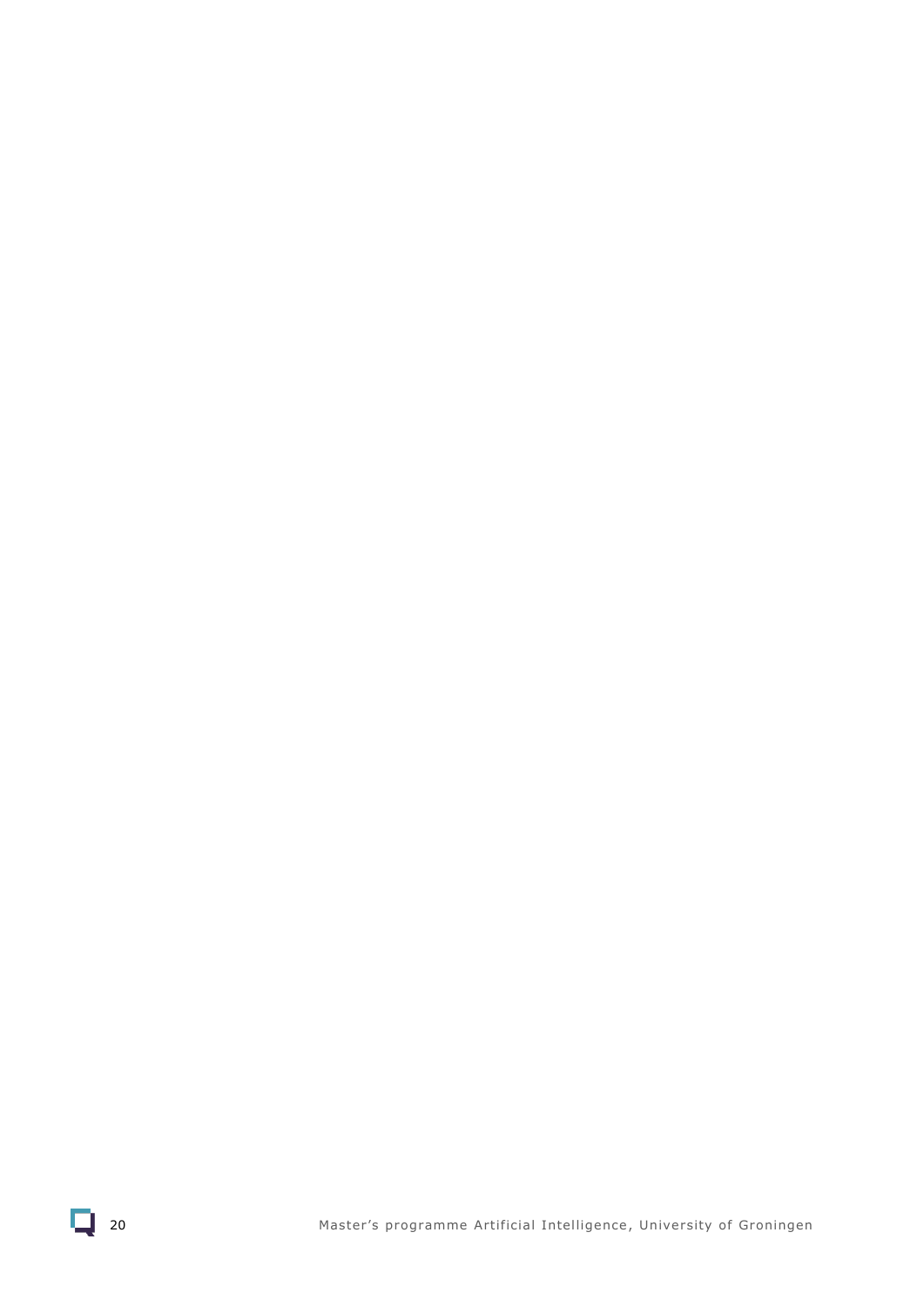# <span id="page-20-0"></span>APPENDIX 1: DOMAIN-SPECIFIC FRAMEWORK OF REFERENCE

## **Frame of Reference: Bachelor's and Master's Programmes in Artificial Intelligence** *The Dutch Perspective* [For author names and article, see: [https://pure.uva.nl/ws/files/29809664/KION\\_FoR\\_2018\\_Final.pdf](https://pure.uva.nl/ws/files/29809664/KION_FoR_2018_Final.pdf) ]<sup>1</sup>

# October 16th, 2018

This document is an update of the 2013 Frame of Reference as developed by the KION<sup>2</sup> task force on Curricula for Artificial Intelligence, which was based on:

• Artificial Intelligence Academic Programmes in the Netherlands - A State of the Art report, Quality Assurance Netherlands Universities, 2015<sup>3</sup>

• Computer Science Curricula 2013: Curriculum Guidelines for Undergraduate Degree Programs in Computer Science, The Joint Task Force on Computing Curricula, Association for Computing Machinery (ACM), & IEEE Computer Society, December 20, 2013, p. 221-229<sup>4</sup>

• The Onderwijs- en Examenregelingen (OER) of the bachelor's and master's programmes in Artificial Intelligence administered by the Dutch Universities.

• Tuning Educational Structures in Europe<sup>5</sup> , European project, 2000-2004.

### **1 | INTRODUCTION**

This document is an update of the 2013 frame of reference for the Dutch University programmes included in the category Artificial Intelligence of the Dutch register of higher education programmes  $(CROHO)^6$  This frame of reference defines the fields covered by the term Artificial Intelligence as well as the common goals and final qualifications of these programmes.

Artificial Intelligence is a relatively young field. The birth of Artificial Intelligence research is often dated in 1956, when the founding fathers of AI met at the Dartmouth Conference. The history of teaching Artificial Intelligence as a separate discipline is much shorter still, starting in the Netherlands in the early '90's. Consequently, a frame of reference for Artificial Intelligence is still actively developing both in the national and the international context. This document formulates the current Dutch consensus on a national frame of reference for Artificial Intelligence in the Netherlands.

Intelligence is often defined as the ability to reason with knowledge, to plan and to coordinate, to solve problems, to perceive, to learn and to understand language and ideas. Originally these are typical properties and phenomena associated with the human brain, but they can also be investigated without direct reference to the natural system. Both ways of studying intelligence either can or must use computational modelling. The term Artificial Intelligence as used in this document refers to the study of intelligence, whether artificial or natural, by computational means.

#### **1.1 KION: Artificial Intelligence in the Netherlands**

The current Dutch Artificial Intelligence programmes were mostly started in the nineties in an interdisciplinary context. Originally they were known under a variety of names such as Cognitive Science (Cognitiewetenschap), Applied Cognitive Science (Technische Cognitiewetenschap), Knowledge Engineering (Kennistechnologie), Cognitive Artificial Intelligence (Cognitieve Kunstmatige Intelligentie) as well as Artificial Intelligence (Kunstmatige Intelligentie).

-

<sup>&</sup>lt;sup>1</sup> The authors like to acknowledge the authors of the 2006 and 2013 Frame of Reference for their work; major parts of this document are still built on their original vision.

<sup>2</sup> Kunstmatige Intelligentie Opleidingen Nederland

<sup>3</sup> www.qanu.nl/en/state-of-the-art-reports (last visited in March 2018)

<sup>4</sup> www.acm.org/education/curricula-recommendations (last visited in March, 2018)

<sup>5</sup> www.unideusto.org/tuning/ (last visited in February 2018)

<sup>6</sup> Centraal Register Opleidingen Hoger Onderwijs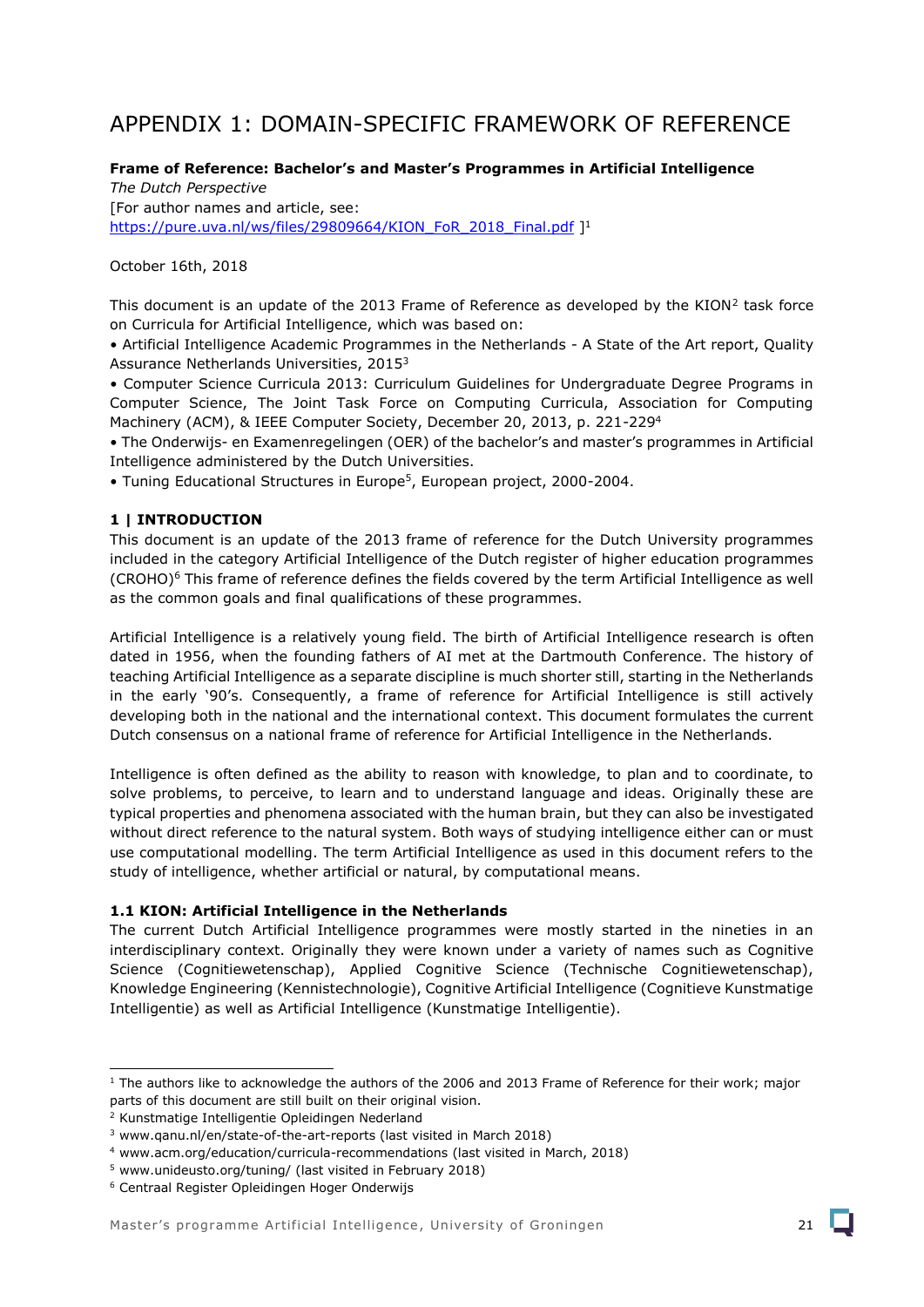In 1999, the number of recognised labels in the CROHO was reduced, and the aforementioned study programmes were united under the name Artificial Intelligence<sup>7</sup> . Initially, this was an administrative matter that did not influence the content of the curricula. It did mean, however, that from then on cognitive science (as the study of natural intelligence) and artificial intelligence (as a formal approach to intelligence) were shared under the heading of Artificial Intelligence. The above mentioned definition of Artificial Intelligence as the study of natural and/or artificial intelligence by computational means was then agreed upon. The KION (Kunstmatige Intelligentie Opleidingen in Nederland) was formed as a discussion and cooperation platform for the united programmes.

Starting in 2002, all university-level study programmes in the Netherlands were divided into a bachelor's and a master's phase. KION took this as an opportunity to agree upon a common kernel of subjects that would be constituent of every Dutch Artificial Intelligence bachelor's programme, with the aim of advancing an adequate fit of all Dutch bachelor's programmes to all Dutch master's requirements.

Since then, some degree programmes have changed their names for specification and/or marketing purposes. The Human-Machine Communication degree programme in Groningen joined the KION framework soon after the start, in 2004. In 2013, the VU changed the name of its bachelor's in Kunstmatige Intelligentie to Lifestyle Informatics, to better fit their human-oriented approach to AI, which helped to attract a new population of students (including a higher proportion of female students). However, from 2019 on, the bachelor's programme will be taught in English under the name Artificial Intelligence (with a track in Intelligent Systems and a track in Socially Aware Computing). Furthermore, in 2017, Maastricht renamed its bachelor's programme to Data Science & Knowledge Engineering, and changed its master's programme in Operations Research programme to Data Science for Decision Making, to enable more synergy with its master's AI programme. A full list of the degree programmes that are a member of the KION can be found in section 1.2.

During the last decade new developments in Artificial Intelligence (AI) have become increasingly visible to society and the general public. Most appealing successes like IBM's Watson performance and Google's DeepMind victory in AlphaGo, have globally drawn attention. In business, AI's impact on massive data-mining applications in consumer markets may even more revolutionise the use of AI in everyday life.

The successes in the field of AI have not gone unnoticed in the Dutch educational AI programmes. There has been a substantial increase in the intake of virtually all Dutch AI programmes, reflecting the awareness of the growing potential of AI by talented students. In addition, several Dutch programmes are now taught in English, attracting students from all over the world. At some Universities, the substantial growth has led to measures to maintain quality, e.g. by introducing a Binding Study Advice or even by imposing a Numerus Fixus (Radboud University and University of Amsterdam in September 2018; other Universities are likely to follow in 2019).

The prospects of a career in AI, directly or via business-related spin-offs, are very promising; we therefore have to be prepared to face the challenge of keeping quality of our AI programmes during upcoming years, while offering enough capacity to train professionals to fulfil the future needs of society in implementing AI-based solutions.

The following degree programmes are a member of the Kunstmatige Intelligentie Overleg Nederland:

# **1.2.1 Bachelor's Programmes of the KION**

The following Bachelor's programmes are a part of the KION:

- B Artificial Intelligence, Radboud Universiteit Nijmegen (CROHO: 56945)
- B Data Science and Knowledge Engineering, Universiteit Maastricht (CROHO: 50300)
- B Kunstmatige Intelligentie, Rijksuniversiteit Groningen (CROHO: 56981)
- B Kunstmatige Intelligentie, Universiteit van Amsterdam (CROHO: 56981)

<sup>-</sup><sup>7</sup> In Dutch: Kunstmatige Intelligentie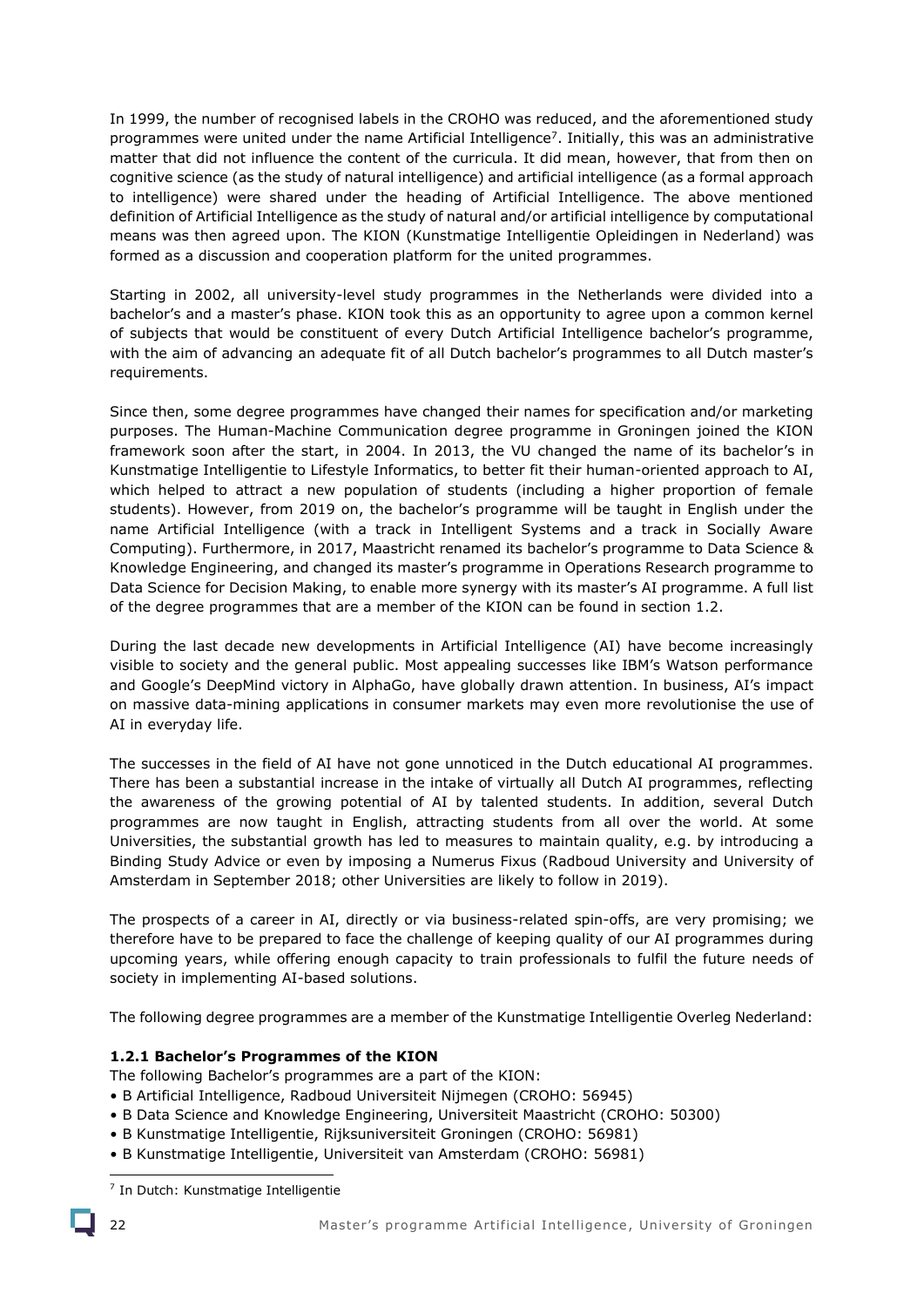- B Kunstmatige Intelligentie, Universiteit Utrecht (CROHO: 56981)
- B Artificial Intelligence, Vrije Universiteit Amsterdam (CROHO: 56983)

## **1.2.2 Master's Programmes of the KION**

- The following Master's degree programmes are a part of the KION:
- M Artificial Intelligence, Radboud Universiteit Nijmegen (CROHO: 66981)
- M Artificial Intelligence, Rijksuniversiteit Groningen (CROHO: 66981)
- M Artificial Intelligence, transnationale Universiteit Limburg (CROHO: 66981)
- M Artificial Intelligence, Universiteit Utrecht (CROHO: 66981)
- M Artificial Intelligence, Universiteit van Amsterdam (CROHO: 66981)
- M Artificial Intelligence, Vrije Universiteit Amsterdam (CROHO: 66981)
- M Data Science for Decision Making, transnationale Universiteit Limburg (CROHO: 60125)
- M Human-machine Communication, Rijksuniversiteit Groningen (CROHO: 60653)

### **1.3 Aim of this Document**

Now that the Dutch Artificial Intelligence programmes are coming up for accreditation in 2019, KION feels that the essence of the 2013 Frame of Reference is still valid, but in definite need of an update. However, this document is not intended purely as a description of the current status quo. Rather, it aims to provide an account of what an Artificial Intelligence programme should provide as a minimum (the communal requirements for every study programme called Artificial Intelligence), and how it can extend this basis to distinguish itself from other Artificial Intelligence programmes.

Agreement among the Dutch Artificial Intelligence programmes upon the contents of this document will advance both the equivalence of these programmes, and the understanding on existing and possible profiles within Artificial Intelligence programmes. Moreover, it is hoped that this document will also be a starting point for defining international standards for Artificial Intelligence programmes.

### **2 | PROGRAMME CHARACTERISTICS**

This section describes definitions regarding the build-up of bachelor's and master's programmes.

#### **2.1 Areas, Courses, Modules and Topics**

A bachelor's programme in Artificial intelligence is organised hierarchically into three levels. The highest level of the hierarchy is the area, which represents a particular disciplinary subfield. The areas are broken down into smaller divisions called modules, which represent individual thematic units within an area. A module may be implemented as a complete course, be covered in part of a course, or contain elements from several courses. Each module is further subdivided into a set of topics, which are the lowest level of the hierarchy. The modules that implement the particular programme (or curriculum) are together referred as the 'body of knowledge'.

# **2.2 Core and Elective Courses**

-

By insisting on a broad consensus in the definition of the core, we hope to keep the core as small as possible, giving institutions the freedom to tailor the elective components of the curriculum in ways that meet their individual needs. The core is thus not a complete programme. Because the core is defined as minimal, it does not, by itself, constitute a complete undergraduate curriculum. Every undergraduate programme must include additional elective courses relating to the body of knowledge. This report does not define what those courses should be, but does enumerate options in terms of modules.

# **2.3 Assessing the Time Required to Cover a Course**

To give readers a sense of the time required to cover a particular course, a metric must be defined that establishes a standard of measurement. No standard measure is recognised throughout the world, but within the European Community agreement has been reached upon a uniform European Credit Transfer System<sup>8</sup> (ECTS) in which study load is measured in European Credits (ECs). One EC

<sup>8</sup> https://ec.europa.eu/education/resources/european-credit-transfer-accumulation-system\_en (last visited on May 4, 2018)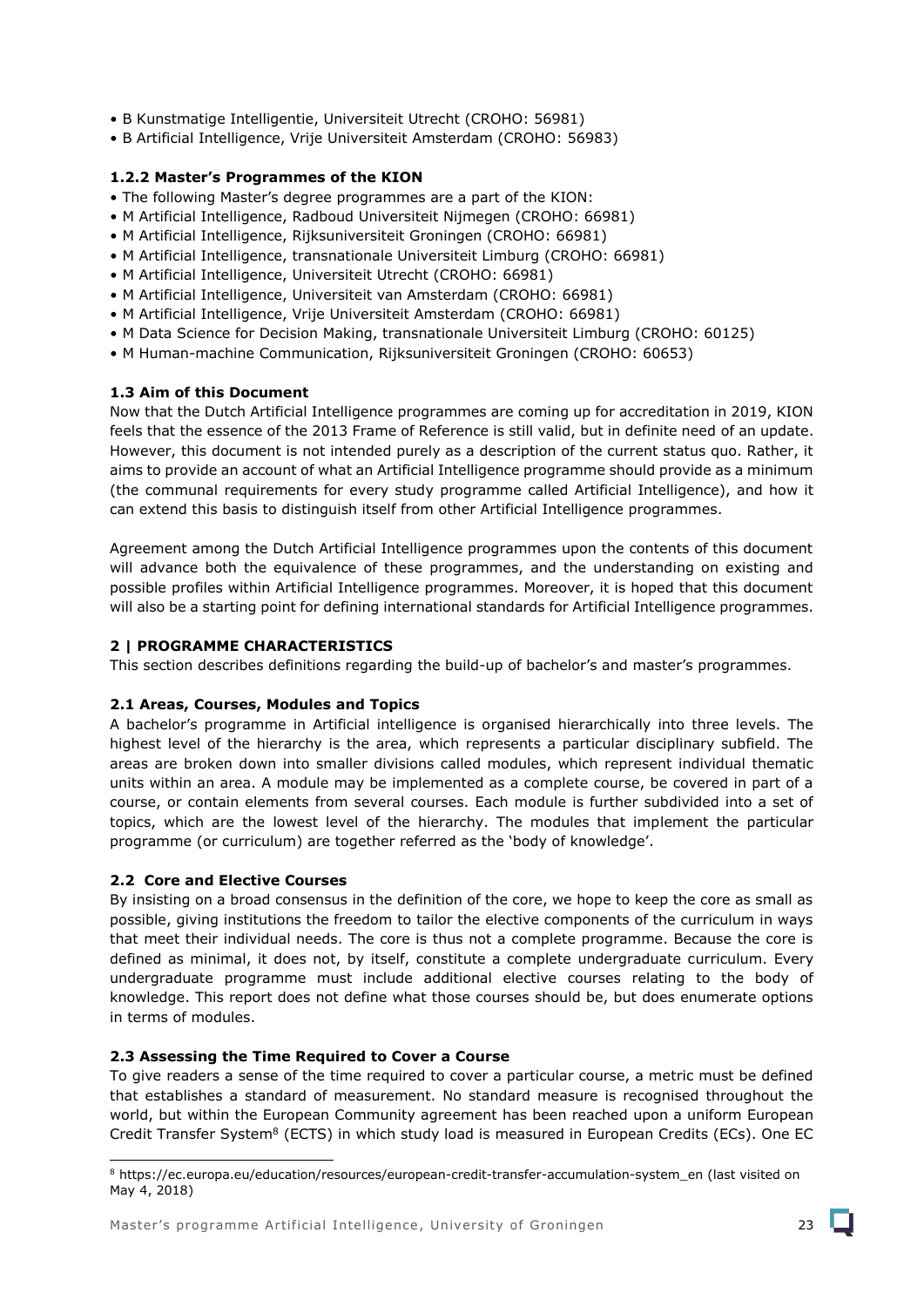stands for 28 hours of study time and a full year of study is standardised at 60 EC. In this document, we shall use the EC metric as the standard of measurement for study load.

# **2.4 Coping with Change**

An essential requirement of any Artificial Intelligence degree is that it should enable graduates to cope with-and even benefit from-the rapid change that is a continuing feature of the field. But how does one achieve this goal in practice? At one level, the pace of change represents a challenge to academic staff who must continually update courses and equipment. At another level, however, it suggests a shift in pedagogy away from the transmission of specific material, which will quickly become dated, toward modes of instruction that encourage students to acquire knowledge and skills on their own.

Fundamentally, teaching students to cope with change requires instilling an attitude that promotes continued study throughout a career in those students. To this end, an Artificial Intelligence curriculum must strive to meet the following challenges:

- Adopt a teaching methodology that emphasises learning as opposed to teaching, with students continually being challenged to think independently.
- Assign challenging and imaginative exercises that encourage student initiative.
- Present a sound framework with appropriate theory that ensures that the education is sustainable.
- Ensure that equipment and teaching materials remain up to date.
- Make students aware of information resources and appropriate strategies for staying current in the field.
- Encourage cooperative learning and the use of communication technologies to promote group interaction.
- Convince students of the need for continuing professional development to promote lifelong learning.
- Provide students with awareness of potential ethical and legal issues the field of Artificial Intelligence.

# **3 | SHARED IDENTITY**

#### **3.1 Common Role**

Apart from the roles academics usually perform in society students of Artificial Intelligence are educated to enrich society with the benefits a formalization of intelligence and intelligent phenomena can provide. In particular this entails that an alumnus of Artificial Intelligence can contribute to the understanding and exploitation of natural and artificial intelligence. This may lead to new technologies but it may also enrich designs, products, and services with intelligence so that they are more effective, more reliable, more efficient, safer, and often require less natural resources. This role, in combination with the interdisciplinary nature of the field, requires the Artificial Intelligence alumnus to be able to contribute to interdisciplinary teams and, in many cases function as an intermediate who facilitates the interaction of (other) domain specialists.

#### **3.2 Common Requirements**

Artificial Intelligence is a broad discipline and many approaches to the study of intelligent phenomena are justified and fruitful. Curricula are therefore often different from their siblings in emphasis, goals, and capabilities of their graduates. Yet they have much in common. Any reputable Artificial Intelligence programme should include each of the following aspects.

1. Essential and foundational underpinnings of the core aspects of intelligence. These must be founded on empirical efforts and based on a formal theory, and they may address professional values and principles. Regardless of their form or focus, the underpinnings must highlight those essential aspects of the discipline that remain unaltered in the face of technological change. The discipline's foundation provides a touchstone that transcends time and circumstances, giving a sense of permanence and stability to its educational mission. Students must have athorough grounding in that foundation.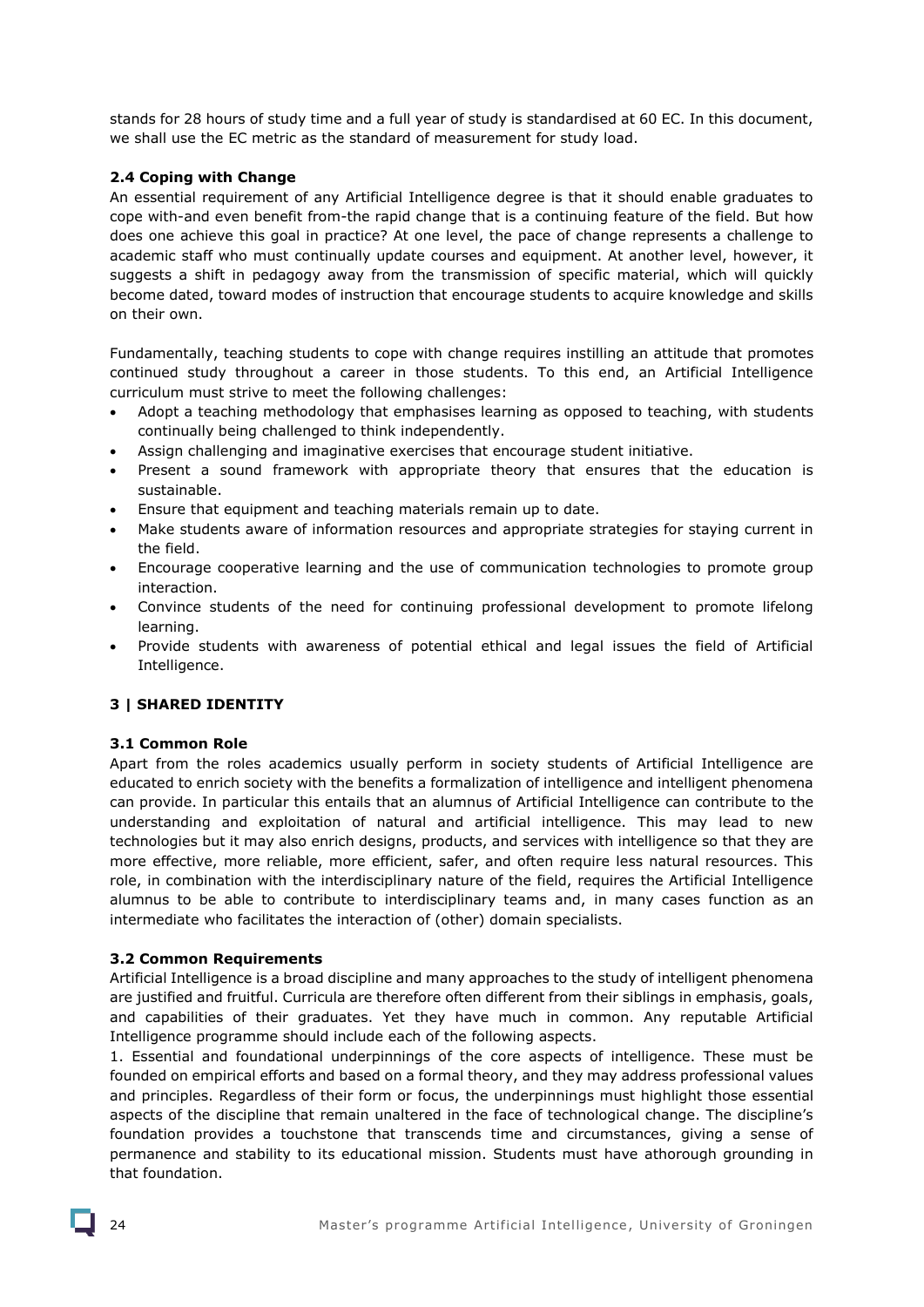2. A foundation in the core concepts of modelling and algorithms for implementing intelligence. The construction and use of models (simplified, abstracted and dynamic representations of some phenomenon in reality) is common to many sciences. In Artificial Intelligence, however, model building is central: the field of Artificial Intelligence may actually be defined as trying to model aspects of (formal or natural) intelligence and knowledge. Moreover, models within Artificial Intelligence have specific characteristic: they are computational and therefore necessarily mathematical or formal. Artificial Intelligence-graduates must therefore be able to work with (computational) models at different levels of abstraction and understand the recursive nature of models in Artificial Intelligence. This foundation has a number of layers:

- An understanding of, and appreciation for, many of the diverse aspects of intelligence, models of intelligent phenomena, and of algorithms that describe intelligent processes.
- Skills to model intelligent phenomena and appreciate the abilities and limitation of these models, if appropriate in comparison with a natural intelligence counterpart.
- Skills to model and implement intelligent phenomena on a computer, in particular skills to work with algorithms and data-structures in software.
- Skills to design and build systems that are robust, reliable, and appropriate for their intended audience.

3. An understanding of the possibilities and limitations of what intelligent systems can and cannot do. This foundation has a number of levels:

- An understanding of what current state-of-the-art can and cannot accomplish, if appropriate in combination with the accomplishment of the natural system that inspired it;
- An understanding of the limitations of intelligent systems, including the difference between what they are inherently incapable of doing versus what may be accomplished via future science and technology;
- The impact of deploying technological solutions and interventions on individuals, organizations, and society.

4. The identification and acquisition of non-technical skills, including interpersonal communication skills, team skills, and management skills as appropriate to the discipline. To have value, learning experiences must build such skills (not just convey that they are important) and teach skills that are transferable to new situations.

5. Exposure to an appropriate range of applications and case studies that connect theory and skills learned in academia to real-world occurrences to explicate their relevance and utility.

6. Attention to professional, legal and ethical issues such that students acquire, develop and demonstrate attitudes and priorities that honour, protect, and enhance the profession's ethical stature and standing.

7. Demonstration that each student has integrated the various elements of the (under)graduate experience by undertaking, completing, and presenting a capstone project.

# **3.3 Shared Background for Bachelor's Programmes**

Similar to alumni of programmes such as Physics, Computer Science, and Psychology, all Artificial Intelligence bachelors are expected to share a certain amount of support knowledge, domain specific knowledge, specialised domain knowledge, and a set of skills. The content mentioned below ensures a firm common basis that enables AI bachelors of any Dutch university admission to any Dutch master's programme in AI. At the same time, it allows for a wide range of individual and/or institute specific specialisations. The list is an update (extension) of the shared programme agreed upon by the KION platform in 2013.

#### **3.3.1 Core Modules (shared between AI Bachelor's Degree Programmes)**

The following topics and skills are part of each of the bachelor's programmes, either as a dedicated course or as a substantial topic within one or more courses. The core modules define the 8 key areas of Artificial Intelligence.

# **3.3.1.1 Artificial Intelligence (Core) Modules**

- Algorithmic Problem Solving (Search, Decision Making, Optimalisation)
- Cognitive Science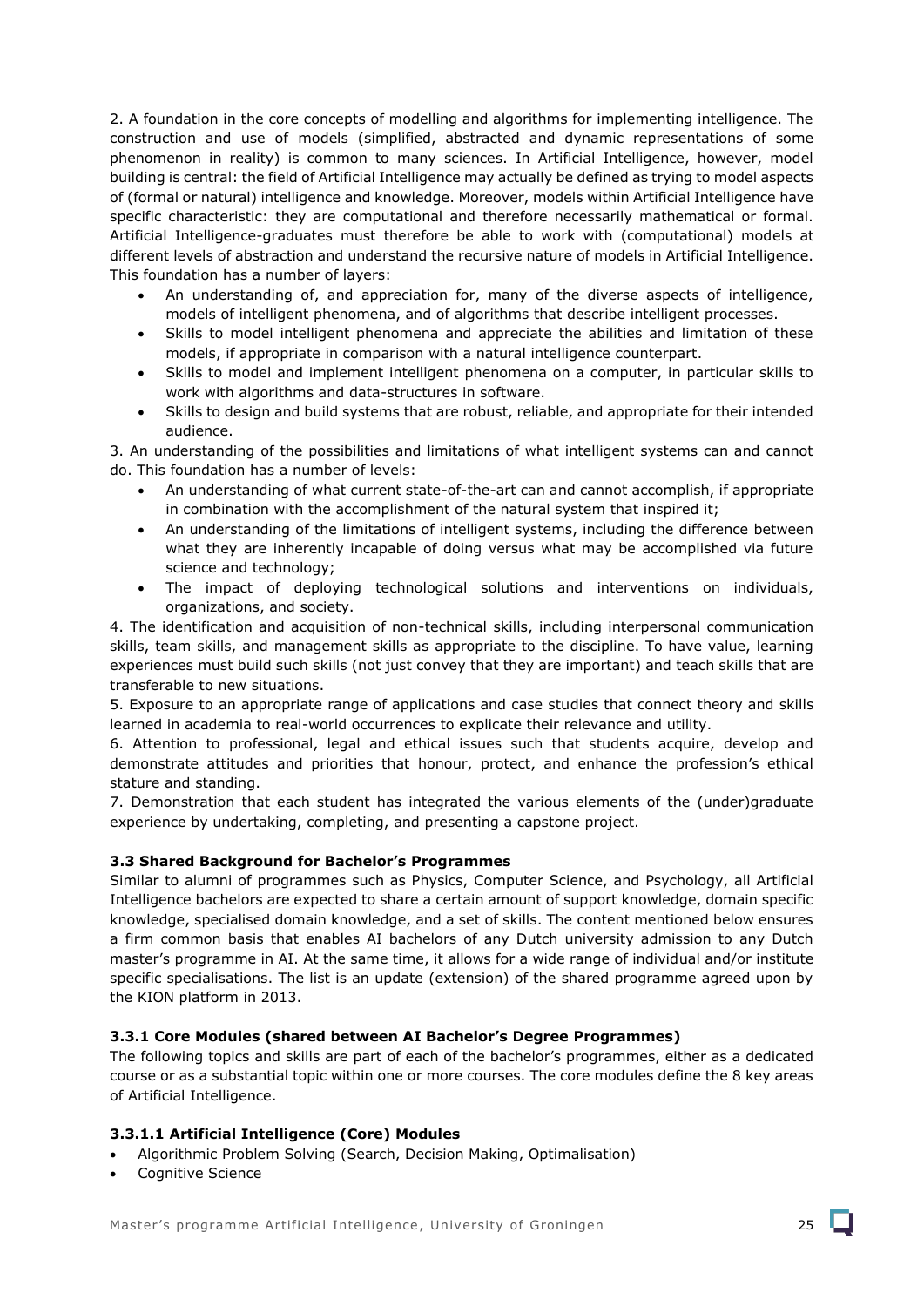- Computational Linguistics
- Context of Artificial Intelligence (History, Philosophy, Ethics)
- Intelligent Autonomous Agents and Multi-Agent Systems
- Interaction (Perception, Human-Computer Interaction, Communication)
- Knowledge Representation and Reasoning
- Machine Learning

# **3.3.1.2 Support Module**

- Computer Science
	- Algorithms and Data Structures
	- Programming
- Logic
	- Propositional Logic
	- Predicate Logic

# **3.3.1.3 Academic Skills**

- Mathematics
	- Calculus
	- Discrete Mathematics
	- Linear Algebra
	- Probability Theory
	- **.** Statistics

Apart from curriculum specific skills, the bachelor's programmes support the development of a set of general academic skills. Even though they can be topics in specific modules, they are generally addressed by the appropriate choice of work and assessment methods throughout the curriculum.

- Analytic Skills
- Empirical Methods
- Modelling
- Teamwork
- Written and Oral Communication, Argumentation and Presentation

# **3.3.2 Elective Modules (within Artificial Intelligence)**

The following list of modules is considered as representative of the AI field at this moment. Given that the different AI programs have different priorities in selecting topics, and assigning topics to either the bachelor's or master's, each bachelor's should offer a substantial subset of the following list as part of their bachelor's programme, either as specific course, or as a substantial part of a broader course (i.e. a module).

- Architectures of Cognition and Cognitive Modelling
- Computational and Cognitive Neuroscience
- Computational Intelligence
- Computer Vision
- Data Mining
- Deep Learning
- ELSA (Ethical, Legal and Social Aspects of AI)
- Evolutionary Algorithms (Genetic Algorithms, Evolutionary Computing)
- Language and Speech Technology
- Neural Networks
- Perception (Computational and Natural)
- Reasoning under Uncertainty
- Reinforcement Learning
- Robotics
- Text Mining and Information Retrieval
- Virtual Reality and Gaming
- Web and Artificial Intelligence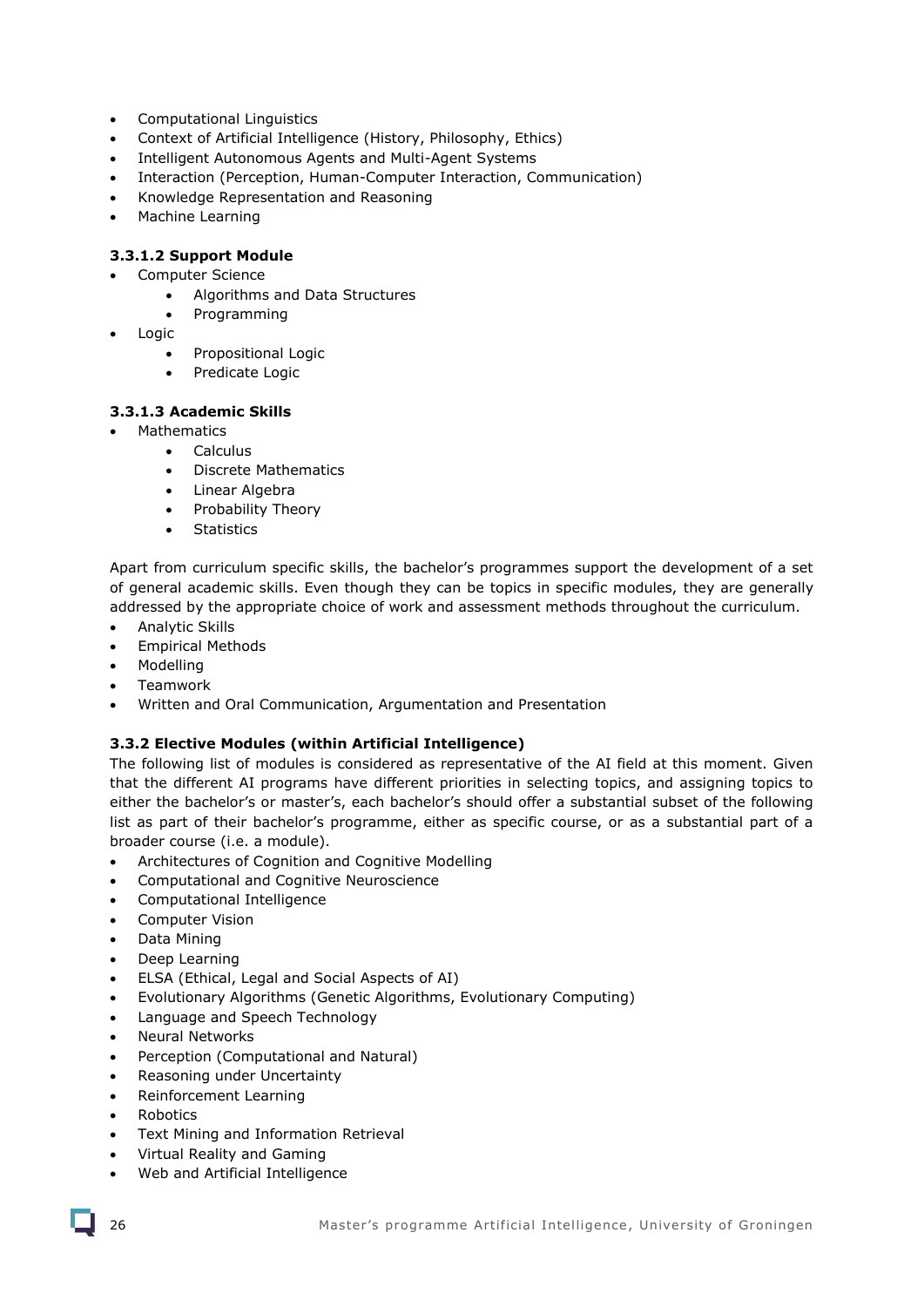# **4 | BACHELOR'S PROGRAMME ARTIFICIAL INTELLIGENCE**

This section is divided into two parts. Section 4.1 describes the roles that a bachelor ought to be able to perform in society. Section 4.2 describes the final qualifications that bachelors in Artificial Intelligence possess in order to fulfil these roles.

### **4.1 Objectives**

The objective of the bachelor's programme is to provide students with a suitable basis for a further career, both in education as well as in employment. The bachelor must be prepared for a number of different roles and opportunities.

#### **4.1.1 Access to Master's Programmes**

The bachelor provides the student with the specific knowledge and abilities, exemplified in the form of a bachelor's diploma that allows the bachelor to apply for any master's programme in Artificial Intelligence or other national or international master's programmes, particularly in related disciplines.

### **4.1.2 Professional Career**

The bachelor prepares for a position in which the student can earn his or her own subsistence. In particular it prepares for:

- Supervised work on a national and international academic level;
- Positions in the modern high-tech society, such as functions in knowledge-intensive companies and knowledge intensive parts of the non-profit sector.

### **4.1.3 Academic Skills**

The bachelor provides sufficient training in (scientific) reasoning, conduct, and communication to reach internationally accepted standards of academic skills at that level.

### **4.1.4 Place in Society**

The bachelor's programme provides the bachelor with the knowledge and tools needed to form an informed opinion of the meaning and impact of Artificial Intelligence, and an informed notion of the responsibilities of a specialist in this area.

#### **4.2 Final Qualifications**

The objectives of the bachelor can be specified into final qualifications. To comply with international standards these qualifications are presented below in terms of the Dublin descriptors for the bachelor's profile<sup>9</sup>. Together these final qualifications must lead to alumni that exemplify the shared identity defined in section 3.

#### **4.2.1 Knowledge and Understanding**

The bachelor demonstrates knowledge and understanding in a field of study that builds upon and supersedes their general secondary education. Knowledge and understanding is typically at a level at which the bachelor, whilst supported by advanced textbooks, is able to include some aspects at the forefront of their field of study.

We distinguish two levels of qualification: a basic understanding, corresponding to knowledge of the essentials and fundamentals of the field in question, such as knowing what the field is, knowing how to apply knowledge in said field, and knowing how to further develop oneself in the field in question, and an advanced understanding, corresponding to in-depth knowledge about a topic in question.

Qualifications:

- 1. Basic understanding of the (8) key areas in Artificial Intelligence in accordance with the shared identity.
- 2. Advanced knowledge of at least one of the key areas in Artificial Intelligence, up to a level that without further requirements grants access to a master programme in this area.

<sup>-</sup><sup>9</sup> "A Framework for Qualifications of the European Higher Education Area", 2005. (last visited on May 4, 2018)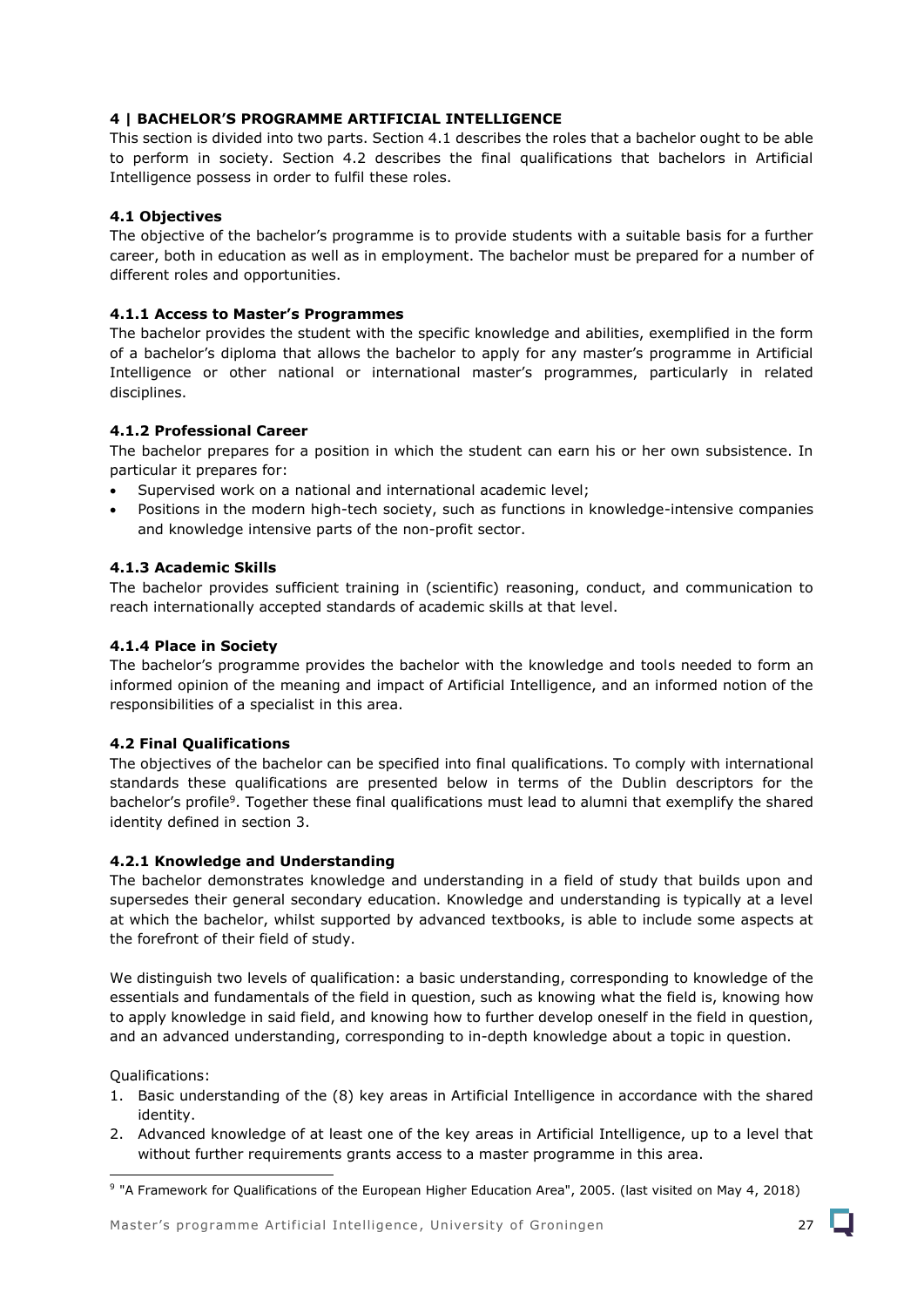# **4.2.2 Applying Knowledge and Understanding**

Bachelors can apply their knowledge and understanding in a manner that indicates a professional approach to their work or vocation, and have competences typically demonstrated through devising and sustaining arguments and solving problems and/or designing systems within their field of study. They are able to analyse and model prototypical Artificial Intelligence problems by using known Artificial Intelligence methods and techniques.

Qualifications:

- 1. The ability to understand, apply, formulate, and validate models from the domains of Artificial Intelligence.
- 2. The ability to apply knowledge from the key areas of Artificial Intelligence. (as outlined in 3.3.1.1)
- 3. The ability to apply knowledge from the support modules of Artificial Intelligence (as outlined in 3.3.1.2)
- 4. Analytical approach to problem solving and design:
	- Ability to comprehend (design) problems and abstract their essentials.
	- Ability to construct and develop logical arguments with clear identification of assumptions and conclusions.
- 5. The ability to submit an argument in the exact sciences (or humanities) to critical appraisal.
- 6. Analytical and critical way of thought and ability to apply logical reasoning.
- 7. Openness to interdisciplinary cooperation and ability to effectively participate therein as an academic professional.
- 8. The ability to create an effective project plan for solving a prototypical Artificial Intelligent problem in a supervised context.
- 9. Manage one's own learning and development, including time management and organizational skills.
- 10. The ability to transpose academic knowledge and expertise into (inter)national social, professional and economic contexts.
- 11. Readiness to address new problems in new areas, emerging from scientific and professional fields.

# **4.2.3 Making Judgments**

The bachelor has the ability to gather and interpret relevant data (typically within the field of study) and to formulate judgments that include reflection on relevant social, academic or ethical issues. Qualifications:

- 1. Ability to critically review results, arguments and problem statements from accepted perspectives in the field of Artificial Intelligence and neighbouring disciplines.
- 2. Initial competence in search and critical processing of professional literature in Artificial Intelligence.
- 3. Acquaintance with the standards of academic criticism.
- 4. Awareness of, and responsible concerning, the ethical, normative and social consequences of developments in science and technology, particularly resulting from Artificial Intelligence.

# **4.2.4 Communication**

The bachelor can communicate information, ideas, problems and solutions to audiences of both domain-specialist and a general audience.

Qualifications:

Academically appropriate communicative skills; the bachelor can:

- Communicate ideas effectively in written form and through the use of Information and Communication Technology,
- Make effective oral presentations, both formally and informally,
- Understand and offer constructive critiques of the presentations of others.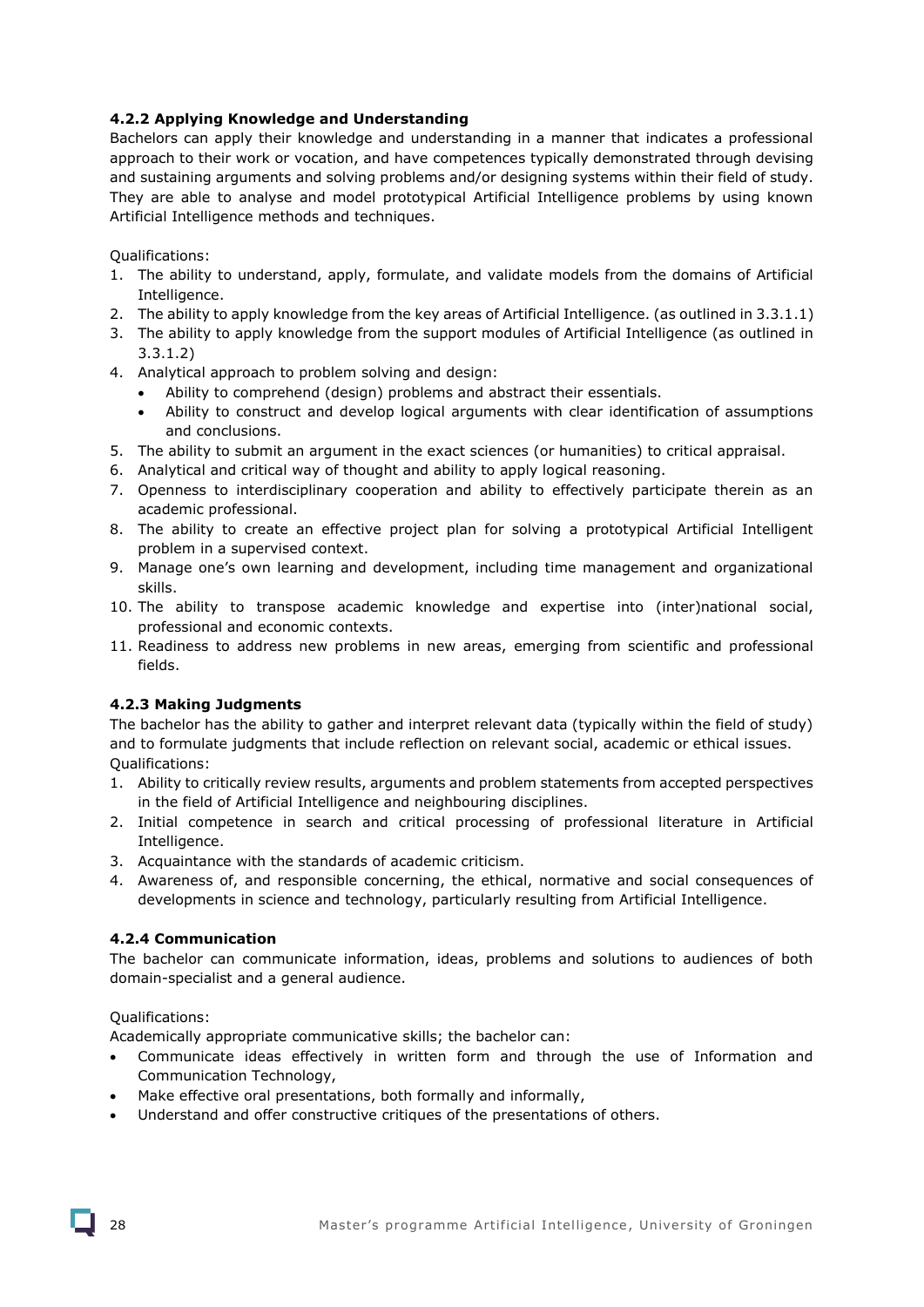# **4.2.5 Learning Skills**

The bachelor has developed those learning skills that are necessary for a successful further study characterised by a high degree of autonomy (typically in the context of a master or a specialist profession).

Qualifications:

- 1. Reflection on one's own style of thought and working methods and readiness to take the necessary corrective action.
- 2. Recognise the need for continued learning throughout a professional career

## **5 MASTER'S PROGRAMME ARTIFICIAL INTELLIGENCE**

This section is divided into two parts. Section 5.1 describes the roles that a master ought to be able to perform in society. Section 5.2 describes the final qualifications that masters in Artificial Intelligence possess in order to fulfil these roles.

### **5.1 Objectives**

The objective of the master programme is to provide students with a suitable basis for a further career, both in research as well as in the rest of society. The master must be prepared for a number of different roles and careers at key positions in society.

### **5.1.1 Access to PhD Programmes**

The master programme provides the student with the specific knowledge and abilities, exemplified in the form of a master diploma that allows the master access to a PhD programme in a broad range of disciplines, especially in Artificial Intelligence related disciplines.

### **5.1.2 Professional Career**

The master programme prepares for a position in which the student can earn his or her own subsistence. In particular, it prepares for:

- Independent work on an academic level, especially at positions where many of the problems have not been addressed before and where solutions require scientific training
- Key positions in the modern high-tech society, such as higher functions in knowledge-intensive companies and knowledge-intensive parts of the non-profit sector

#### **5.1.3 Academic Skills**

The master programme provides sufficient training in independent scientific reasoning, conduct, and communication to reach internationally accepted standards of academic skills at that level. Masters can communicate original ideas in their own language and in English to a public of specialists and non-specialists.

# **5.1.4 Place in Society**

The programme provides the master with the knowledge and tools needed to formulate an informed opinion about the meaning and impact of Artificial Intelligence in society. Masters are able to enrich society with results from contemporary research and oversee the consequences of proposed measures to society and are aware of their responsibility towards society.

#### **5.2 Final Qualifications**

The objectives of the master can be specified into final qualifications. To comply with international standards these qualifications are presented below in terms of the Dublin descriptors for the master's profile<sup>10</sup>. Together these final qualifications must lead to alumni that exemplify the shared identity defined in section 3.

<sup>-</sup><sup>10</sup> Framework for Qualifications of the European Higher Education Area (last visited on May 4, 2018)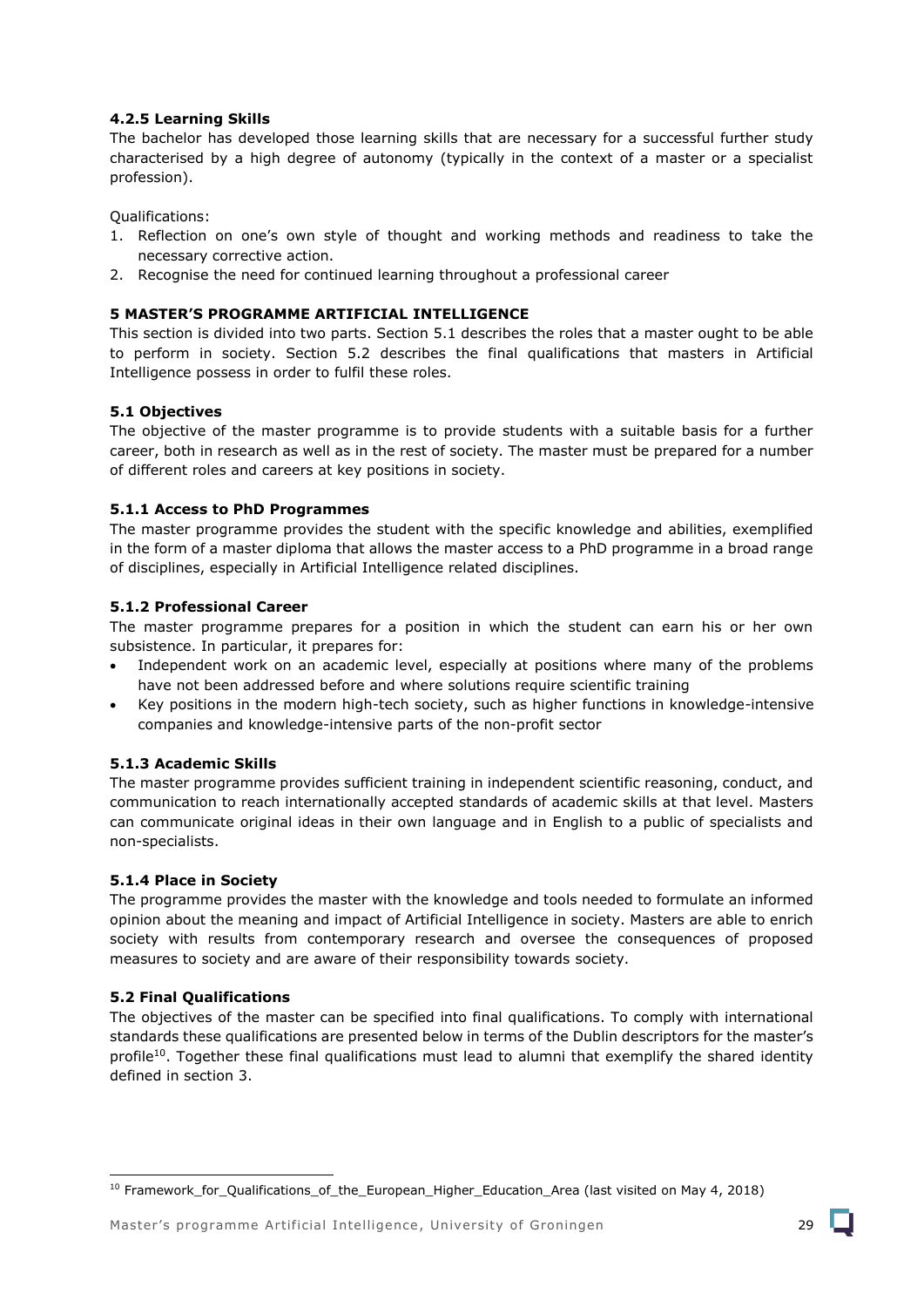# **5.2.1 Knowledge and Understanding**

The Master demonstrates knowledge and understanding in a field of study that builds upon and supersedes their bachelor's degree. Knowledge, understanding, and abilities are typically at a level at which the master is able to formulate a feasible research plan in one's own specialisation.

We distinguish three levels of qualification: a basic understanding, corresponding to the minimal level of knowledge that is expected of a Bachelor student, an advanced understanding, meaning students must have in-depth knowledge about a topic that they could easily develop to become a specialist, and specialist knowledge, meaning students are highly skilled (and specialised) in the key area in question.

Qualifications:

- 1. Basic understanding of all (8) key areas of Artificial Intelligence.
- 2. An advanced understanding in some of the key areas of Artificial Intelligence.
- 3. Specialist knowledge of at least one of the key areas in Artificial Intelligence, up to a level that the master can appreciate the forefront of research in that field.

# **5.2.2 Applying Knowledge and Understanding**

Masters can apply their knowledge and understanding in a manner that indicates a scientific approach to their work or vocation. They are able to handle complex and ill-defined problems for which it is not a priori known if there is an appropriate solution, how to acquire the necessary information to solve the sub-problems involved, and for which there is no standard or reliable route to the solution.

Qualifications:

- 1. The ability to formulate a project plan for an open problem in a field related to Artificial Intelligence in general and the own specialisation in particular.
- 2. The ability to determine the feasibility of a proposal to lead to a solution or design as specified.
- 3. The ability to contribute autonomously and with minimal supervision to an interdisciplinary project team and to profit from the abilities, the knowledge, and the contributions of other team members.
- 4. The ability to choose, apply, formulate, and validate models, theories, hypotheses, and ideas from the key areas of Artificial Intelligence.
- 5. The ability to submit an argument in the exact sciences (or humanities) to critical appraisal and to incorporate its essence in the solution of Artificial Intelligence problems.
- 6. The ability to translate academic knowledge and expertise into social, professional, economic, and ethical contexts.
- 7. Awareness of, and responsibility concerning, the ethical, normative and social consequences of developments in science and technology, particularly resulting from original contributions.

# **5.2.3 Making Judgments**

The master is able to formulate an opinion or course of action on the basis of incomplete, limited and in part unreliable information.

Qualifications:

- 1. Competence in the search and critical processing of all sources of information that help to solve an open and illdefined problem.
- 2. The ability to demonstrate a professional attitude conform the (international) scientific conduct in Artificial Intelligence.
- 3. The ability to provide and receive academic criticism conform the standards in one specialism of Artificial Intelligence-research.
- 4. The ability to formulate an opinion and to make judgments that include social and ethical responsibilities related to the application of one's own contributions.
- 5. The master is able to judge the quality of his or her work or the work of others from scientific literature.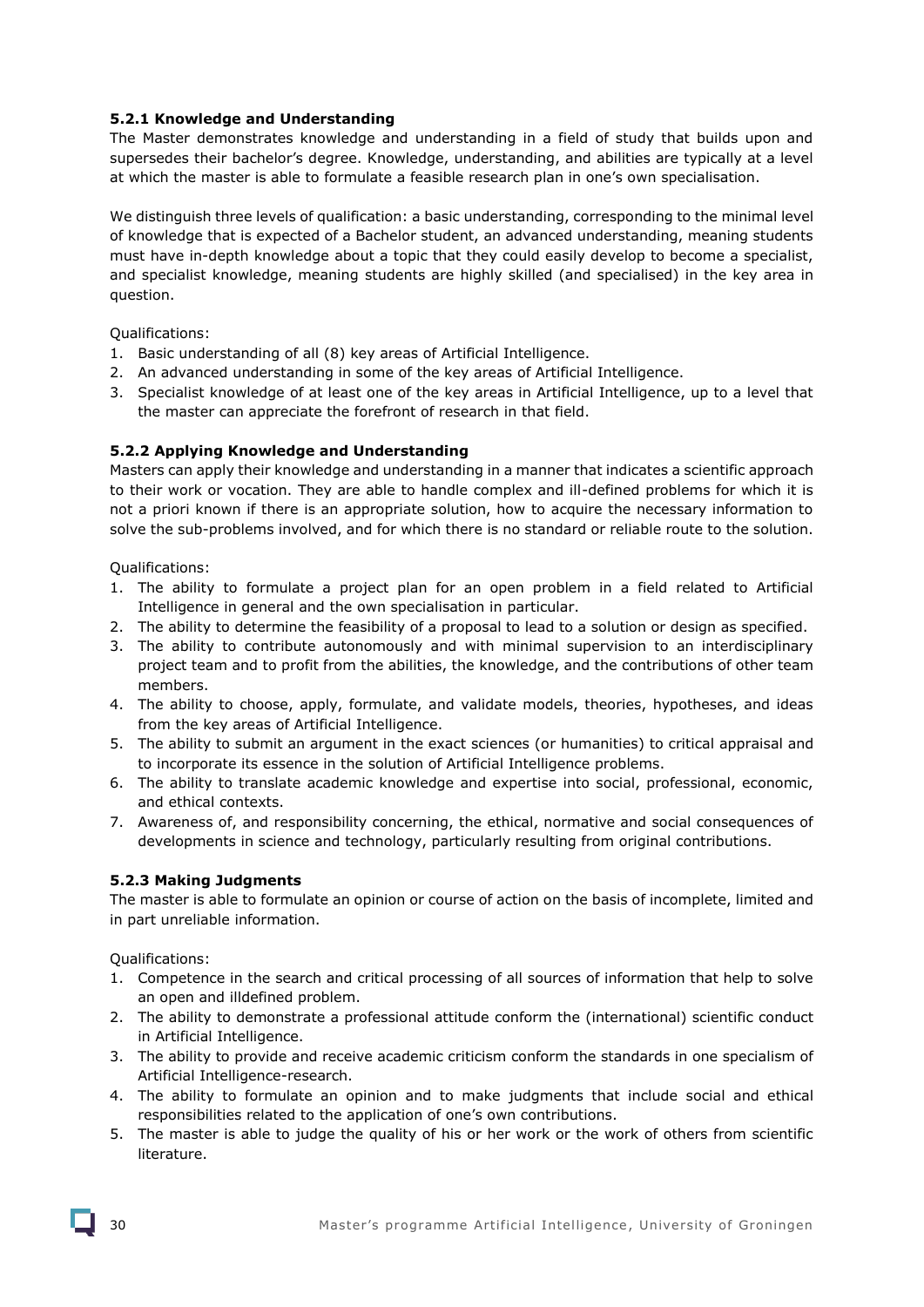# **5.2.4 Communication**

The Master can communicate information, ideas, problems and solutions to audiences of specialist in (other) research areas and to a general audience.

## Qualifications:

The Master has academically appropriate communicative skills; s/he can:

- Communicate original ideas effectively in written form,
- Make effective oral presentations, both formally and informally, to a wide range of audiences
- Understand and offer constructive critiques of the presentations of others.

## **5.2.5 Learning Skills**

The master has developed those learning skills that are necessary for a successful further career at the highest professional level. The master is able to detect missing knowledge and abilities and to deal with them appropriately.

Qualifications:

- 1. Being able to reflect upon one's competences and knowledge and, if necessary, being able to take the appropriate corrective action.
- 2. The ability to follow current (scientific) developments related to the professional environment.
- 3. Showing an active attitude towards continued learning throughout a professional career.

# **6 | INTERNATIONAL PERSPECTIVE**

As stated in the introduction, this frame of reference is intended not only for the Dutch national context, but also to put the Dutch Artificial Intelligence programmes into an international perspective, and possibly to serve as a starting point for an internationally agreed frame of reference. The latter possibility is of course dependent upon international debate and agreement, and at this moment it is not clear how to bring this about, or whether it will in fact be possible. What we can and will do in this document is provide a comparison between the frame of reference as developed in the previous sections and a number of known related study programmes in other countries. In doing this, we hope to show that the developed frame of reference is up to par from an international perspective as well as the Dutch national one.

Having said this, we must immediately recognise that the Dutch national context appears to be rather special in that we only know of specialised bachelor-level Artificial Intelligence study programmes at one university outside the Netherlands, namely at Edinburgh (United Kingdom), which have a rather different programme structure than the Dutch (and general European) one. In our discussion of the Dutch frame of reference in international perspective, we will therefore add to our comparison with the Edinburgh study programme by a comparison with bachelor's programmes of study programmes in a related field, notably Cognitive Science. Furthermore, we will compare the Dutch bachelor's qualifications with the requirements for enrolment in Artificial Intelligence master programmes in other countries.

A comparison of master programmes is tricky as well. Although, contrary to bachelor's programmes, there are several well-known specialised Artificial Intelligence master programmes outside the Netherlands, study programmes at the master level are much more divergent than at the bachelor's level. A comparison can therefore only be provided in global, subject-independent, terms.

We have drawn up both the bachelor's and master's degree programme comparisons based on the programme descriptions and course lists received from the involved Universities. However, for the purpose of conciseness, we have left out particular details of the programmes that are largely timedependent and often change from year to year.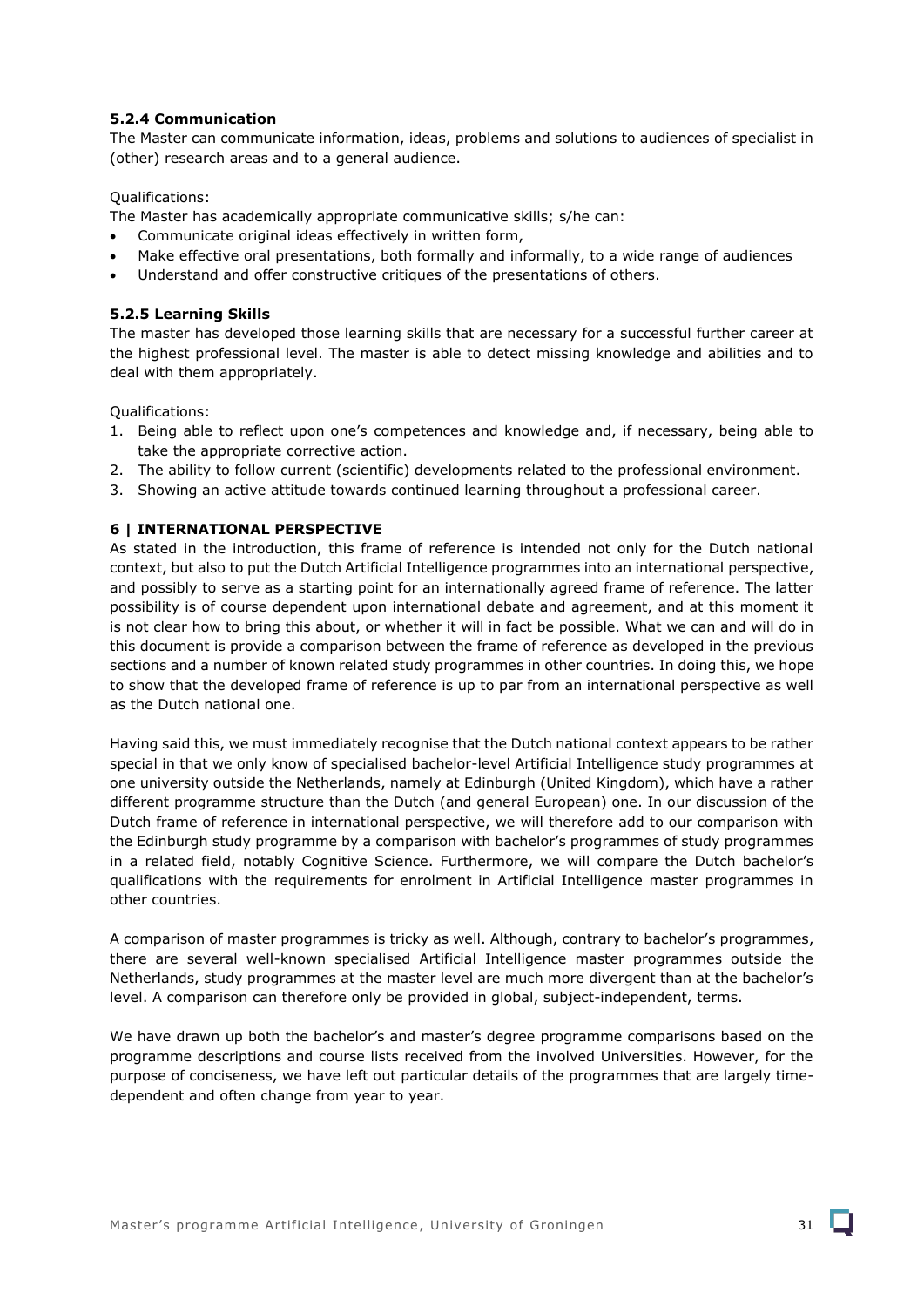## **6.1 Comparison of Bachelor's Programmes**

### **6.1.1 The Artificial Intelligence Bachelor's Programme in Edinburgh**

Edinburgh University (United Kingdom) offers a range of bachelor's degrees related to Artificial Intelligence, one of them in Artificial Intelligence as such, the others in combination with other disciplines (AI & Computer Science, Cognitive Science). An ordinary bachelor's degree consists of 4 years. In order to compare this system with the European standard of a 3-year bachelor's and a 2 year master's programme, we will take the fourth year of the Edinburgh bachelor's programme to be equivalent to the first year of a 2-year master's degree in other European countries, and base our comparison of bachelor's programmes on the first three years.

It should be pointed out that the (first three years of the) AI-related bachelors in Edinburgh show a large variation between them, and an extensive amount of (usually restricted) choices for particular courses within them. In fact, the commonality between the Edinburgh Artificial Intelligence bachelors is smaller than commonality within the Dutch framework. It seems that the wide variation in Edinburgh Artificial Intelligence related bachelor's degrees actually means that the degrees themselves are much more specialised than the Dutch framework proposes, some of them having little or no (cognitive) psychology, others having no mathematics, etcetera.

#### **6.1.2 The Cognitive Science Bachelor's Programme in Osnabrück**

The University of Osnabrück (Germany) offers a three-year (180 EC) bachelor's programme in Cognitive Science. The discipline of Cognitive Science is related to Artificial Intelligence, and may in fact be seen as a flavour of Artificial Intelligence, focused somewhat more towards Cognitive Psychology, and somewhat less towards Engineering. The same key knowledge and skills apply in Artificial Intelligence and in Cognitive Science.

Based on studying both programmes, we conclude that the Dutch frame of reference recognises the same AI-specific areas as both Cognitive Science programmes outside the Netherlands. The Dutch frame of reference devotes as much or more attention to any of these areas as any of those Cognitive Science programmes, with the exception of Cognitive Psychology in Linköping. Moreover, the recognition, in the Dutch frame of reference, that each individual study programme has a specific profile in addition to the communal areas appears to hold for both inspected study programmes outside the Netherlands as well.

#### **6.1.3 The Symbolic Systems Bachelor's Programme in Stanford**

The University of Stanford offers a programme in Symbolic Systems that has a variant in Artificial Intelligence. The list of core requirements of this programme includes, but is not strictly limited to: single and multivariable calculus, probability theory and statistics, discrete fundamentals, programming, philosophy, cognition and neuroscience, natural language and computation and cognition. Students in Artificial Intelligence should also take courses from the topics of knowledge representation and reasoning, natural language processing, learning and robotics and vision. They offer several courses in these topics. They offer a more in-depth application of numerous of these topics as non-core cognate courses, such as machine learning, motion planning, modal logic, automated reasoning, and more advanced levels of philosophy/linguistics (in reality, they offer a wide variety of supplemental courses).

The course units that are denoted are the core of Symbolic Systems and are supplemented by their Artificial Intelligence variant are very similar to the Dutch framework of reference - all of the topics in the core list of Stanford's programme + variant are reflected in our common core to some degree. There seems to be a slightly bigger focus on Philosophy (3/12th of the Symbolic Systems bachelor's core consists of philosophical foundations). The nature of the setup of compulsory core courses in Stanford does allow students to 'somewhat' skip topics that are important in the eyes of the Dutch framework - for example, the framework in Stanford calls for knowledge on 'Computation and Cognition', which ask of the student to take one course from a list ranging from Theoretical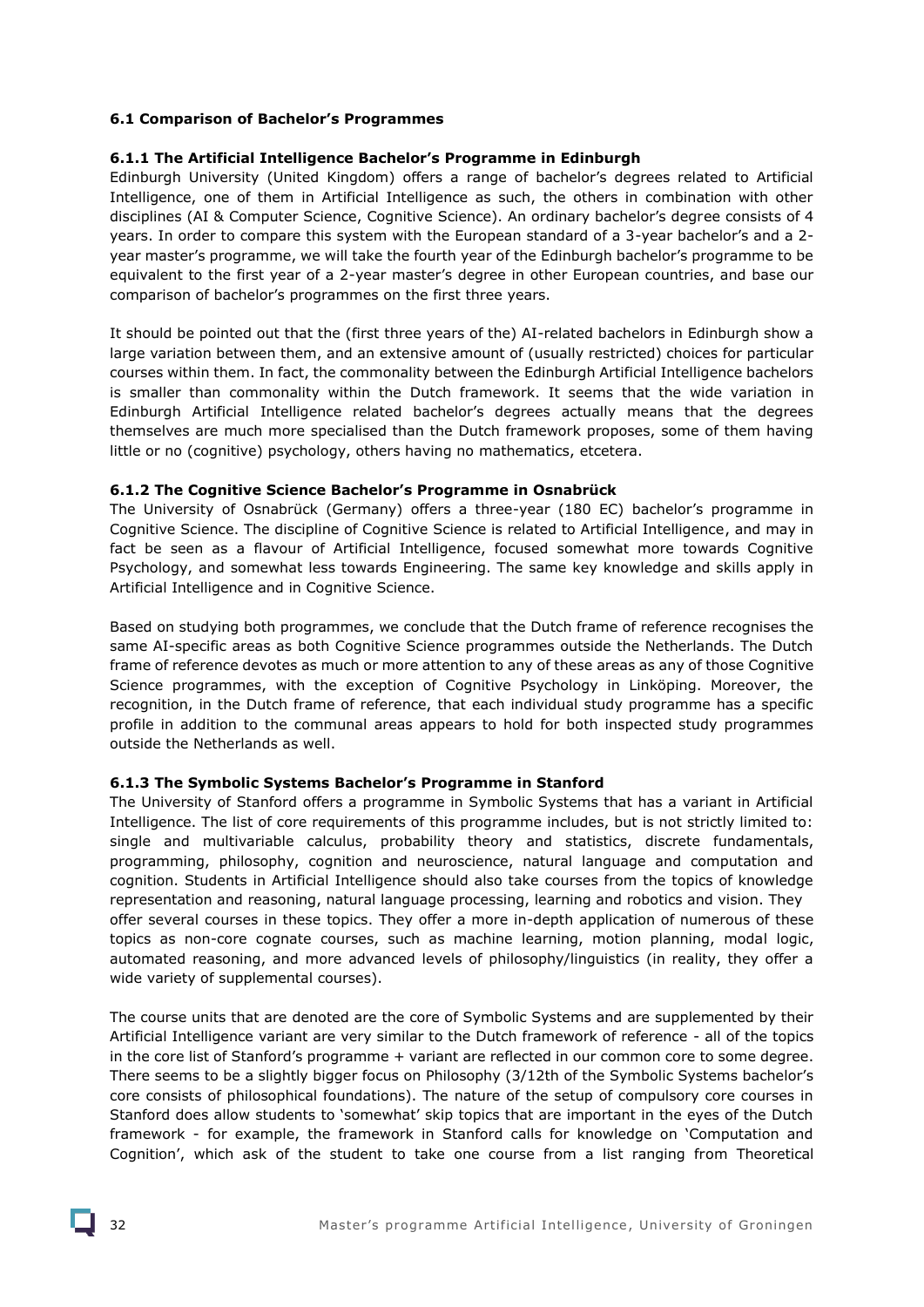Neuroscience to Neural Networks and Machine Learning. All in all, the frameworks are similar, but the core of Symbolic Systems appears to be a bit less technical than the Dutch framework.

## **6.1.4 The Bachelor's Programme Artificial Intelligence at Carnegie Mellon**

The Carnegie Mellon University in Pittsburgh has introduced in Fall 2018 the first full Artificial Intelligence bachelor programme of the USA. Their curriculum consists of three cores: a mathematical, computer science and artificial intelligence core. The artificial intelligence core consists of Introductions in AI Representations, Problem Solving, Machine Learning, Natural Language Processing and/or Computer Vision. As electives, one course has to be selected from four clusters: Decision Making & Robotics, Machine Learning, Perception & Language and Human-AI Interaction.

The main difference with the Dutch Framework is the role of Logic; in this framework Propositional Logic and Predicate Logic are explicitly mentioned as support modules, in Pittsburgh logic is part of the Decision Making & Robotics cluster, with courses as Strategic Reasoning for AI and Planning Techniques for Robotics. This is a far more practical approach compared to the theoretical approach of the Dutch Framework.

### **6.2 Comparison of Master's Programmes**

### **6.2.1 The Artificial Intelligence Master's Programme in Edinburgh**

The Artificial Intelligence master programme in Edinburgh spans a full 12-month period and consists of two parts: taught and research. During the taught part (8 months), lectures, tutorials and group practicals are followed. The research part (4 months) consists of a major individual research project on which a dissertation is written. There is also the option of completing only the taught part, in which case, a Diploma will be awarded. MSc courses in Artificial Intelligence in Edinburgh are grouped in four major areas of specialisation:

- Intelligent robotics
- Agents, Knowledge and Data
- Machine Learning
- Natural language processing

Comparing the Edinburgh programmes to the Dutch frame of reference, we can draw the following conclusions:

- The main Artificial Intelligence topics that are in the Dutch framework are also represented in the Edinburgh programmes (as shown in the four different identified areas of specialisation).
- The Edinburgh programmes are 1-year, whereas most Dutch Artificial Intelligence master programmes are 2-year programmes. However, the Edinburgh master programme requires a 4 year honours bachelor's degree.
- The Edinburgh programme knows relatively little study load for practical work. Whereas the minimum length of a Dutch master-thesis ('afstudeerproject') is 30 ECs (half a year), the Edinburgh programme has 4 months for doing practical assignments.
- However, the practical work seems to be more research oriented, whereas in the Dutch programme there is also the option to do a final project in industry.
- The Edinburgh program has an entry requirement on mathematics (During the bachelor degree 60 credits have completed of mathematics.)

# **6.2.2 The Machine Learning and Machine Intelligence Master's Programme in Cambridge**

At the University of Cambridge the master is called Machine Learning and Machine Intelligence. It is a very selective (20 places) two year programme (120 ECTS credits). To apply, the applicants should have a UK First class Honours Degree (equivalent with overall grade of 8/10).

Their programme includes courses such as:

- Deep Learning and Structured Data
- Probabilistic Machine Learning
- Speech Recognition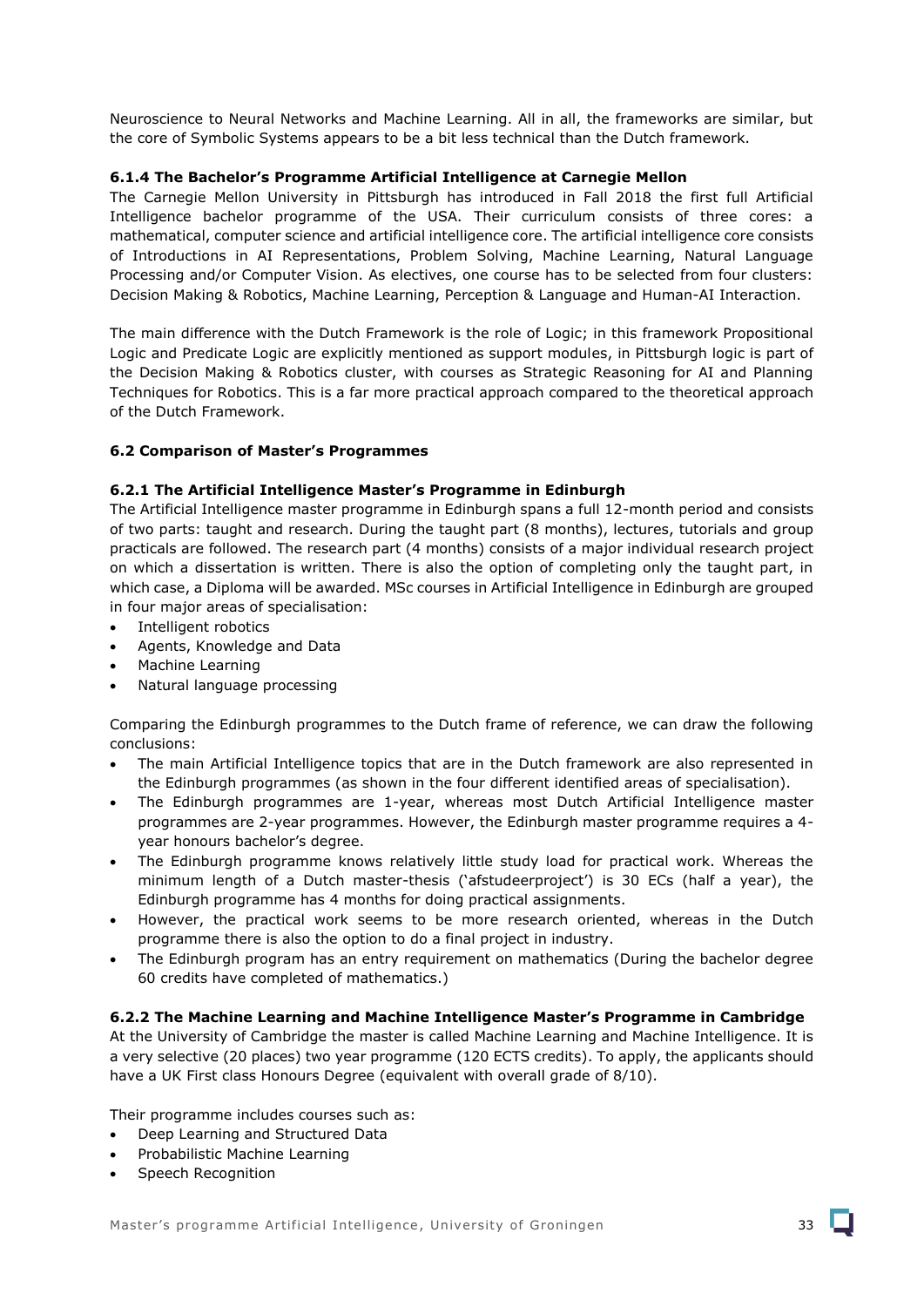- Weighted Automata
- Computer Vision

Comparing the Cambridge study programme to the Dutch frame of reference, we can draw the following conclusions:

- the programme has clear programme objectives (9 in total)
- the programme only covers 3 of the 8 core areas (Computational Linguistics, Perception, Machine Learning)
- There is not much choice: the programme consists of eleven core modules
- the programme has only two optional modules: Computer Vision or Natural Language Processing
- As elective the students can pick one elective module from 4th year undergraduate

### **6.2.3 The Symbolic Systems and Computing Science Master's Programmes in Stanford**

Stanford offers two variants that are similar to Artificial Intelligence in the Netherlands: the Symbolic Systems Master and an Artificial Intelligence variant in the Computer Science degree programme. Symbolic Systems is an interdisciplinary programme that combines Computer Science, Psychology, Philosophy, and Linguistics in order to better understand cognition in both humans and machines. Viewing people and computers as symbol processors, the Symbolic Systems programme explores the ways computers and people reason, perceive, and act. Within the Symbolic Systems major, there is a core set of required classes with respect to the aforementioned fields; beyond this core, students choose an area of concentration in order to gain depth. $^{11}$ 

The variant that is actually named Artificial Intelligence offers a subset of the disciplines in the Dutch framework, mostly those related to Computer Science. This master´s programme focuses on solving problems using computers, and as such mainly contains course units that address topics in Machine Learning, Computer Vision, Natural Language Processing, Data Mining, Robotics and Bioinformatics. There is a framework of courses students can choose from, but this framework is fairly loosely defined (with only very few guidelines), making it hard to distinguish a core beyond the specific attention for the applied computational side of Artificial Intelligence.

Comparing the Stanford study programme to the Dutch frame of reference can only be done by evaluating both the Symbolic Systems Master and the Computer Variant at the same time:

- 1. The Dutch framework has more formal subjects (such as a stronger focus explicit focus on logic and computer science related topics) than the Symbolic Systems programme. The Dutch framework has more topics related to Cognitive Science and the context of Artificial Intelligence than the Computer Science AI variant.
- 2. It has already been mentioned that there is much variety between the master programmes
	- Both in the Netherlands and abroad. This is also the case for the programmes at Stanford.
	- The Stanford programmes seem to have a lot of freedom in their choice for electives. In other words, the core of compulsory courses is limited and students have to select many elective courses - thus rejecting the idea behind a broad common core of the programme.

# **6.2.4 The Cognitive Science Master's Programme in Osnabrück**

The university of Osnabrück offers a two-year (120 ec) master of science programme in Cognitive Science. Apart from a 30 ec individual thesis project and a 22 ec team project, students take predominantly elective courses in Cognitive Psychology, Artificial Intelligence, (Computational) Linguistics, Robotics, Neuroscience, Neuroinformatics and Philosophy of Mind and Cognition. The choice of courses largely follows the research group structure. The programme offers a double degree option together with the Cognitive Science programme in Trento.

The Osnabrück programme has a similar focus on cognitive (and neuroscience) aspects of AI as Nijmegen. Nijmegen has a tradition of attracting graduated bachelor students from Osnabrück who are typically directly admitted to the master programme in Nijmegen; in addition, several graduated master students from Osnabrück found a PhD position at the Radboud University. Student mobility

-

 $11$  http://symsys.stanford.edu/courses (last visited on May 4, 2018)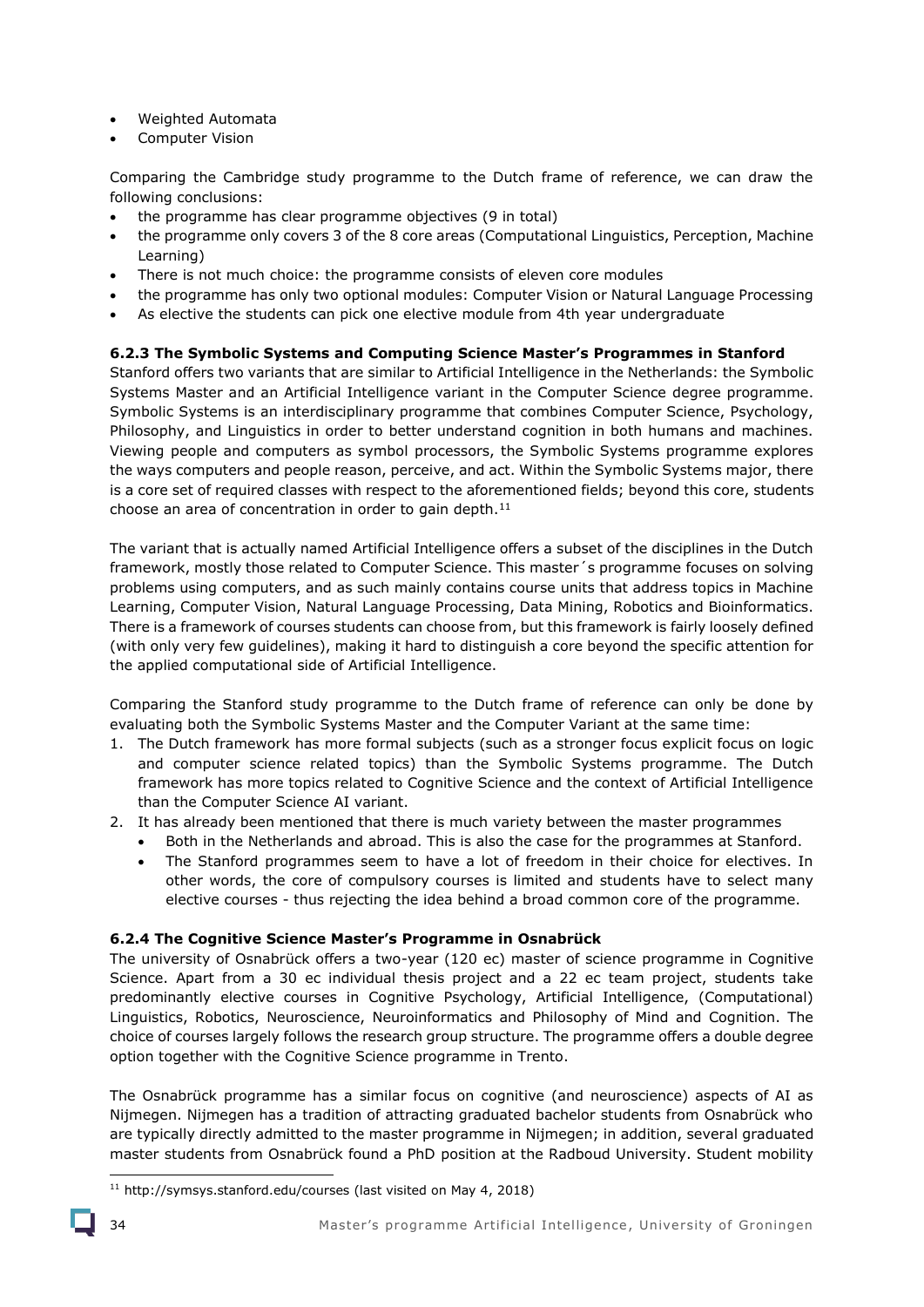thus suggests that the programmes are relatively comparable in content and quality to the Dutch Framework.

### **7 | NATIONAL PERSPECTIVE**

At its core, the framework of reference serves as a foundation for every Artificial Intelligence degree programme in the Netherlands. This is also what differentiates the degree programmes that are a member of the KION from similar degree programmes: at its very heart, the KION programmes aim to provide a broad foundation that respects the roots of the field, rather than merely offer a specialistic application of Artificial Intelligence. With the growing popularity and diversity of Artificial Intelligence as a field, the need for programmes to adhere to a framework founded in both history and modern-day application is more important than ever.

We have drawn up an analysis that compares AI-related degree programmes in the Netherlands, to see whether they fit the frame of reference. In this way, we hope to highlight the unique position the KION degree programmes hold in the field of Artificial Intelligence: both with respect to delivering broadly educated Artificial Intelligence students, but also with respect to the consistency of the quality and background future employers can expect.

#### **7.1 Bachelor's Programmes**

Tilburg University and TU Eindhoven offer a joint BSc degree in Data Science. The focus of this bachelor's degree is on mathematical tools for dealing with big data; there is less emphasis on programming and no broad introduction in Artificial Intelligence. Tilburg University also offers a bachelor in Cognitive Science and Artificial Intelligence; this is part of the School for Humanities. Currently, the programme is under development; the relationship with the KION frame of reference is still open at the time of writing. Finally, TU Delft offers a bachelor Computer Science & Engineering (intelligent data analysis variant). This programme does not offer the broad introduction in Artificial Intelligence that the KION degree programmes do.

#### **7.2 Master's Programmes**

Several universities offer a specialisation in Data Science as part of the Computer Science or Information Studies MSc degree. Tilburg University and TU Eindhoven offer a joint MSc degree Data Science and Entrepreneurship. TU Delft offers a MSc degree in Data Science & Technology. These master programmes do not offer the broad overview on AI that the KION degree programmes do, but focus specifically on data science. Tilburg University also offers a one-year MSc degree (in contrast to the two-year KION programmes) in Cognitive Science and Artificial Intelligence.

#### **8 | CONCLUDING REMARKS**

Artificial Intelligence is a rapidly developing field. The term Artificial Intelligence does not have the stature of Physics, Psychology, or even Computer Science, due to its relatively recent start as a coherent field of research. Despite this, the recent attention for the successes of the field have ascertained that the field of Artificial Intelligence has made its mark. Internationally, the study of natural and artificial intelligence with computational means is firmly embedded in the fabric of modern Universities.

Modern topics such as gaming, ambient intelligence, ambient awareness, and believable-agent systems are fashionable manifestations of Artificial Intelligence and these and future fashionable spin-offs of Artificial Intelligence will increasingly affect humans. A particularly popular focus of Artificial Intelligence can currently be found in the field of Machine Learning, where possibilities for data analysis provide the world with useful patterns in all sorts of data. These possibilities have helped popularise Artificial Intelligence in the media, but have also raised ethical and legal questions about the field. Future challenges will force products, services, and societies to react faster but remain reliable, to be both flexible and effective, be both efficient and versatile, and to utilise natural resources with maximal benefit. The biggest challenge of all is making the most of this combination of conflicting demands, a challenge that lies very much at the core of in the concept of intelligence.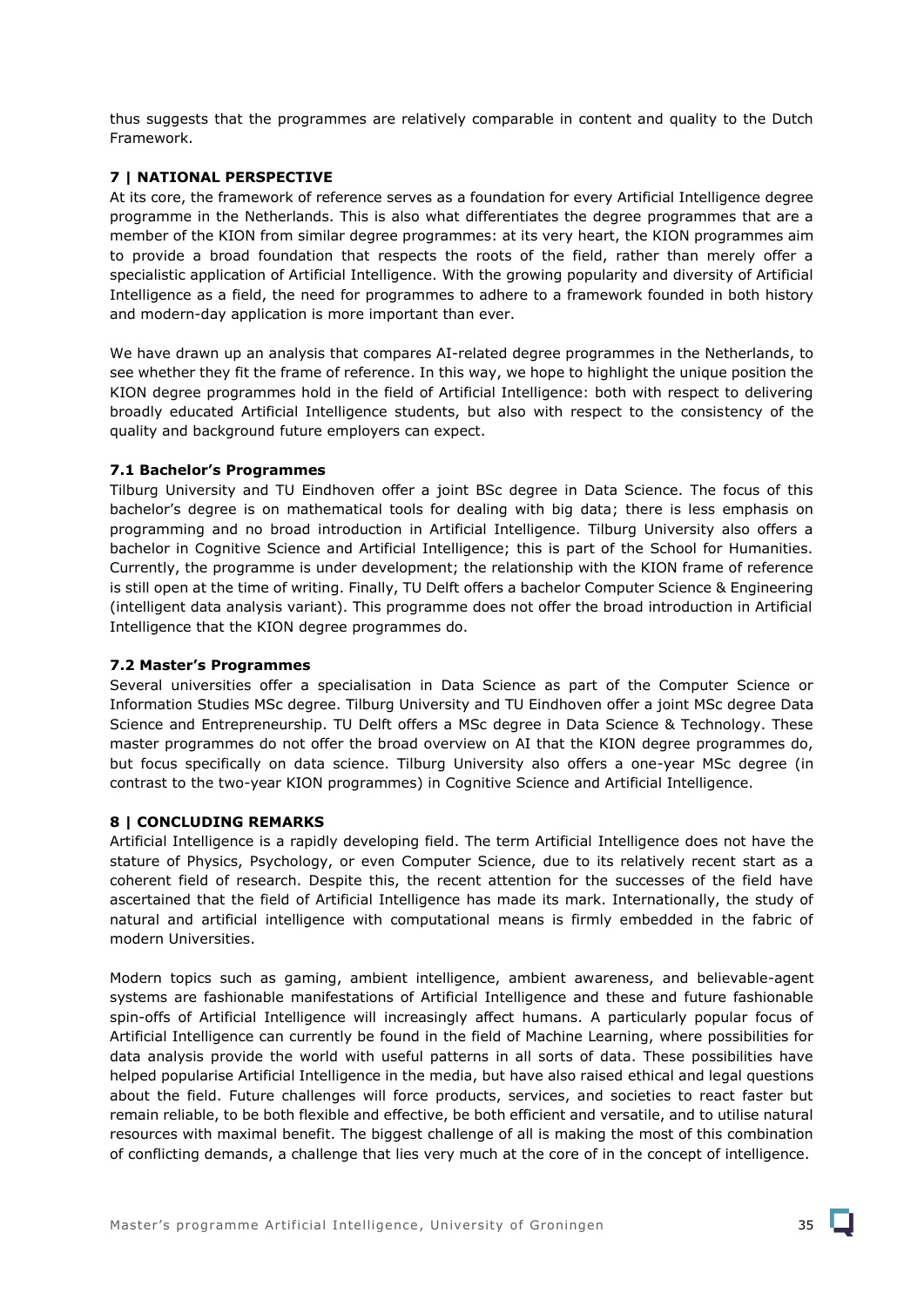The Dutch situation is special because of the existence of Artificial Intelligence bachelor's and master's programmes on most of the general universities. This offers the Netherlands a competitive advantage, consistent with its main economic strategy to remain one of the leading "knowledge intensive" economies. This frame of reference explicates how the bachelor's and master's programmes in Artificial Intelligence of Dutch universities contribute to educate alumni that will take a leading role in meeting these future challenges.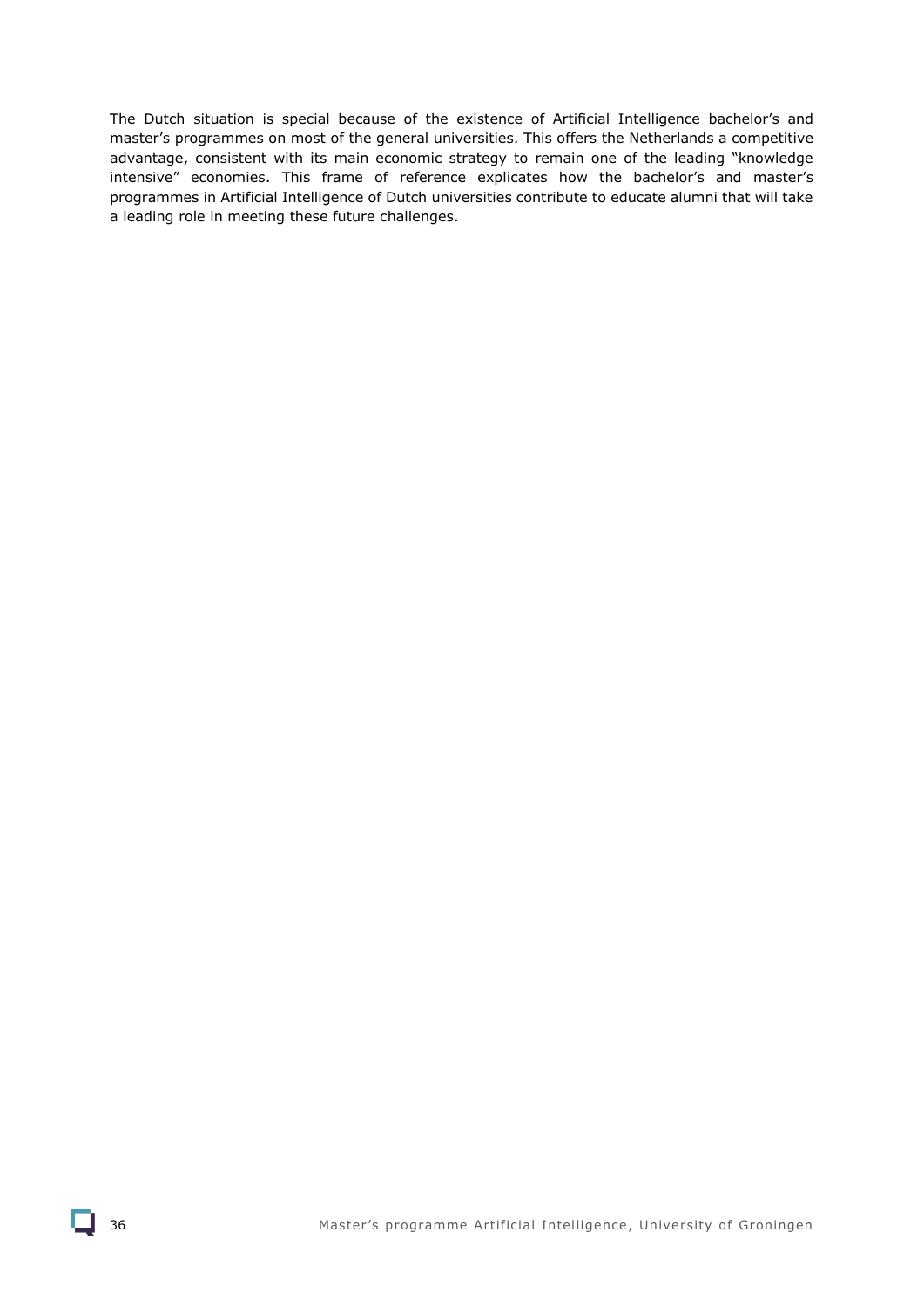# <span id="page-36-0"></span>APPENDIX 2: INTENDED LEARNING OUTCOMES

- 1. The master demonstrates knowledge, understanding and the ability to evaluate, analyse and interpret relevant data, all on a level that builds on and surpasses the level of the bachelor Artificial Intelligence, in at least five of the research areas below. In one research area of Artificial Intelligence the master has specialised knowledge at a forefront level.
	- a. The symbolic approach to Artificial Intelligence
	- b. The numerical, non-symbolic approach to Artificial Intelligence
	- c. Computational theories of perception and cognition
	- d. Agent systems
	- e. Linguistics and language technology
	- f. Autonomous systems and robotics
	- g. Machine learning and pattern recognition
- 2. The master demonstrates knowledge and understanding, on a level that builds on and surpasses the level of the bachelor Artificial Intelligence, in the empirical sciences (Psychology, Biology and Physics) and has experience applying and analysing results thereof.
- 3. The master demonstrates relevant knowledge and the ability to apply methods and techniques from mathematics and logic used in Artificial Intelligence.
- 4. The master demonstrates relevant knowledge and the ability to use algorithms, data structures and important programming languages used in Artificial Intelligence.
- 5. The master has the ability to, on an international academic level, analyse problems, critically and constructive review both one's own and other scientific results, even if incomplete, and communicate about this both individually and in a group, both oral and in written form, also in a broader societal context, for both specialists and non-specialists.
- 6. The master has the ability to critically reflect on one's own working methods and knowledge and to recognise the need for continued learning at a high degree of autonomy, and is able to understand the scientific developments within the field of Artificial Intelligence.

*The level at which the final qualifications are met provides the successful master AI with:*

- the ability to independently design a system with cognitive capacities
- the ability to perform independent research in Artificial Intelligence
- the ability to analyse and test system properties and qualities and to report on this at a high (scientific) level
- the ability to cooperate at a similar level of professionalism with graduates from disciplines related to Artificial Intelligence, Cognitive Science and Computing Science

Specifically with the final master's project, the master has shown to utilise the acquired knowledge and skills and to professionally report on his work as also demonstrated this in a final graduation colloquium for a professional audience.

The above indicated level should also ensure that graduates are on par with collaborators in an international context. The required level is also reflected and in accordance with the following section in which the Dublin Descriptors are related to the final qualifications.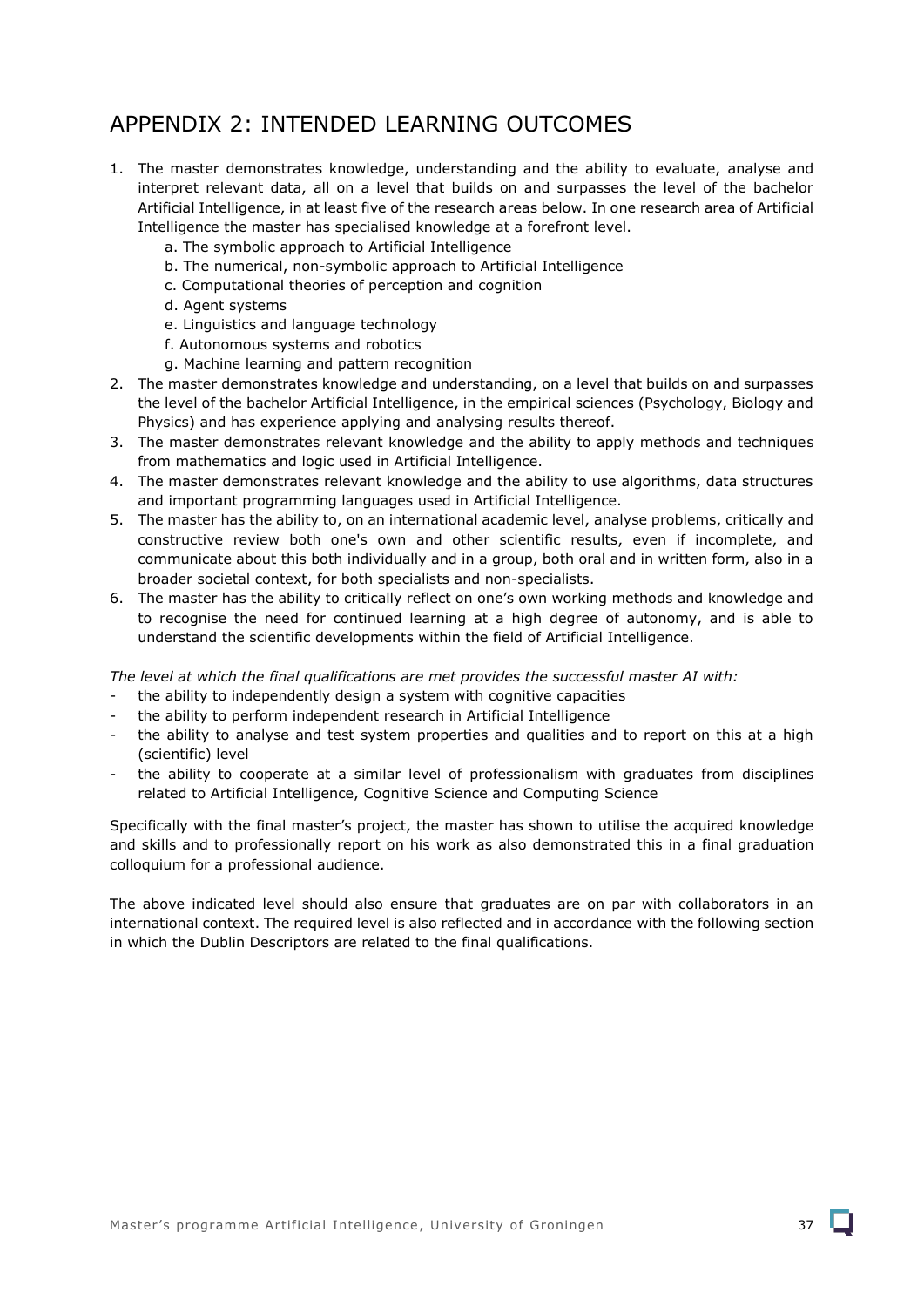# <span id="page-37-0"></span>APPENDIX 3: OVERVIEW OF THE CURRICULUM

| Year 1                           |                         |                         |                            |  |
|----------------------------------|-------------------------|-------------------------|----------------------------|--|
| Term 1                           | Term <sub>2</sub>       | Term <sub>3</sub>       | Term 4                     |  |
| Design of Multi-agent<br>Systems | <b>Machine Learning</b> | Deep Learning           | Elective / Spec.<br>Course |  |
| Elective / Spec. Course          | Elective / Spec. Course | Elective / Spec. Course | Elective / Spec. Course    |  |
| Elective / Spec. Course          | Elective / Spec. Course | Elective / Spec. Course | Elective / Spec. Course    |  |
| Year <sub>2</sub>                |                         |                         |                            |  |
| Elective / Spec. Course          | Master's Project        | <b>Master's Project</b> | Master's Project           |  |
| Elective / Spec. Course          | Master's Project        | Master's Project        | <b>Master's Project</b>    |  |
| Elective / Spec. Course          | Master's Project        | Master's Project        | Master's Project           |  |

*An overview of the compulsory elements of the programme (each course field represents 5 EC)*

*An overview of the specialisation elements of the programme (each course field represents 5 EC)*

| Term 1                                                        | Term 2                                                                       | Term 3                                | Term 4                                           |  |  |
|---------------------------------------------------------------|------------------------------------------------------------------------------|---------------------------------------|--------------------------------------------------|--|--|
| <b>Computational Intelligence and Robotics Specialisation</b> |                                                                              |                                       |                                                  |  |  |
| <b>Cognitive Robotics</b>                                     | <b>Robotics for AI</b>                                                       |                                       | Handwriting<br>Recognition                       |  |  |
|                                                               | <b>Pattern Recognition</b>                                                   |                                       |                                                  |  |  |
| <b>Multi-Agent Systems Specialisation</b>                     |                                                                              |                                       |                                                  |  |  |
| <b>Arguing Agents</b>                                         | <b>Cognitive Modelling:</b><br><b>Basic Principles and</b><br><b>Methods</b> | <b>Computational Social</b><br>Choice | Logical Aspects of<br><b>Multi-Agent Systems</b> |  |  |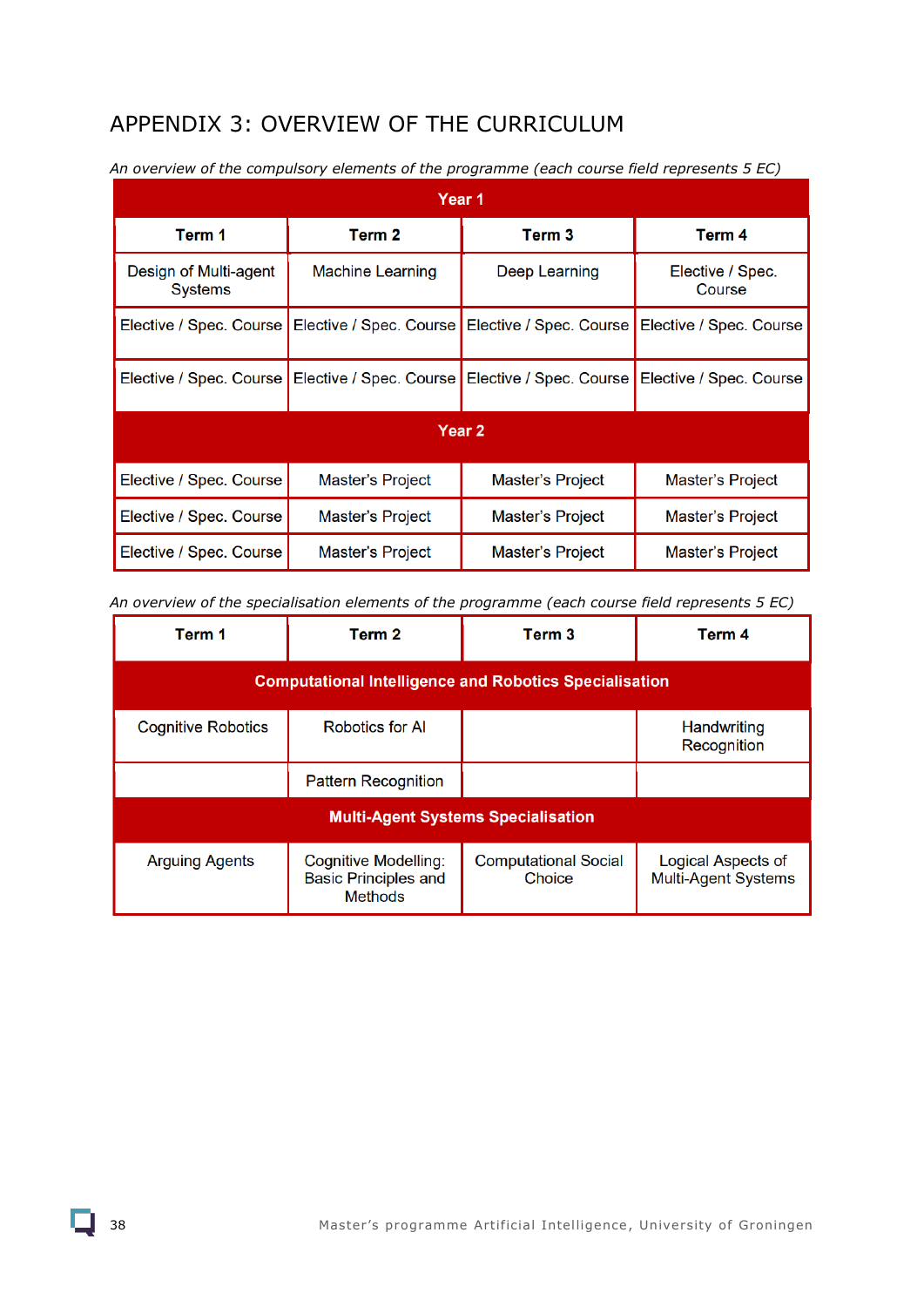# <span id="page-38-0"></span>APPENDIX 4: PROGRAMME OF THE SITE VISIT

| <b>7 October 2019</b> |                                                       |
|-----------------------|-------------------------------------------------------|
| $08.30 - 09.00$       | Arrival panel and welcome by the programme management |
| $09.00 - 10.00$       | Preparatory panel consultation                        |
| $10.00 - 10.45$       | Interview programme management                        |
| $10.45 - 11.00$       | Break / panel consultation                            |
| $11.00 - 11.45$       | Interview students bachelor                           |
| $11.45 - 12.00$       | Break / panel consultation                            |
| $12.00 - 12.45$       | Interview teachers bachelor                           |
| $12.45 - 13.30$       | Lunch + open consultations                            |
| $13.30 - 14.00$       | Tour of the robot-lab                                 |
| $14.00 - 14.45$       | Break / panel consultation                            |
| $14.45 - 15.30$       | Interview students master AI                          |
| $15.30 - 15.45$       | Break / panel consultation                            |
| $15.45 - 16.30$       | Interview students master HMC                         |
| $16.30 - 16.45$       | Break / panel consultation                            |
| $16.45 - 17.30$       | Interview alumni bachelor, master AI & HMC            |

| 8 October 2019  |                                                                       |
|-----------------|-----------------------------------------------------------------------|
| $08.30 - 09.30$ | Arrival of the panel and preparation for day 2                        |
| $09.30 - 10.15$ | Teachers Master AI and HMC                                            |
| $10.15 - 10.30$ | Break / panel consultation                                            |
| $10.30 - 11.15$ | Interview board of examiners                                          |
| $11.15 - 11.30$ | Break / panel consultation                                            |
| $11.30 - 12.00$ | Interview formal responsible management                               |
| $12.00 - 14.00$ | Panel composes their findings & lunch                                 |
| $14.00 - 14.15$ | Public verbal feedback of the preliminary findings by the panel chair |
| $14.15 - 15.00$ | Break                                                                 |
| $15.00 - 15.45$ | Development dialogue                                                  |
| $15.45 - 16.00$ | End of the site visit                                                 |